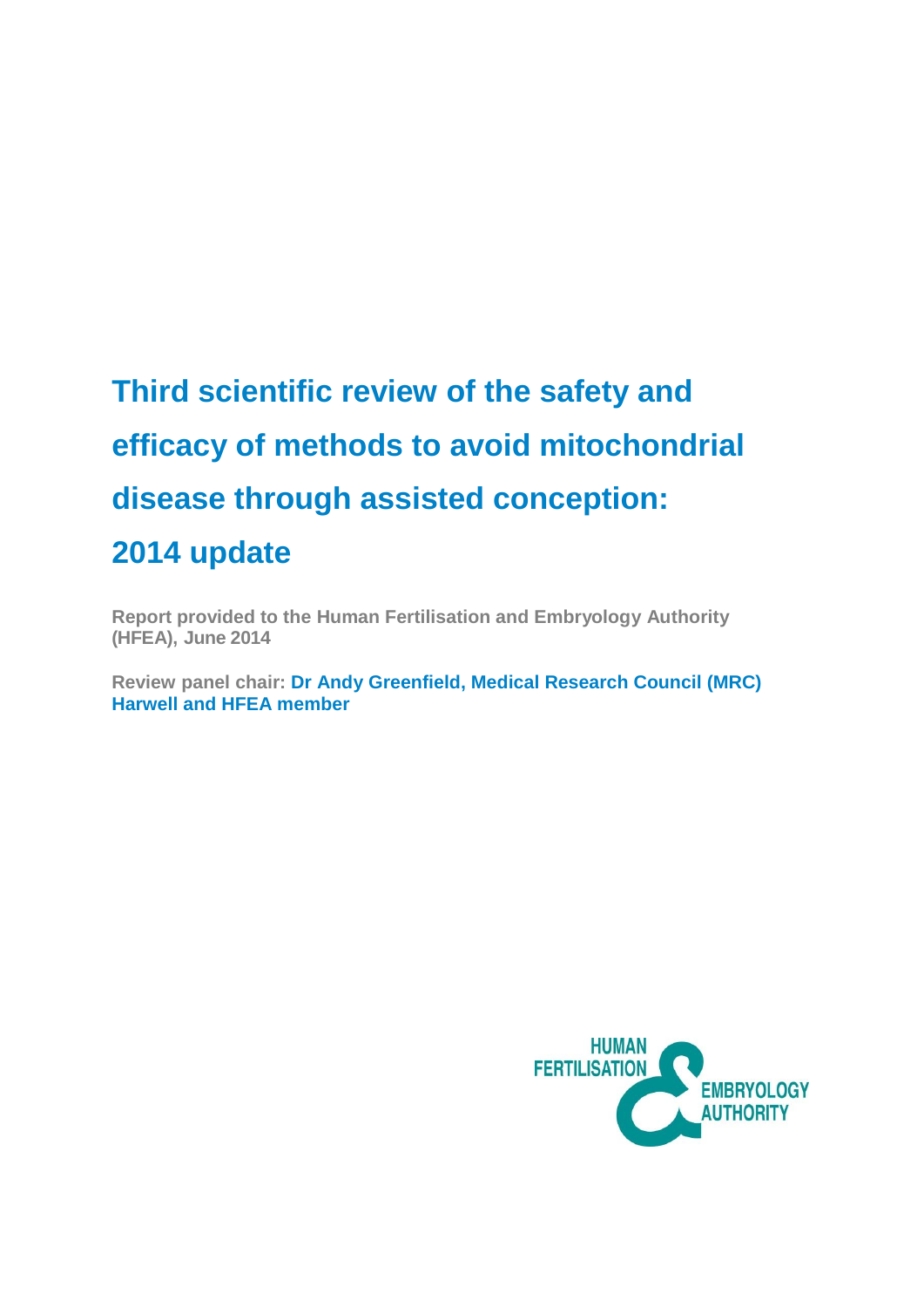# **Contents**

|                            | <b>Executive summary</b>                                                                                         | 3               |
|----------------------------|------------------------------------------------------------------------------------------------------------------|-----------------|
| 1.                         | Introduction, scope and objectives                                                                               | 9               |
| 2.                         | <b>Review of preimplantation genetic diagnosis (PGD) to</b><br>avoid mitochondrial disease                       | 12 <sub>2</sub> |
| 3.                         | <b>Review of maternal spindle transfer (MST) and pronuclear</b><br>transfer (PNT) to avoid mitochondrial disease | 14              |
| 4.                         | <b>Recommendations and further research</b>                                                                      | 37 <sub>2</sub> |
|                            | <b>Annexes</b>                                                                                                   |                 |
|                            | Annex A: Methodology of review                                                                                   | 41              |
| Annex B: Evidence reviewed |                                                                                                                  | 42              |
|                            | Annex C: Summary of recommendations for further research made<br>in 2011, 2013, 2014                             | 46              |
| Annex D: Glossary of terms |                                                                                                                  | 52              |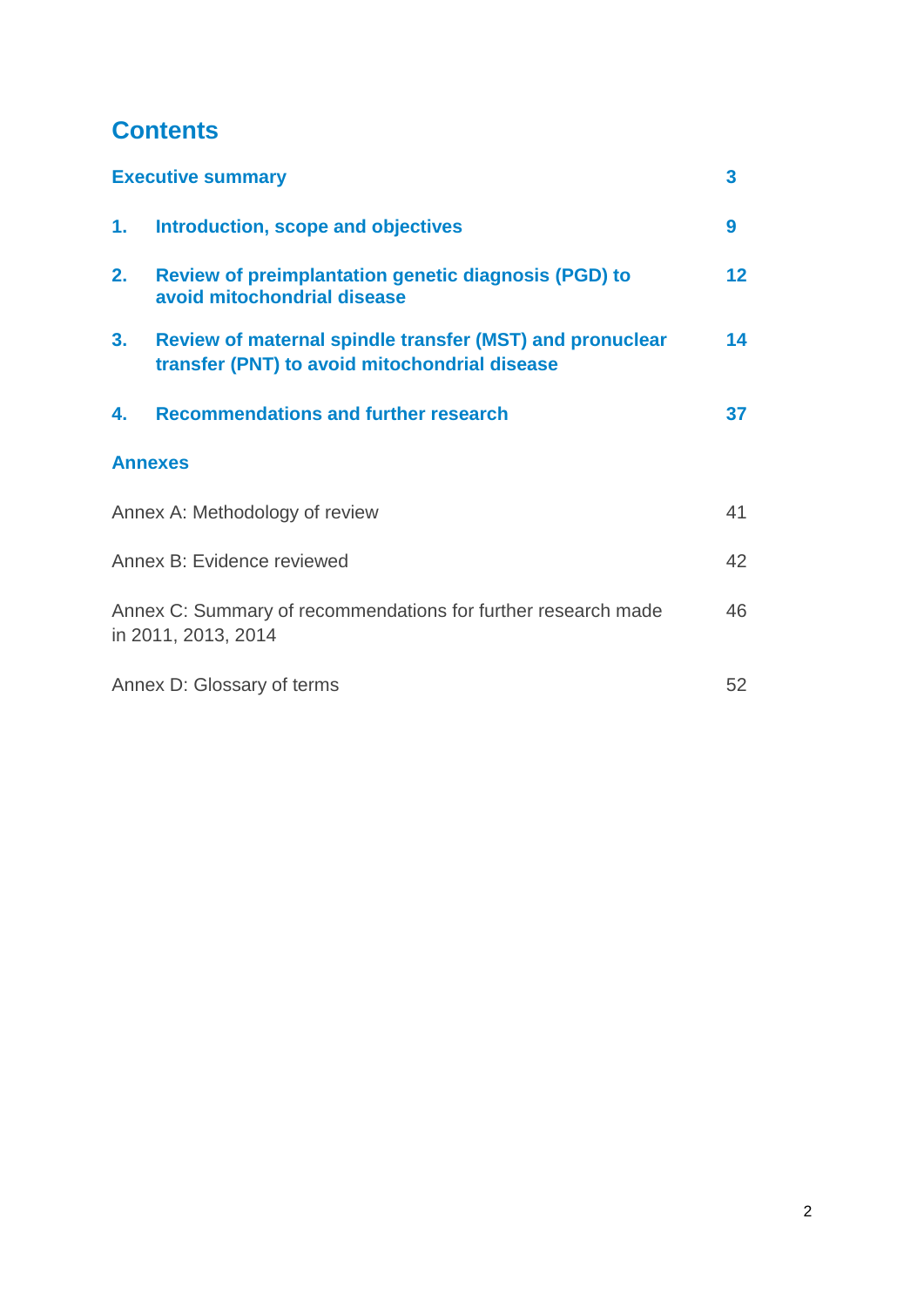### **Executive summary**

**.** 

Mitochondria are small structures present in cells that produce much of the energy required by the cell. They contain a small amount of DNA that is inherited exclusively from the mother through the mitochondria present in her eggs. Mutations in this mitochondrial DNA (mtDNA) can cause a range of rare but serious diseases, which can be fatal. However, there are several novel treatment methods with the potential to reduce the transmission of abnormal mtDNA from a mother to her child, and thus avoid mitochondrial disease in the child and subsequent generations.

Such treatments have not been carried out in humans anywhere in the world and they are currently illegal in the UK. This is because the primary legislation that governs assisted reproduction, the Human Fertilisation and Embryology (HFE) Act 1990 (as amended), only permits eggs and embryos that have not had their nuclear or mtDNA altered to be used for treatment. However, the Act allows for regulations to be passed by Parliament that would allow techniques that alter the DNA of an egg or embryo to be used in assisted conception, to specifically prevent the transmission of serious mitochondrial disease due to mutations in mtDNA.

This is the third scientific review of the safety and efficacy of mitochondrial replacement techniques that the Human Fertilisation and Embryology Authority (HFEA) has conducted for the Government. It follows a similar structure to that adopted in the earlier reviews undertaken in 2011 and 2013. As before, the aim is to provide a comprehensive overview of the scientific issues raised by mitochondrial replacement techniques and an assessment of the current state of the research.

Although the aims of this review are essentially similar to the previous two scientific reviews, the context in which it will be considered is different. In February 2014 the Government launched a consultation on draft regulations that would enable such mitochondrial replacement techniques to become lawful.<sup>1</sup> At the time of writing the Government has not yet decided whether to seek Parliament's approval. This review has been expressly commissioned by the Government to contribute towards that decision. The HFEA was asked to provide a further updated view on the science to support the assessment of the efficacy and safety of maternal spindle transfer (MST) and pronuclear transfer (PNT)<sup>2</sup>, including any recently published findings and the extent to which the panel's previous recommendations have been addressed.

This review builds on the findings of the previous two reviews, but it has been written as a self-standing summary of current scientific knowledge. This inevitably means that there is a degree of repetition between this and earlier reviews. Furthermore, although not within the scope of this review, it is important to note that issues other than purely scientific need also to be considered. The panel wishes in particular to note the Nuffield Council on Bioethics

<sup>1</sup> Department of Health, Mitochondrial Donation. A consultation on draft regulations to permit the use of new treatment techniques to prevent the transmission of a serious mitochondrial disease from mother to child, February 2014. Available at: [www.gov.uk/government/consultations/serious](http://www.gov.uk/government/consultations/serious-mitochondrial-disease-new-techniques-to-prevent-transmission)[mitochondrial-disease-new-techniques-to-prevent-transmission](http://www.gov.uk/government/consultations/serious-mitochondrial-disease-new-techniques-to-prevent-transmission)

 $2$  Maternal spindle transfer and pronuclear transfer are two techniques, currently at the research stage, that would involve transferring the nuclear genetic material from an unfertilised or fertilised egg that contains mitochondria with mutant mtDNA into an unfertilised or fertilised donor egg with normal mitochondria from which its nuclear genetic material has been removed. Neither technique is permitted for treatment under the HFE Act 1990 (as amended) because each replaces (and thereby alters) the mitochondrial DNA of the egg or embryo with that from the donor.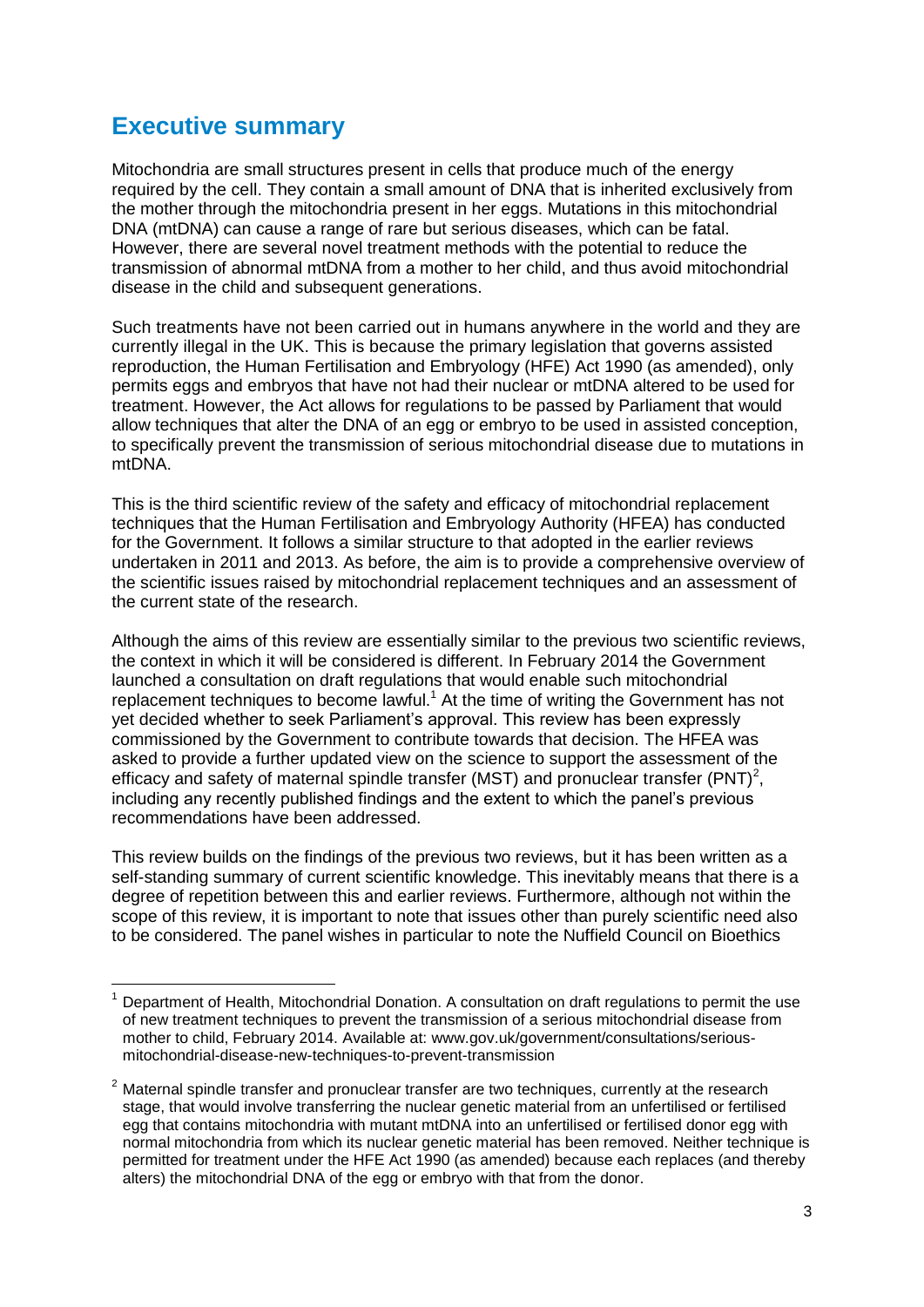report published in June  $2012<sup>3</sup>$  as well as the extensive public dialogue on ethics and public attitudes conducted by the HFEA in  $2012/13<sup>4</sup>$ . A timeline highlighting the key developments in the consideration of mitochondrial replacement in the UK is at the end of this executive summary.

#### **2014 consideration**

The science relevant to the safety and efficacy of mitochondrial replacement has now been considered in detail by the expert panel over the last three years. This has allowed the direction of travel to be assessed in addition to the current state of the methodology. The panel has taken evidence from experts directly in the field, both in the UK and abroad, and taken account of unpublished as well as published data and opinions. The panel's reports to Government in 2011, 2013 and now, in 2014, reflect this composite evidence.

In 2014 the panel considered 17 submissions received as a result of the call for evidence and reviewed again the literature in this area, including a significant number of new publications, as set out in Annex B. The panel met three times, of which one meeting was a workshop to allow some of those who had submitted evidence to present to the panel and to take part in a roundtable discussion. These individuals or groups had been selected because of the direct relevance of their work to the methods being considered. The panel was therefore able to consult with a number of relevant research groups and additional experts in order to inform their conclusions on the progress of current research.

The panel also noted the day-and-a-half deliberations of the Cellular, Tissue and Gene Therapies Advisory Committee convened by the Food and Drug Administration (FDA) in the USA. The panel was mindful of the fact that in the USA there is no legislation regulating assisted reproduction nor expressly prohibiting the use of mitochondrial replacement techniques for mitochondrial disease, and that the Committee's deliberations were to inform the FDA, so that it could take a view as to whether mitochondrial replacement techniques should be allowed in a clinical trial (see page 10 for further details).

**The panel is of the view that the techniques of MST and PNT are potentially useful for a specific and defined group of patients: those wishing to have their own genetically related child, but whose offspring are at risk of severe or lethal genetic disease, due to mutations in mtDNA which the mother carries.** Preimplantation genetic diagnosis (PGD) is currently used in some cases, but this is generally not a satisfactory treatment option for all patients, and for some it is of no use.

**At each review, the panel has reached a view that the evidence it has seen does not suggest that these techniques are unsafe. That remains the panel's current view.** While questions that were identified in earlier reviews in 2011 and 2013 are not yet fully resolved there has been significant progress and researchers are well on the way to addressing the areas for further work, with refinements being made to both MST and PNT techniques. However, there are still experiments that need to be completed before clinical treatment should be offered. The panel considers that some of these experiments are critical and others desirable.

The decision as to whether to change the law to allow mitochondrial replacement is quite

 $\overline{\phantom{a}}$  $3$  Mitochondrial DNA disorders: Novel techniques for the prevention of mitochondrial DNA disorders: an ethical review. Available at:

www.nuffieldbioethics.org/sites/default/files/Novel\_techniques\_for\_the\_prevention\_of\_mitochondrial \_DNA\_disorders\_compressed.pdf

<sup>4</sup> HFEA Mitochondria replacement public dialogue 2012. Accessed at: www.hfea.gov.uk/6896.html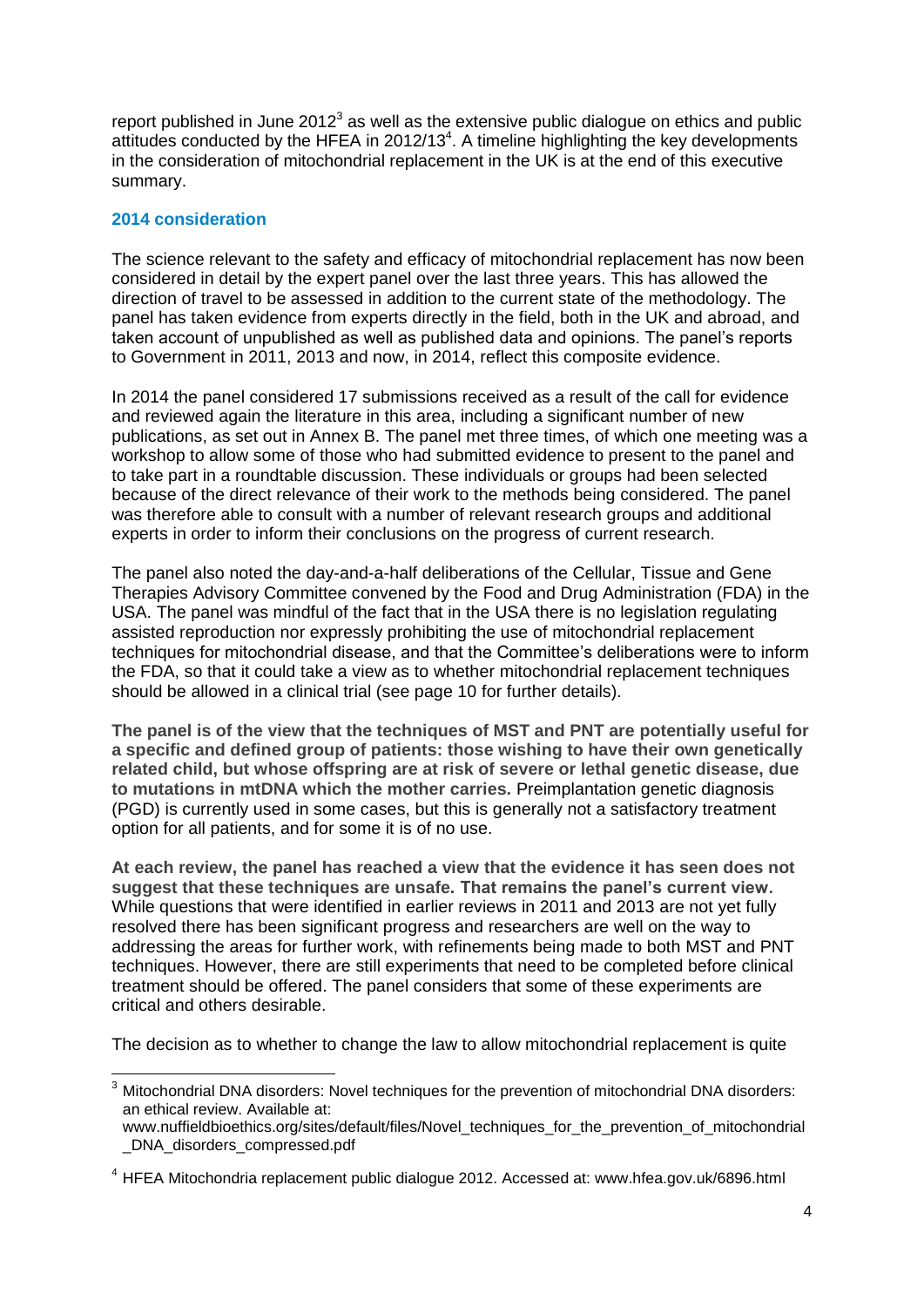properly for Parliament, and that decision rests on more than science. From a medical or scientific point of view all novel treatments pose essentially the same question: when is a treatment safe to offer? Research can never answer every question before a new treatment is offered, nor can it be expected to guarantee safety or efficacy when applied for the first time in the clinic. It can only serve to reduce the risk and to highlight areas that need close attention. In previous reports and in these 2014 considerations, the panel notes that, as in every area of medicine, moving from research into clinical practice always involves a degree of uncertainty. As noted above, the panel concluded both in 2011 and 2013 that the evidence available at those times did not suggest that the techniques are unsafe. The direction of travel remains the same, and the panel therefore come to the same conclusion in this report.

In writing this report the panel has assessed new evidence provided in the key areas outlined in this 2014 review and are of the view that developments in the coming years are likely to be rapid. **The panel agreed, as in 2013, the following experiments remain critical but noted progress in these areas:**

- **MST using human oocytes that are then fertilised (not activated).** *It is still important for some follow-up experiments to be carried out, notably to improve efficiency if possible, and further corroborative experiments would be valuable.*
- **Experiments comparing PNT using normally-fertilised human oocytes with normal ICSI fertilised human oocytes.** *The method continues to be developed and appears promising. Further work will be published in the near future and those results will need assessing before they can be incorporated into recommendations.*

In addition, the panel continues to recommend that:

- PNT in a non-human primate model, with the demonstration that the offspring derived are normal, is not critical or mandatory.
- **MST and PNT should both be explored and that, as yet they do not consider one technique to be preferable to the other.**

The panel agreed that the research community had also made good progress in addressing their previous desirable recommendations but suggests that the experimental criteria remain desirable at 2014, as outlined at Annex C.

**In addition, the panel recommends that consideration is given to mtDNA haplogroup<sup>5</sup> matching (see section 3.7.20) as a precautionary step in the process of selecting donors.** This is a complex topic, with some potential risks or benefits associated with choosing a specific donor mtDNA haplotype/haplogroup. At present the panel believes any risks are very low, but it recommends that if these techniques are used clinically, the latest evidence regarding how mtDNA haplotypes affect nuclear/mitochondrial interactions should be considered in order to inform the donor selection process. The panel also noted that in assessing this risk the treating clinician should be mindful of the parallels in natural reproduction and current donor processes, such as organ transplantation or sperm and egg donation. A summary of the recommendations made in 2011, 2013 and 2014 can be found at Annex C.

\_\_\_\_\_\_\_\_\_\_\_\_\_\_\_\_\_\_\_\_\_\_\_\_\_\_\_\_\_\_\_\_\_\_\_<br><sup>5</sup> A haplogroup is a term used to define a group of similar haplotypes. Mitochondria from separate human lineages can be classified according to similarities or differences in their DNA sequence into many different haplogroups. The more evolutionary distant the separation of two maternal lineages, the greater the differences between mitochondrial haplogroups.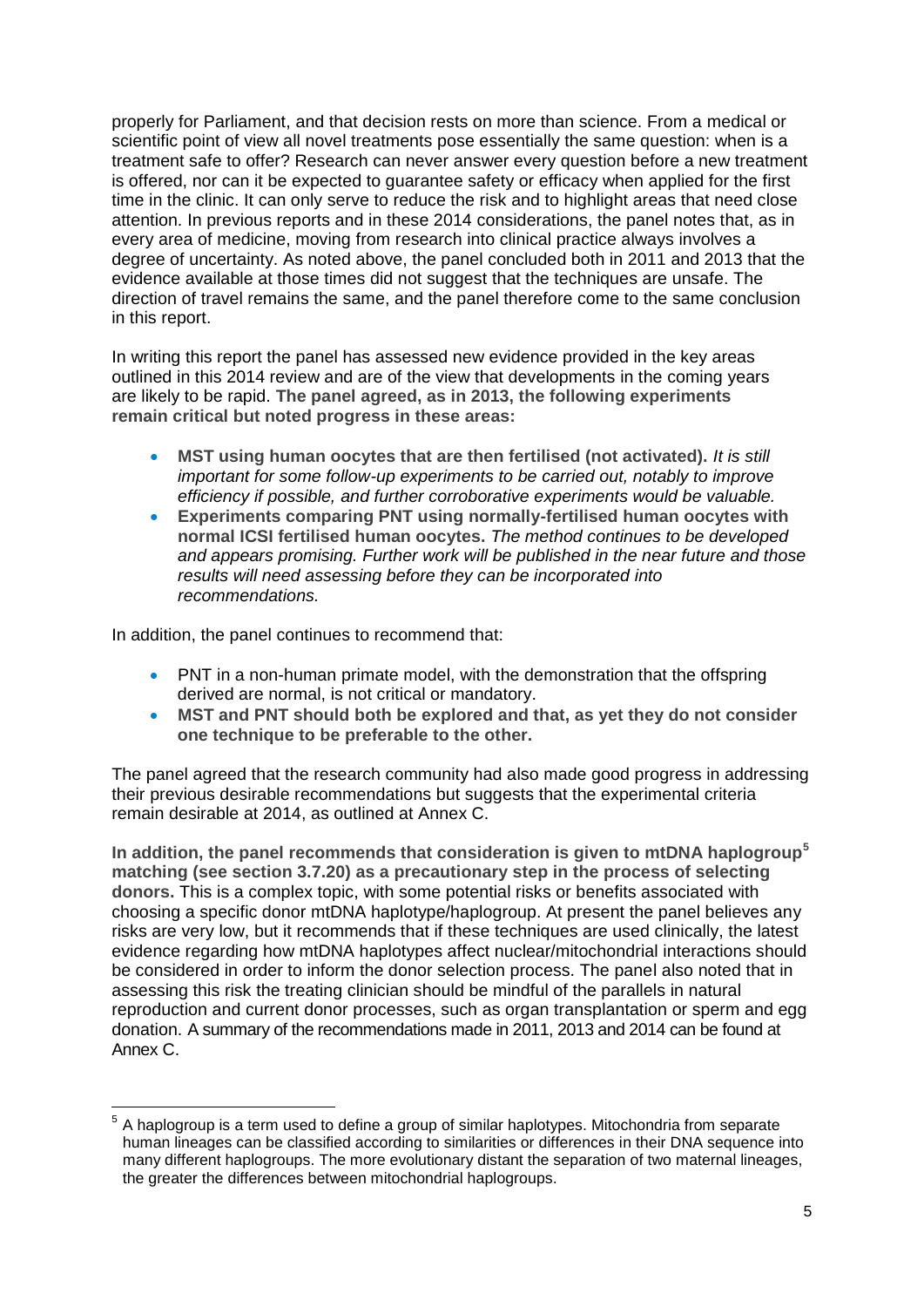#### **Timeline of considerations**

| <b>Date</b>                                 | <b>Consideration</b>                                                                                                                                                                                                                                                                                                                                                                                                  |  |
|---------------------------------------------|-----------------------------------------------------------------------------------------------------------------------------------------------------------------------------------------------------------------------------------------------------------------------------------------------------------------------------------------------------------------------------------------------------------------------|--|
| 2005                                        | Research licence for pronuclear transfer granted.                                                                                                                                                                                                                                                                                                                                                                     |  |
| <b>May 2010</b>                             | The Authority's Scientific and Clinical Advances Advisory Committee<br>considers research developments.                                                                                                                                                                                                                                                                                                               |  |
| February 2011                               | The Secretary of State for Health asks the HFEA to carry out a<br>scientific review to scope "expert views on the effectiveness and<br>safety of mitochondrial transfer".                                                                                                                                                                                                                                             |  |
| April 2011                                  | The panel of experts, co-ordinated by the HFEA, reports to the<br>Secretary of State for Health on the safety and efficacy of methods to<br>avoid mitochondrial disease.                                                                                                                                                                                                                                              |  |
|                                             | Key findings include:                                                                                                                                                                                                                                                                                                                                                                                                 |  |
|                                             | Preimplantation genetic diagnosis (PGD) can only reduce,<br>not eliminate, the risk of transmitting abnormal mitochondrial<br>DNA (mtDNA) leading to mitochondrial disease.                                                                                                                                                                                                                                           |  |
|                                             | The panel concluded that the techniques of maternal spindle<br>$\bullet$<br>transfer (MST) and pronuclear transfer (PNT) are potentially<br>useful for a specific and defined group of patients whose<br>offspring may have severe or lethal genetic disease, due to<br>mutations in mtDNA, and who have no other option of having<br>their own genetic child.                                                        |  |
|                                             | A number of recommendations for further work it wished to<br>$\bullet$<br>see before a decision was made to move to treatment,<br>including a proposed set of experiments that it felt to be<br>critical and a number of recommended experiments that<br>would be beneficial; both sets of recommendations can be<br>found at Annex C of this report and at Sections 5.4 and 5.5 of<br>the 2011 report <sup>6</sup> . |  |
| <b>June 2011</b>                            | The Authority's Ethics and Law Committee considers ethical issues                                                                                                                                                                                                                                                                                                                                                     |  |
| January 2012                                | The Secretary of State for Health and the Secretary of State for<br>Business, Innovation and Skills ask the HFEA to carry out public<br>dialogue work on the ethics and public attitudes towards<br>mitochondrial replacement.                                                                                                                                                                                        |  |
| <b>January 2012 -</b><br><b>August 2012</b> | Public dialogue and consultation work planning and preparation.<br>Public dialogue work takes place (deliberative public workshops and<br>public representative survey took place).                                                                                                                                                                                                                                   |  |
| September 2012 -<br>December 2012           | Open consultation runs (open consultation questionnaire, open<br>consultation meetings and patient focus group).                                                                                                                                                                                                                                                                                                      |  |

 $\overline{\phantom{a}}$  $6$  HFEA 2011 Scientific review of the safety and efficacy of methods to avoid mitochondrial disease through assisted conception Accessed at: www.hfea.gov.uk/docs/2011-04- 18\_Mitochondria\_review\_-\_final\_report.PDF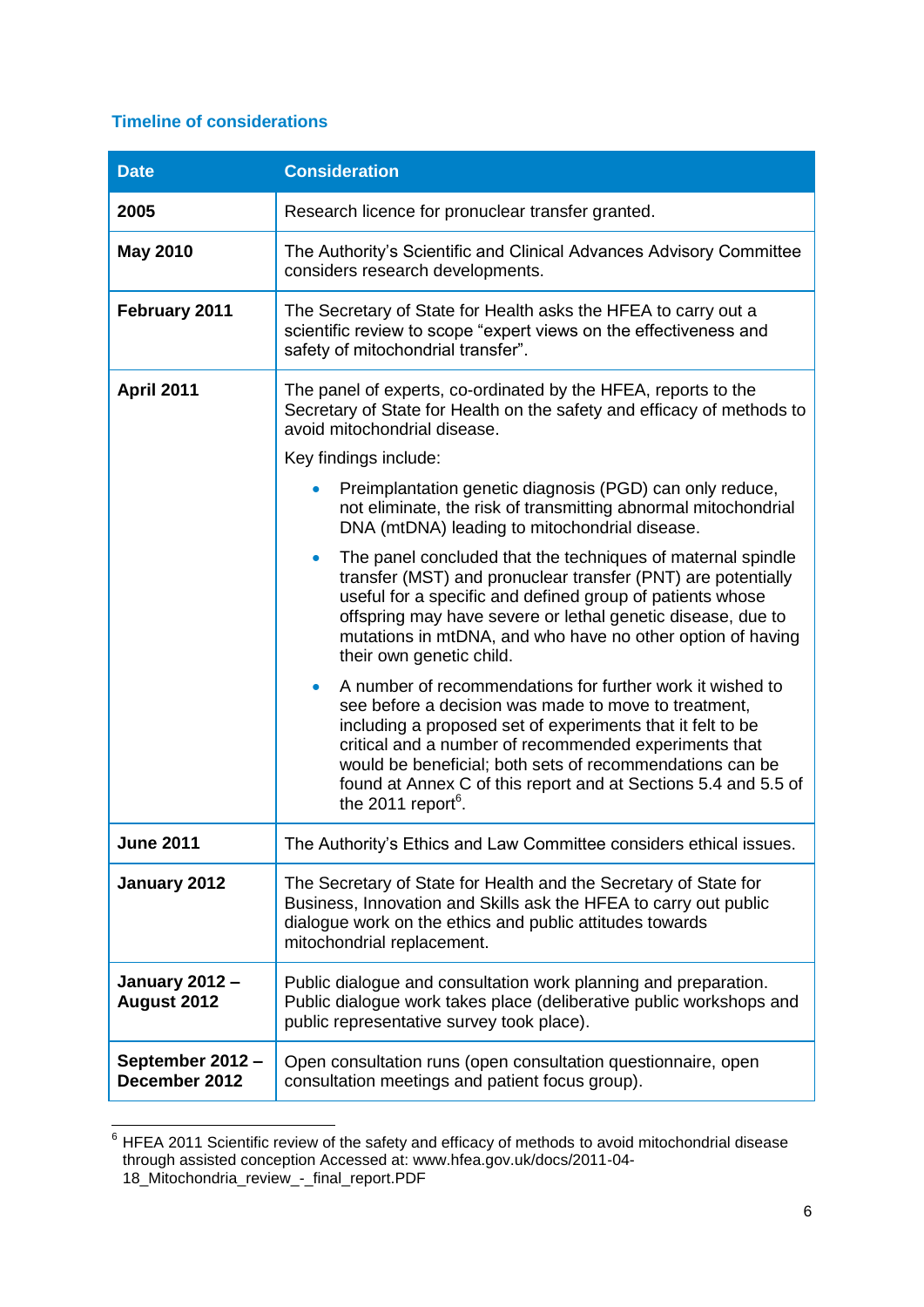| December 2012 | The Secretary of State for Health asks the HFEA to provide an<br>updated view of the science to support the assessment of the<br>efficacy and safety of MST and PNT.                                                                                                                                                                                                                                                                                                                                                                                                                                                                                                                    |  |
|---------------|-----------------------------------------------------------------------------------------------------------------------------------------------------------------------------------------------------------------------------------------------------------------------------------------------------------------------------------------------------------------------------------------------------------------------------------------------------------------------------------------------------------------------------------------------------------------------------------------------------------------------------------------------------------------------------------------|--|
| January 2013  | The panel of experts reconvened and call for evidence issued.                                                                                                                                                                                                                                                                                                                                                                                                                                                                                                                                                                                                                           |  |
|               | Key findings include:                                                                                                                                                                                                                                                                                                                                                                                                                                                                                                                                                                                                                                                                   |  |
|               | The panel's view remained as it was in 2011: that MST and<br>PNT have the potential to be used for all patients with mtDNA<br>disorders, which may make them preferential to PGD in the<br>future. In patients with homoplasmy (all containing mutant<br>mtDNA) or high levels of heteroplasmy (partially containing<br>mutant mtDNA), these are the only techniques that would<br>make it possible for them to have a genetically related<br>unaffected child.                                                                                                                                                                                                                         |  |
|               | The panel was of the view that there was more published<br>$\bullet$<br>work available to support MST than PNT, but there was still<br>insufficient evidence to recommend one transfer technique<br>over the other.                                                                                                                                                                                                                                                                                                                                                                                                                                                                     |  |
|               | Once assessed as safe to use in clinical practice, the panel<br>$\bullet$<br>strongly recommended that permission should be sought<br>from the parents of the children born from MST or PNT to<br>allow them to be followed up for an extensive period (and that<br>permission should then be sought from the children<br>themselves, when old enough). The panel recommended that<br>any female born following MST or PST is advised, should she<br>wish to have children of her own, that her oocytes (eggs) or<br>early embryos are analysed by PGD in order to select for<br>embryos free of abnormal mtDNA. This has the potential to<br>eliminate risk in subsequent generations. |  |
|               | The 2013 panel continued to recommend the set of minimum<br>$\bullet$<br>critical experiments first outlined in the 2011 report. However<br>they highlighted that the recommended work in<br>understanding MST using fertilised oocytes and PNT using<br>normally fertilised oocytes was underway and noted that<br>progress was good. The panel's comments on the progress<br>made on the recommended research are summarised in<br>Annex C of this report and in Sections 2.3 and 3 of the 2013<br>report <sup>7</sup> .                                                                                                                                                              |  |
|               | Further studies on mosaicism in human morulae (comparing<br>individual blastomeres) and on human embryonic stem (ES)<br>cells (and their differentiated derivatives) derived from<br>blastocysts, where the embryos have (i) originated from<br>oocytes heteroplasmic for mtDNA and (ii) been created<br>through MST and PNT using oocytes or zygotes with two<br>different variants of mtDNA. Although experiments are<br>already reported on embryonic stem (ES) cells and their<br>derivatives with MST, further corroborative experiments                                                                                                                                           |  |

<sup>————————————————————&</sup>lt;br><sup>7</sup> Annex VIII: Scientific review of the safety and efficacy of methods to avoid mitochondrial disease through assisted conception: update. Accessed at: www.hfea.gov.uk/docs/Mito-Annex\_VIIIscience\_review\_update.pdf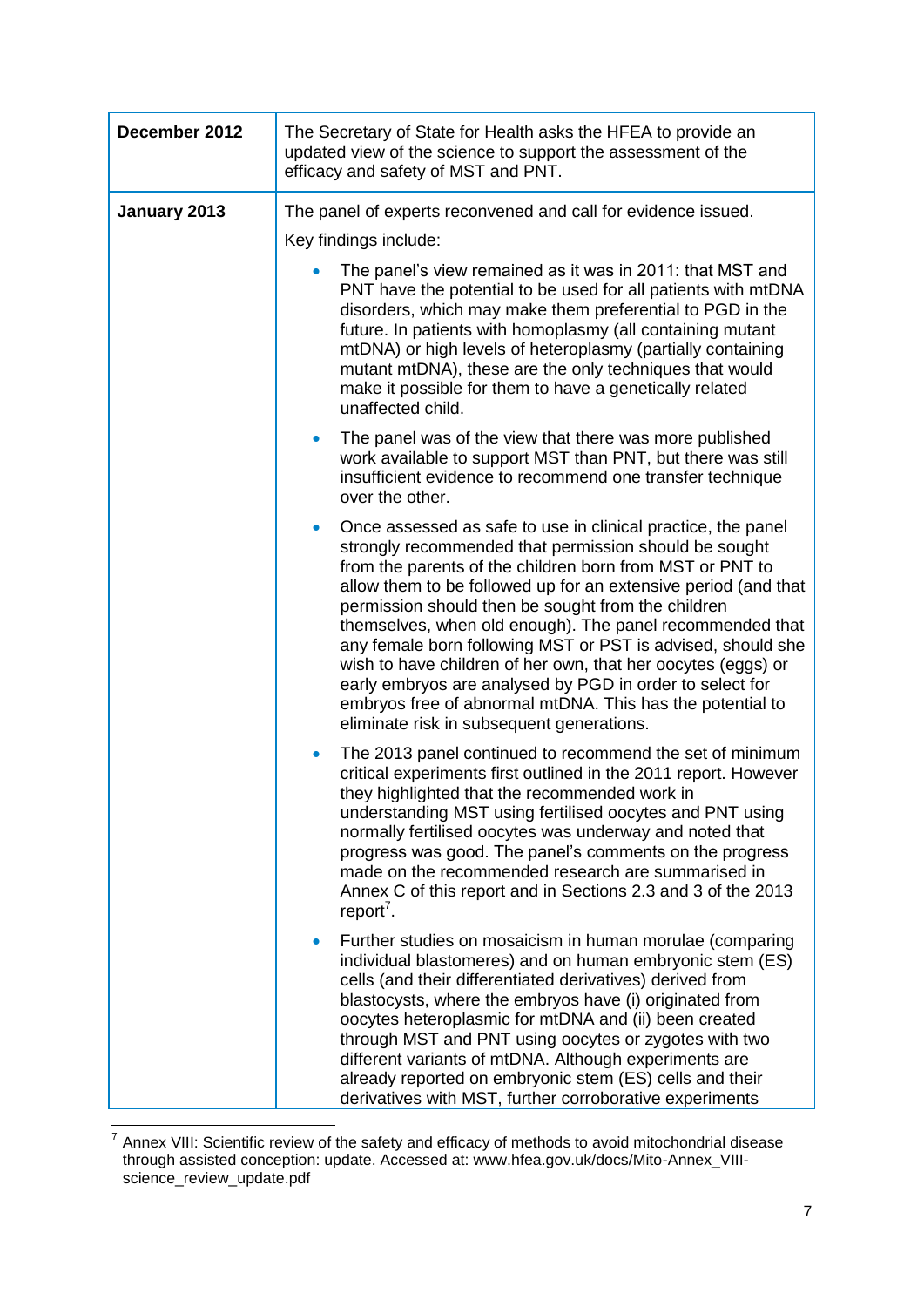|                   | would be valuable.<br>A recommendation made by the panel in 2011 to carry out<br>PNT in non-human primate models was considered, in the<br>light of new evidence, to be both difficult and unnecessary.<br>Such experiments were therefore no longer mandatory.                                                                                                                                        |
|-------------------|--------------------------------------------------------------------------------------------------------------------------------------------------------------------------------------------------------------------------------------------------------------------------------------------------------------------------------------------------------------------------------------------------------|
| <b>March 2013</b> | The findings of the public dialogue and the 2013 scientific review<br>update were submitted to Government, together with considerations<br>of how the techniques might be regulated. The public dialogue work<br>concluded that the public were generally supportive of these<br>techniques, although concerns around safety, the donor role and the<br>regulation of the techniques were highlighted. |
| <b>June 2013</b>  | The Government announced that, based on the findings of the<br>HFEA's public dialogue and consultation exercise and the views of<br>the panel, it would move forward with draft regulations for public<br>consultation.                                                                                                                                                                                |
| February 2014     | The Department of Health opened a consultation on draft regulations<br>for the use of these techniques to prevent mothers passing on<br>serious mitochondrial diseases to their children. Alongside this the<br>HFEA was asked to provide a further updated view on the science.                                                                                                                       |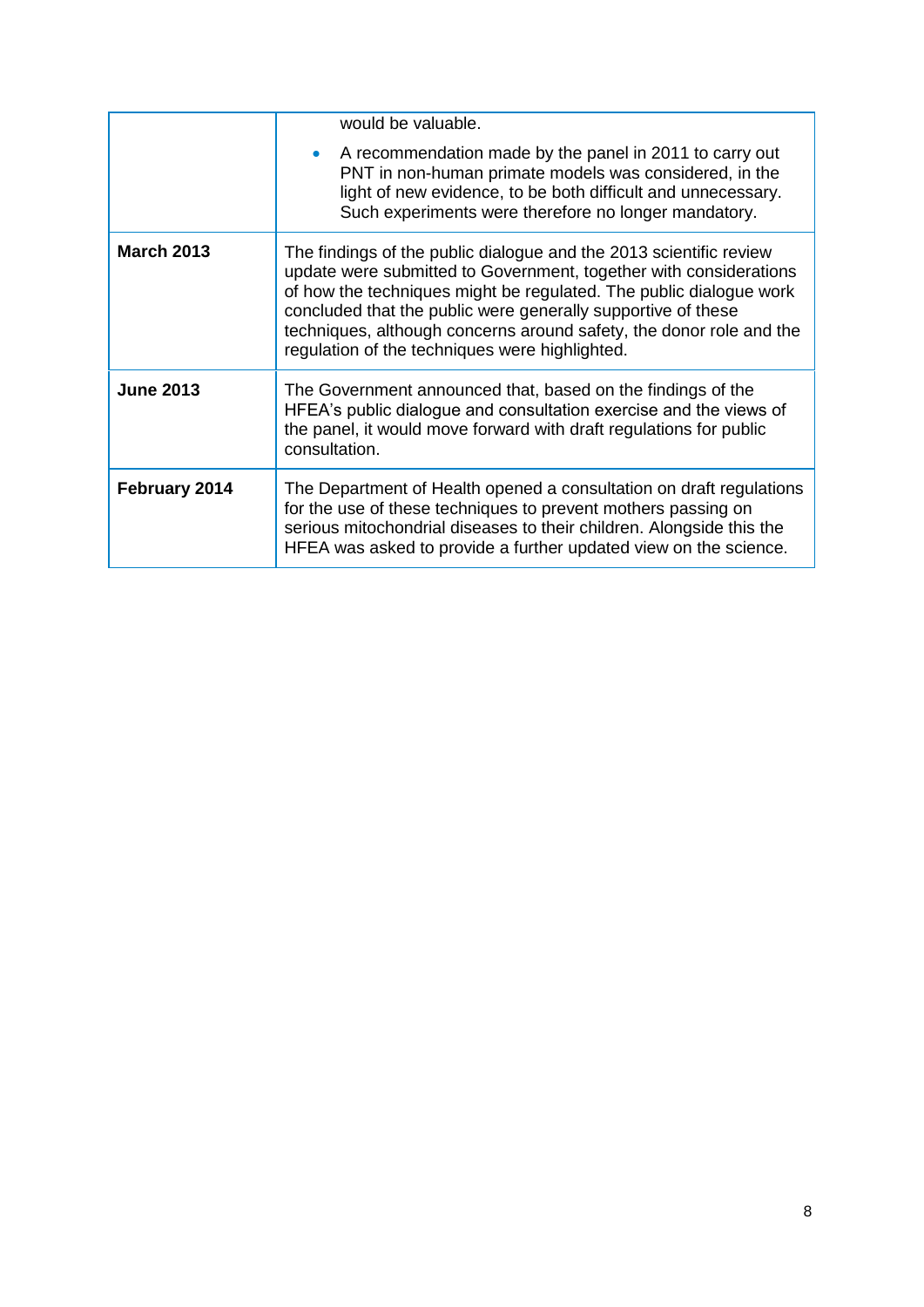### **1. Introduction, scope and objectives**

#### **1.1 Introduction**

- **1.1.1** Mitochondrial malfunction has been recognised as the significant cause of a number of serious multi-organ diseases. The underlying defects can be due to mutations in nuclear DNA affecting gene products required within mitochondria, or to mutations in DNA carried within the mitochondria themselves. The latter encode products required exclusively for the oxidative phosphorylation (OXPHOS) process of the electron transfer chain, which generates energy for cells in the form of ATP (energy molecule) $8$ . Although relatively rare, the seriousness of these diseases and particularly the unusual inheritance pattern of mitochondrial DNA (mtDNA) mutations have made them a focus for research into preimplantation methods to reduce or avoid such diseases in offspring.
- **1.1.2** The biology of mitochondria is complex and the attendant language therefore technical in parts. This report tries to explain the issues, and Annex D provides a glossary including a definition of relevant terms.

#### **1.2 Scope and objectives of this review**

- **1.2.1** The terms of reference for the panel are: **'to review the latest evidence of safety and efficacy for the two mitochondrial replacement techniques – pronuclear transfer (PNT) and maternal spindle transfer (MST)'.** Accordingly, this review focuses exclusively on the science and the safety and effectiveness of these techniques; it does not consider the ethical and legal issues that are raised by such techniques<sup>4</sup> except when these are directly relevant to proposed research.
- **1.2.2** The methodology of this review is set out at Annex A and the evidence reviewed is listed at Annex B.
- **1.2.3** This report is structured as follows: Section 2 considers the effectiveness of preimplantation genetic diagnosis (PGD) to avoid mitochondrial disease; Section 3 considers the effectiveness and safety of MST and PNT; and Section 4 suggests further research.

 8 Although mitochondria have other functions within cells, such as in lipid metabolism and programmed cell death, these are exclusively encoded by nuclear genes.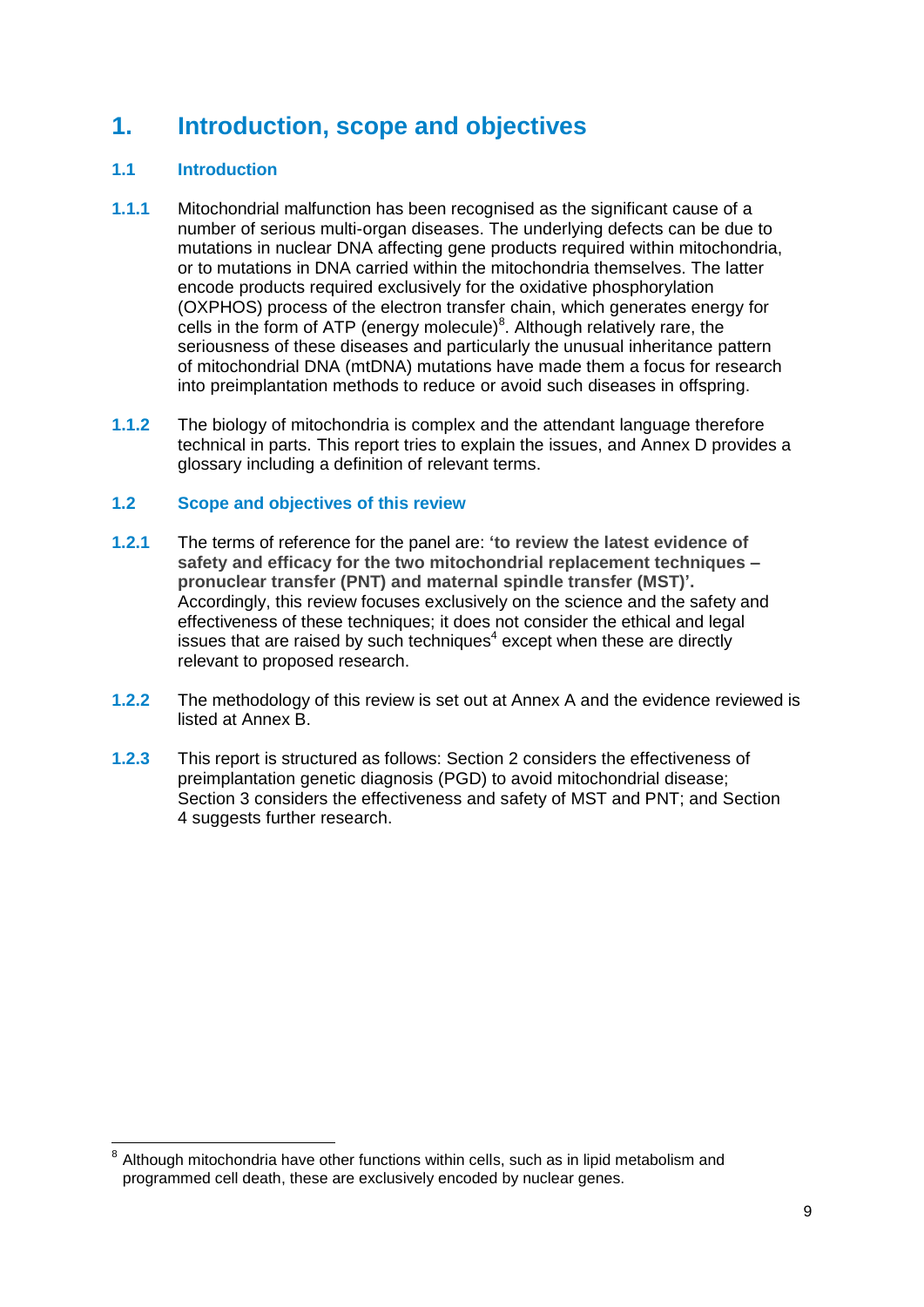#### **Mitochondria replacement in the UK: the legislative framework**

#### **HFE Act**

All assisted reproduction procedures that involve human gametes or embryos in the UK are governed by the Human Fertilsation and Embryology Act 1990. The HFE Act establishes a regulator, the Human Fertilisation and Embryology Authority (HFEA) to license assisted reproduction techniques like IVF and research involving human embryos. No such procedure is allowed other than under license from the HFEA; failure to do so is a criminal offence.

Only gametes and embryos classified as "permitted" (as defined in the HFE Act 1990, as amended in 2008) can be used for reproductive purposes, although the HFEA can also grant licenses for research, which can involve other types. Modification of the oocyte (eggs) genome or the embryonic genome is allowed for research (with a licence), but not for reproductive purposes.

However, the HFE Act 1990, as amended in 2008, contains a power, which would allow regulations to permit the use of techniques to avoid serious mitochondrial disease. The Act allows, under regulation, for an embryo or egg, where mitochondrial DNA is replaced in order to prevent the transmission of serious mitochondrial disease to be used in treatment:

"(5) Regulations may provide that  $-$  a) an egg can be a permitted egg, or b) an embryo can be a permitted embryo, even though the egg or embryo has had applied to it in prescribed circumstances a prescribed process designed to prevent the transmission of serious mitochondrial disease." (Section 3ZA (5))

#### **Consultation on draft regulations**

On 27 February 2014 the Government launched a consultation on the draft regulations on new techniques to prevent transmission of serious mitochondrial disease. The consultation closed on 21<sup>st</sup> May 2014. The consultation focussed not on the principle of mitochondrial replacement but rather the detail of the regulations that might permit it.

#### **Regulatory framework**

If the regulations are approved by Parliament they would specifically permit the use of techniques for the avoidance of serious mitochondrial disease (due to mutations in mtDNA) only. In other words they would not permit the use of the same techniques for the treatment of infertility including ooplasmic transfer, which has not been part of UK consideration.

The draft regulations are limited in their scope. They only set out the type of eggs or embryos which can be permitted for use in treatment and they clarify that clinics will need to seek authorisation from the HFEA to be able to carry out mitochondrial replacement. The regulations do not describe how the HFEA should consider any applications for the clinical use of mitochondrial replacement. This will be a matter for the HFEA to determine should the regulations be approved by Parliament.

#### **US Food and Drugs Administration considerations**

The Food and Drug Administration (FDA) in the US has recently been considering whether to approve a clinical trial of these mitochondrial replacement techniques in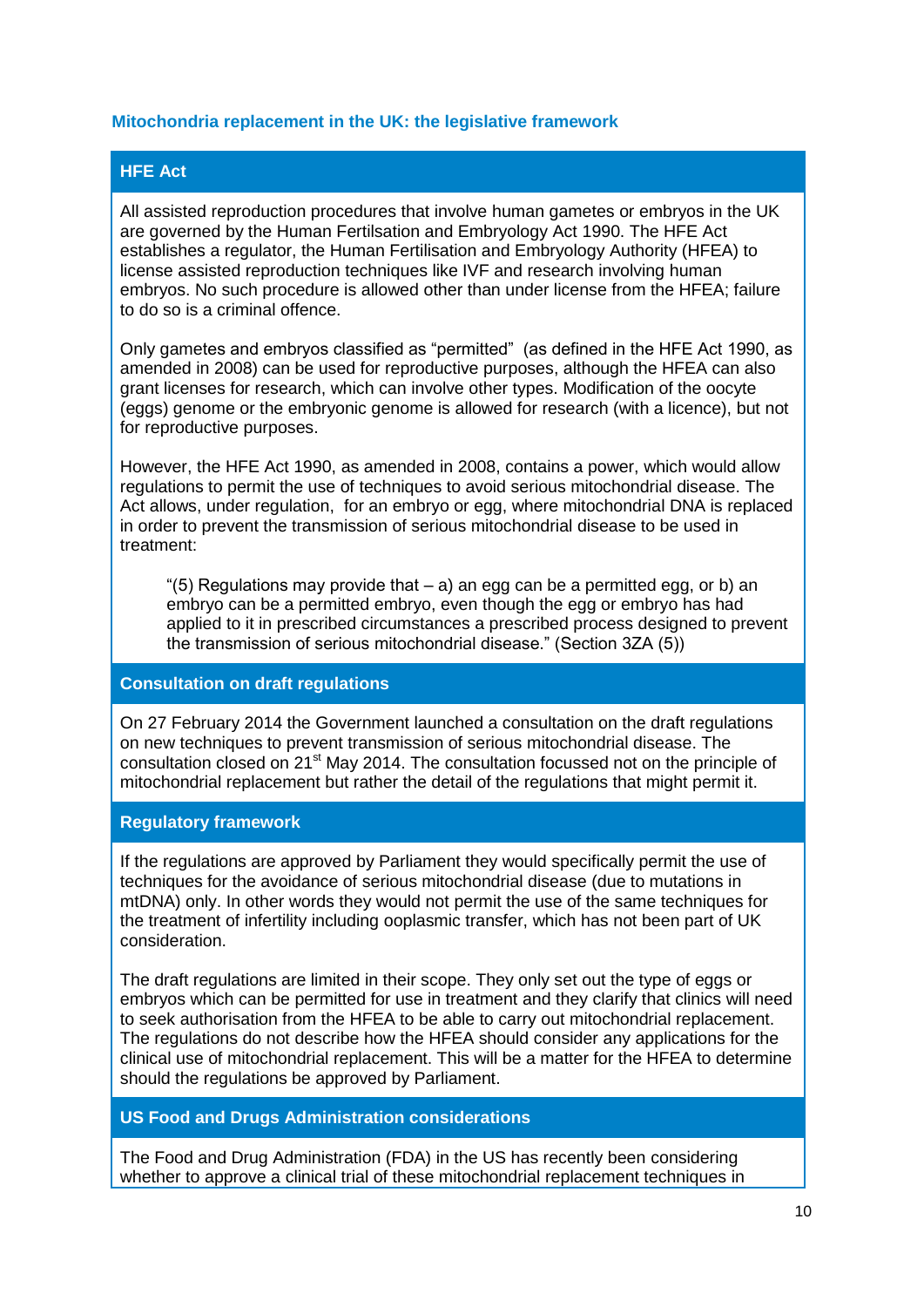humans. The FDA's Cellular, Tissue and Gene Therapies Advisory Committee<sup>9</sup> held a hearing on 25-26 February 2014 to explore 'oocyte modification in assisted reproduction for the reduction in transmission of mitochondrial disease or treatment of infertility'. At the time of writing, the FDA has not made a decision as to whether to grant such a trial.

Although the issues before the FDA and the UK Parliament are similar, the different legislative framework in the two countries means that the decisions are quite distinct. In the US there is no regulatory framework to govern assisted reproduction. The FDA must therefore decide whether or not to allow a clinical trial which would, if approved, take place. In the UK, the HFE Act provides a regulatory framework within which the new regulations, if approved, would then work. A decision by the UK Parliament to approve the proposed regulations would make mitochondrial replacement lawful, but they would not in themselves lead to such techniques being offered in treatment. Once lawful, a clinic in the UK would need the separate approval of the HFEA before it could offer these techniques to avoid the inheritance of serious mitochondrial diseases.

 $\overline{a}$  $9$  US Food and Drug Administration, Cellular Tissue and Gene Therapies Advisory Committee: www.fda.gov/AdvisoryCommittees/CommitteesMeetingMaterials/BloodVaccinesandOtherBiologics/ CellularTissueandGeneTherapiesAdvisoryCommittee/default.htm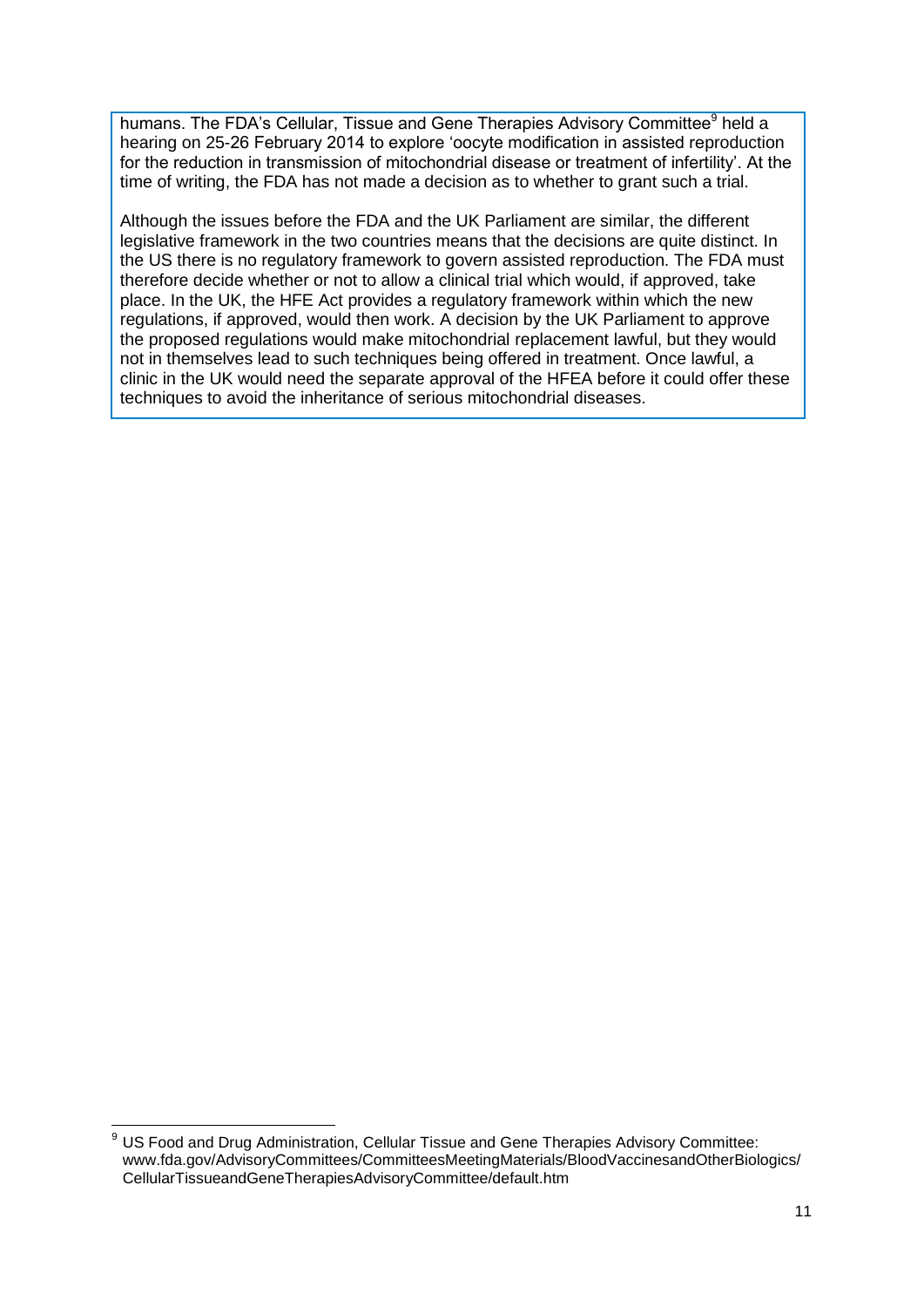### **2. Review of preimplantation genetic diagnosis to avoid mitochondrial disease**

#### **2.1 Background**

**2.1.1** Preimplantation genetic diagnosis (PGD) involves the removal of one or more cells from an early embryo, at risk of carrying a serious genetic disorder, as a biopsy for genetic diagnosis. The biopsy is tested in order to identify those embryos that are suitable for transferring to the uterus in a treatment cycle. PGD is currently carried out to test for both nuclear DNA mutations and mitochondrial DNA (mtDNA) mutations. However, nuclear mitochondrial disease and mtDNA disease have different modes of inheritance and therefore the benefits of PGD differ. The use of PGD to avoid mitochondrial disease was explored by the panel in detail in the 2011 report at Section 3 and is summarised below for information.

#### **2.2 Effectiveness and safety of PGD for nuclear mitochondrial disease**

- **2.2.1** PGD for nuclear genetic diseases examines well-understood patterns of chromosomal inheritance. The presence or absence of a nuclear mutation will help to determine disease susceptibility. PGD is possible for mitochondrial diseases resulting from mutations in nuclear DNA. Such nuclear mutations are responsible for about 80% of cases of mitochondrial diseases in childhood, but as they often lead to early death, their prevalence is only about 50% in adult cases. However, given the large number of nuclear genes involved in mitochondrial function, accurate diagnosis of the nuclear mutation(s) causing the disease is still difficult and PGD is only possible if the causative mutations are known.
- **2.2.2** In 2011 the panel highlighted that further work is required to develop reliable assays for mitochondrial disease caused by mutations in nuclear DNA, especially as PGD may be the preferred alternative for those who wish to prevent transmission of such diseases without having to consider prenatal diagnosis and possible termination of an affected pregnancy.

#### **2.3 Effectiveness and safety of PGD for mtDNA disease**

- **2.3.1** Unlike most nuclear DNA, which is inherited from both parents (exceptions being the sex chromosomes in XY offspring), mtDNA is solely maternally inherited, and any mutations it acquires are therefore likely to be passed on to all offspring. The chance of disease expression will depend on the proportion of mutated mtDNA present in their tissues; heteroplasmy. This presents particular challenges when it comes to avoiding transmission of disease to subsequent generations. For some women who are known to carry mtDNA mutations, PGD can reduce, but not eliminate, the risk of a child being born with mitochondrial disease. However, where there is a high proportion of abnormal mtDNA, or the mtDNA is homoplasmic (estimated to be the case in about 20% of patients at risk). PGD is not suitable. Therefore the accuracy of the embryo biopsy and the level of abnormal mtDNA per embryo are important when assessing the effectiveness and safety of PGD for mtDNA disorders.
- **2.3.2** Section 3.3.4 and 3.3.5 of the 2011 report considered and made recommendations on the use of PGD to avoid mitochondrial disease. In 2011 the panel also considered the impact of embryo biopsy and threshold level of abnormal mtDNA when applying PGD techniques. Critically, it noted that even though an embryo might be selected with a degree of heteroplasmy below the expected threshold for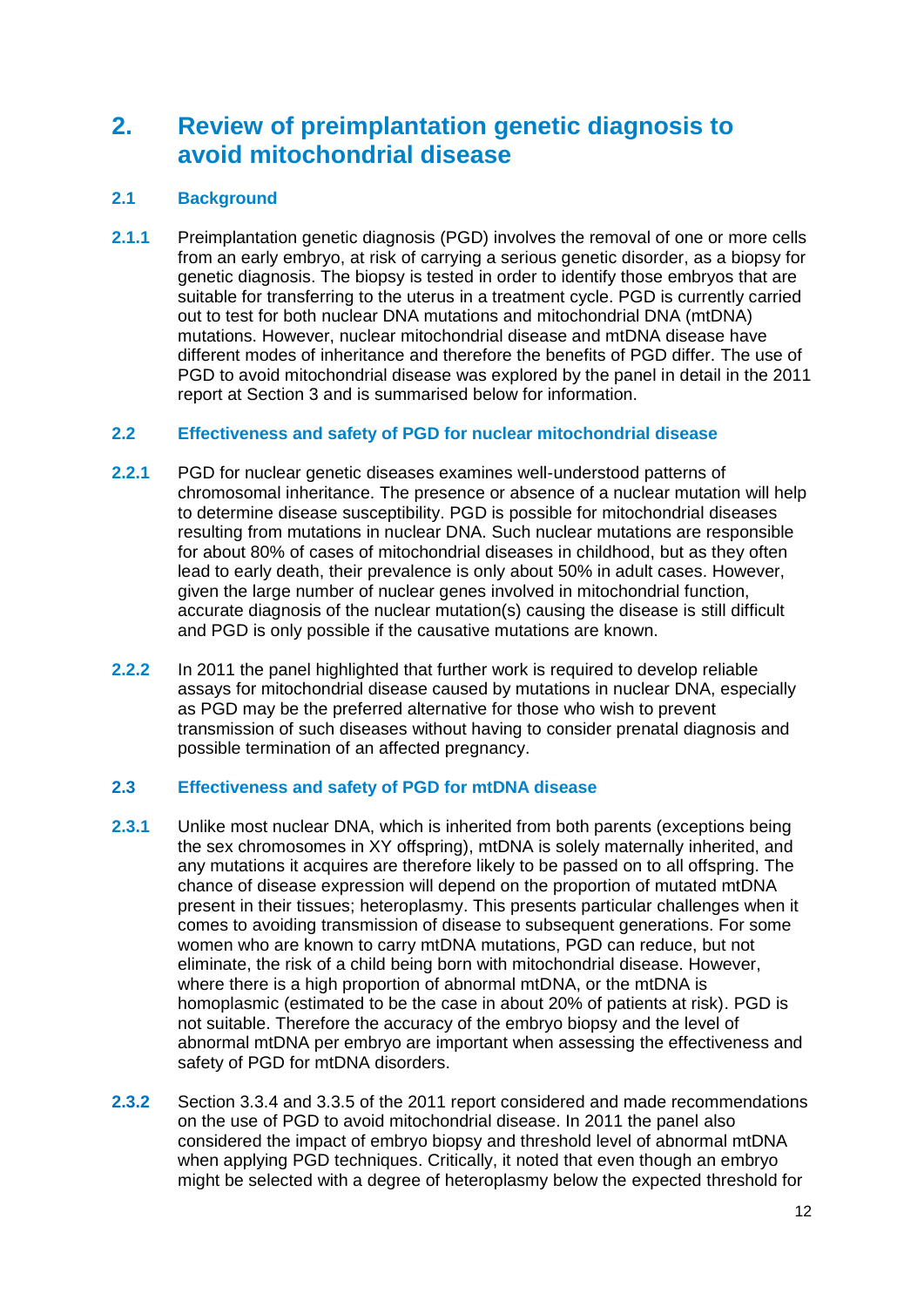disease, the combination of random segregation of mitochondria and bottleneck effects, where the number of mitochondria per cell becomes very low in early postimplantation stages (when different germinal layers and tissue-types are first allocated), could result in a child being born with a much higher proportion of abnormal mtDNA in critical tissues, such that mitochondrial disease could still develop.

**2014 update**

- **2.3.3** In 2014, in considerations of the progress of pronuclear transfer (PNT) and maternal spindle transfer (MST) the panel continued to be of the view that even if PGD results in an unaffected child, with a reduced mtDNA load, girls born after the use of this procedure may themselves still be at risk of having affected children, because abnormal mitochondria may be present in their oocytes (eggs). It is against this backdrop that recent research has explored alternative methods of MST and PNT that offer the prospect of eliminating, and not just reducing, the risk of disease due to mtDNA mutations.
- **2.3.4** Furthermore, the panel highlighted that accuracy of PGD relies on the premise that levels of heteroplasmy in the blastomere removed as a biopsy reflect the levels in all blastomeres i.e., there is no partition of the different mtDNA molecules in the cytoplasm during cleavage divisions, when mtDNA replication does not occur. Whilst some research is reassuring (Monnot et al  $2011^{10}$  and Steffann et al 2014). suggesting that PGD is likely to be a reliable indicator of the overall degree of heteroplasmy (even if it cannot predict what will happen subsequently), some other studies suggest there may be significant variation (Mitalipov 2014 and Sallevelt  $2013^{11}$ ).

**<sup>.</sup>** <sup>10</sup>Monnot S, et al. Segregation of mtDNA throughout human embryofetal development: m.3243A>G as a model system. Hum. Mutat. 2011; 32: 116–125.

<sup>&</sup>lt;sup>11</sup>Sallevelt, SCEH et al. (2013) Preimplantation genetic diagnosis in mitochondrial DNA disorders: challenge and success. Journal of medical genetics 50.2 (2013): 125-132.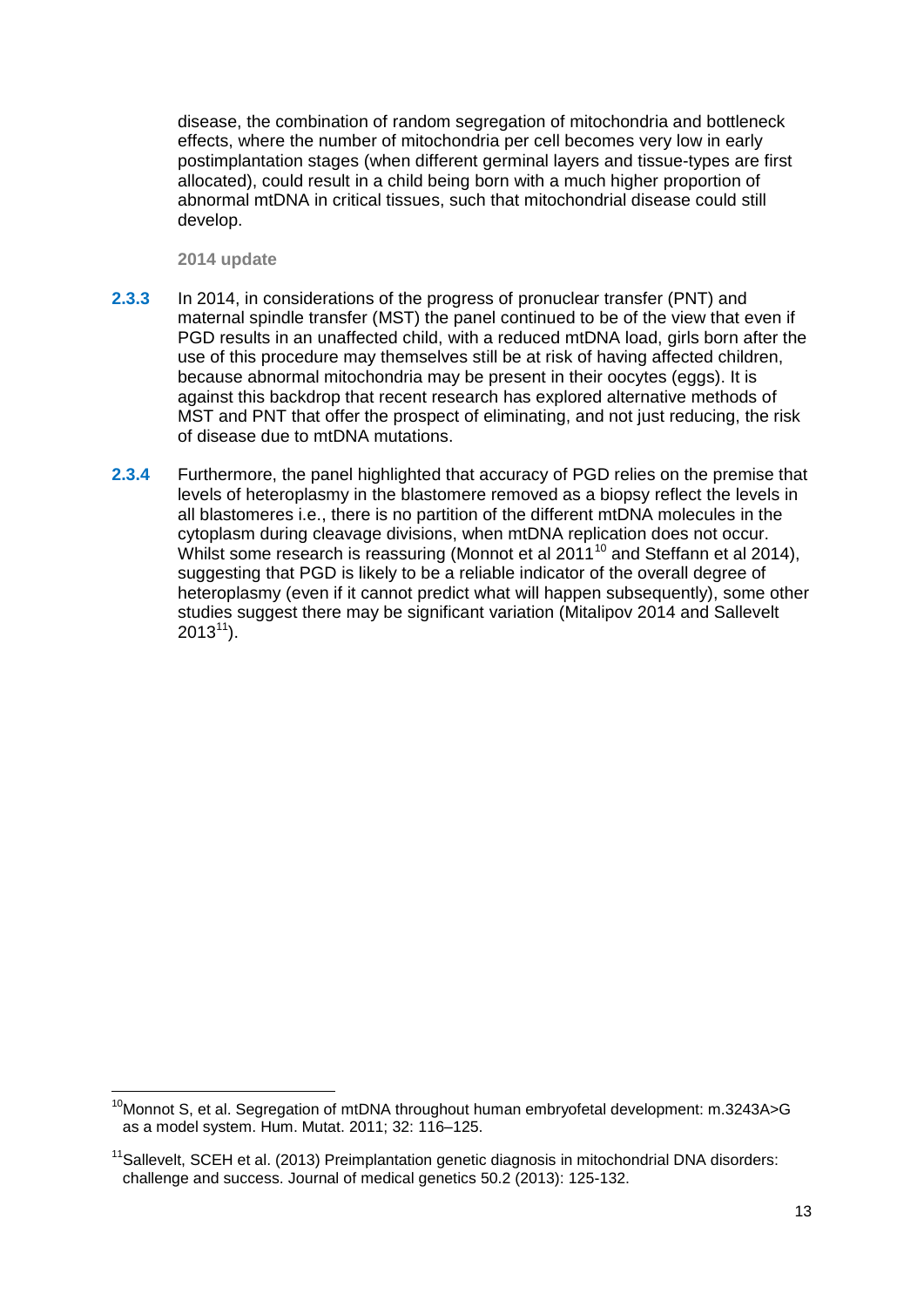### **3. Review of maternal spindle transfer and pronuclear transfer to avoid mitochondrial disease**

#### **3.1 Recap summary of the methods**

- **3.1.1** In cases where PGD is not appropriate, such as cases where the woman has high levels of mitochondrial heteroplasmy<sup>12</sup> or is homoplasmic<sup>13</sup> for mutant mitochondrial DNA (mtDNA), transmission of mtDNA disease can be avoided by using healthy donated oocytes. This method is safe, and has strong supporters<sup>14</sup>. However, whilst this guarantees the disease is not transmitted, it also means that any resultant child will not be genetically related to the mother. The novel methods that are the focus of this review, maternal spindle transfer (MST) and pronuclear transfer (PNT), allow the transmission of both parents' nuclear DNA but involve replacing abnormal mitochondria with normal mitochondria from a donor oocyte.
- **3.1.2** MST uses micromanipulation techniques to transfer the nuclear genetic material (the spindle with maternally-derived chromosomes attached) from one oocyte into another from which its nuclear genetic material has been removed<sup>15</sup> (Figure 1). The reconstituted oocyte is then fertilised to allow embryo development. PNT uses similar micromanipulation techniques to transfer the nuclear genetic material, in this case both the maternal- and paternal-derived pronuclei, from a fertilised oocyte (zygote) into an enucleated donor zygote (Figure 2). MST takes place between metaphase II oocytes (mature eggs). PNT takes place between fertilised oocytes, after the stage where the egg has been penetrated by sperm but prior to the first embryonic cell division. Both techniques are therefore carried out prior to the formation of an embryo when the maternal and paternal chromosomes come together within the same nucleus<sup>16</sup>. With either method, any resulting child would inherit nuclear genetic material from both parents, while the mitochondria would be derived largely or perhaps exclusively from the oocyte provided by the donor. These methods could therefore effectively substitute the mitochondria in the oocytes of a woman known to carry mutant mtDNA with mitochondria carrying normal mtDNA from the oocyte donor. If efficient, so that there is little or no transfer of abnormal mtDNA, this method could avoid mitochondrial disease not just in the resulting child, but also in subsequent generations (but see further detail on this below).

<sup>16</sup>MST occurs pre-fertilisation and PNT occurs post-fertilisation but prior to the breakdown of the pronuclear membranes (syngamy)

 $\overline{a}$  $12$ Where two or more different mtDNA types coexist in a single cell, commonly used (as in this report, unless stated otherwise) where one type is abnormal, and the other normal

<sup>&</sup>lt;sup>13</sup>Where all the mitochondria in a cell contain the same mtDNA, which can either be all abnormal or all normal

<sup>&</sup>lt;sup>14</sup>A statement from Joanna Poulton (Professor and Hon Consultant in Mitochondrial Genetics, University of Oxford), Joerg P Burgstaller (IFA Tulln and University of Veterinary Medicine Vienna) and Iain G. Johnston (Imperial College London) submitted as part of a previous scientific review.

 $15$ This is equivalent to the oocyte being enucleated, and this term is used by some, although the chromosomes are not contained within a nuclear membrane at this stage.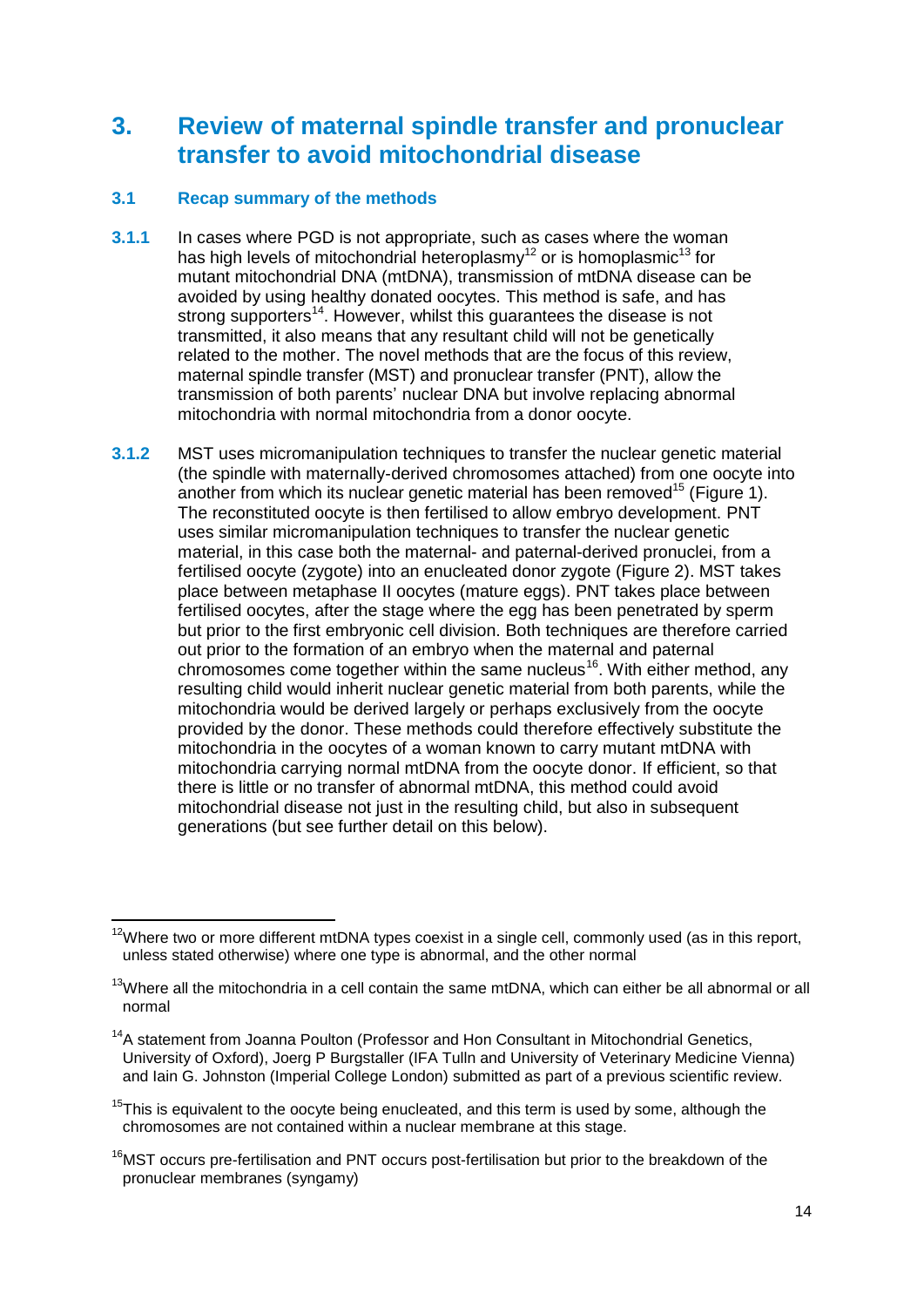#### <span id="page-14-0"></span>**Figure 1. Maternal spindle transfer technique 17**

 $\overline{a}$ 



<sup>&</sup>lt;sup>17</sup>Bredenoord, A and P. Braude (2010) "Ethics of mitochondrial gene replacement: from bench to bedside" BMJ 341. Image reproduced and amended with permission by author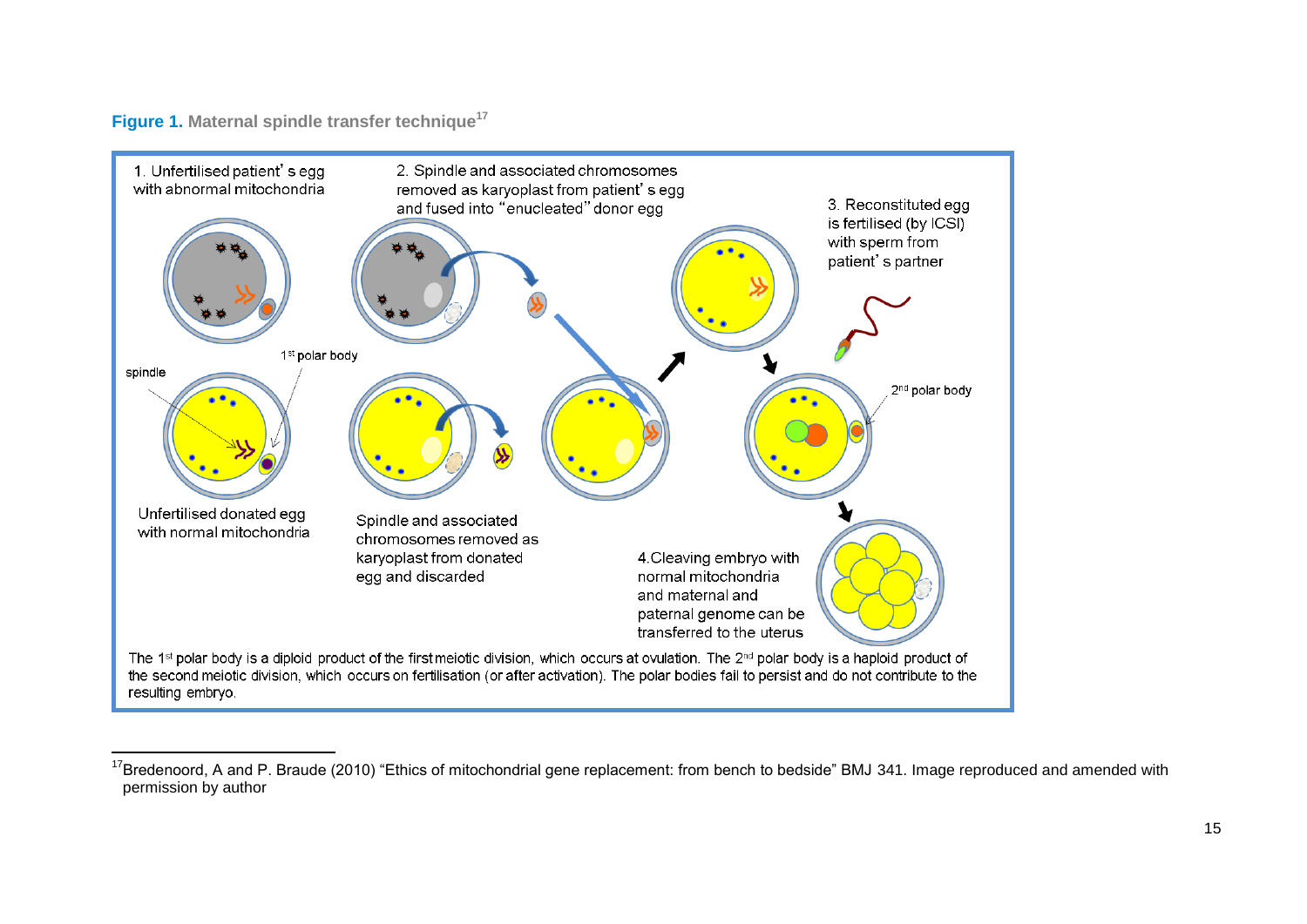#### **Figure 2. Pronuclear transfer technique [17](#page-14-0)**



<sup>17</sup>Bredenoord, A and P. Braude (2010) "Ethics of mitochondrial gene replacement: from bench to bedside" BMJ 341. Image reproduced and amended with permission by author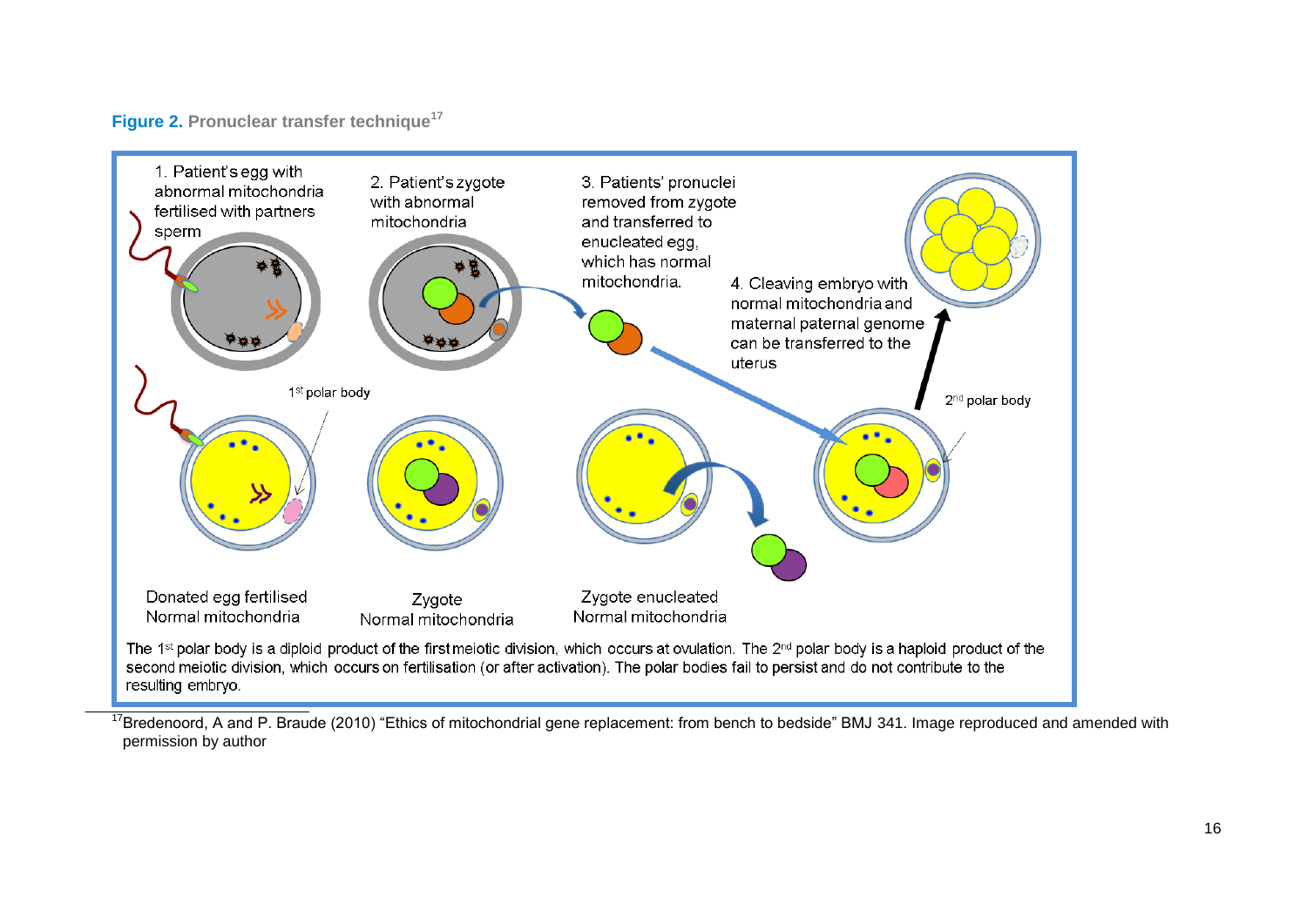**3.1.3** Although similar methodology is employed, it is important to stress that neither MST nor PNT is equivalent to reproductive cloning (somatic cell nuclear transfer; SCNT). Any children resulting from MST or PNT would have arisen from fertilisation and be genetically unique. They would be the genetic child of the woman receiving treatment and her partner. Given that the oocytes or zygotes are at equivalent stage, MST and PNT do not involve reprogramming cells or nuclei as SCNT does, which is a relatively inefficient process and associated with significant risks of abnormal development<sup>18</sup>.

#### **3.2 Effectiveness of MST and PNT**

- **3.2.1** There have been many experiments conducted using MST and particularly PNT in animals. PNT has been carried out since the mid-1980s in mice. All evidence in 2011 suggested that PNT was very efficient and reproducible when conducted with normally-fertilised zygotes giving rates of normal development and offspring similar to those obtained with unmanipulated zygotes.<sup>19</sup> MST had also been conducted as a control in some SCNT experiments in a wide range of animals, and again the evidence suggested that it was reasonably efficient.
- **3.2.2** By 2011, several proof of principle studies with respect to the possible use of MST and PNT methods for treating mitochondrial disease had been carried out using animal models, including mice and Rhesus Macaque monkeys, and with human oocytes and abnormal human zygotes. With the exception of one mouse study<sup>20</sup> these had not involved abnormal mitochondria; instead, researchers used

Reik, W. et al. Adult phenotype in the mouse can be affected by epigenetic events in the early embryo. Development. 119, 933-942 (1993).

Cheng, Y. et al. Effects of ooplasm manipulation on DNA methylation and growth of progeny in mice. *Biol.* Reprod. 80, 464-472 (2009).

 $\overline{a}$  $18$ The panel examined substantial evidence about SCNT as part of the 2011 review, including studies on heteroplasmy where mitochondria in the somatic cell persisted, sometimes at high levels, in the cloned embryo and offspring. This was usually associated with fusion of the somatic cell with an enucleated oocyte. This can introduce significant numbers of mitochondria that are in an active and replicating state, together with associated mitochondrial replication factors made by the somatic cell nucleus. In contrast, these factors are probably absent in mitochondria in mature oocytes or zygotes, as these mitochondria do not replicate until later. MST and PNT do not involve somatic cells.

 $19$ Only one set of experiments was at variance (Reik et al, 1993). This suggested that epigenetic interactions could occur between the transferred pronucleus and the recipient cytoplasm when PNT was carried out using two specific strains of mice (DBA/2 and C57BL/6), resulting in impaired growth and decreased expression of liver-specific proteins. However, a later very thorough study performed by a different group to specifically address these findings (Cheng et al, 2009) found no evidence of growth defects or epigenetic abnormalities, even when using the same mouse strains. The difference in the two sets of results is not explained, but might reflect more or less subtle variations in the methods used; perhaps in the former the zygotes were not stage-matched, or components in the media were suboptimal. No evidence for such effects have been reported in many other PNT experiments conducted in mice or other animals:

<sup>&</sup>lt;sup>20</sup>Sato A., T. Kono, et al. (2005). "Gene therapy for progeny for mito-mice carrying pathogenic mtDNA by nuclear transplantation." PNAS 102: 16765-16770. The study made use of a strain of mouse carrying mitochondria with a mtDNA deletion. They used PNT and showed that they could transfer PN from affected zygotes with minimal transfer of abnormal mtDNA and rescue the resulting offspring from defects in OxPhos.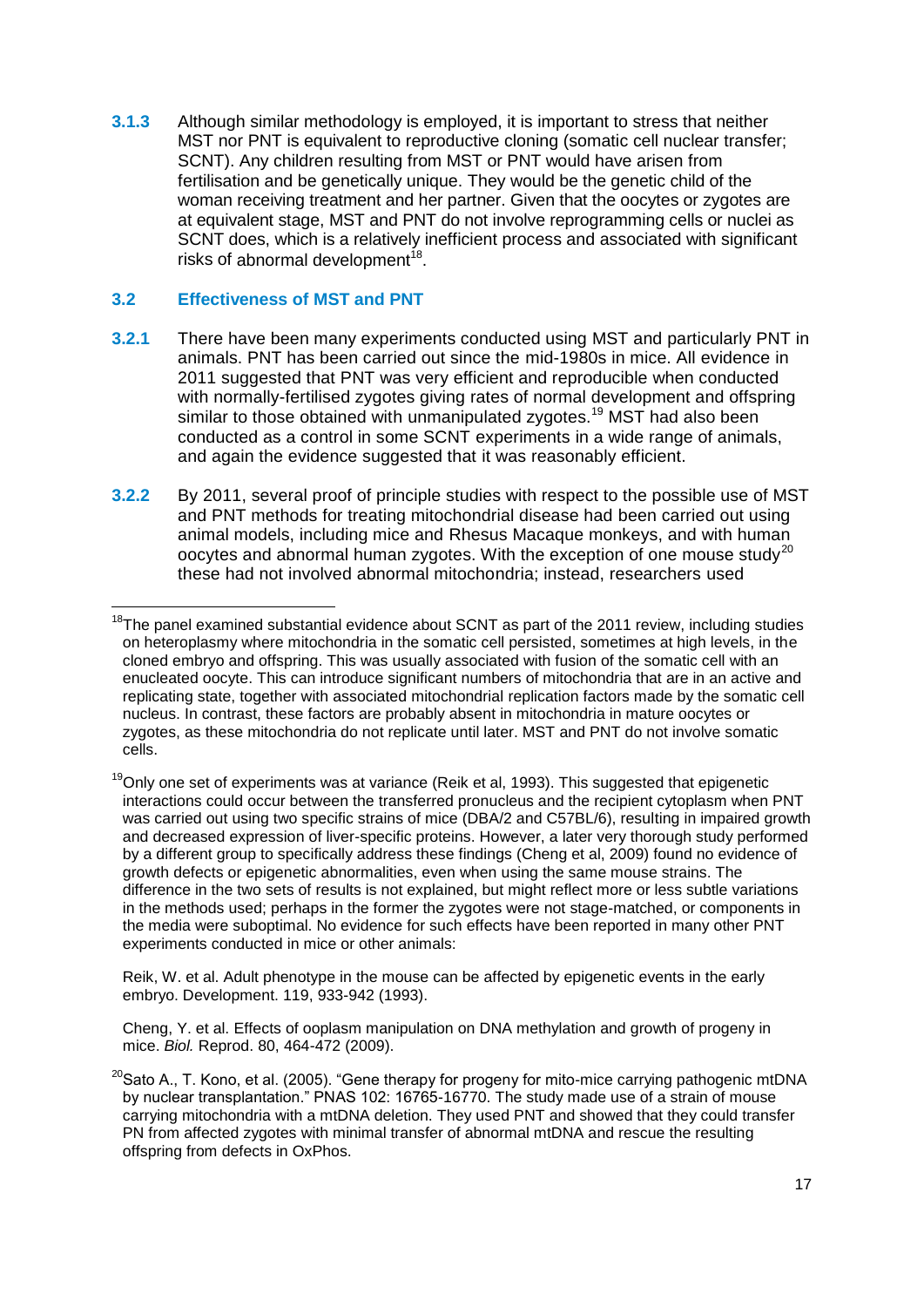substrains or subspecies, relying on the presence of different mtDNA haplotypes or haplogroups, so that sequence differences in mtDNA can be used to look at carryover and persistence of mtDNA with the spindle or pronucleus. Studies in Rhesus Macaque monkeys suggested that MST is efficient, allowing replacement of almost all mitochondria and the first set of experiments resulted in the birth of four healthy offspring showing no abnormities, then after two years (but now 5 years, see below). The rates of development to blastocyst stages and pregnancy rates in these experiments were essentially the same as for control unmanipulated embryos.

- **3.2.3** Studies using PNT with human zygotes were considered difficult to gauge. The published studies then, used only abnormally-fertilised human oocytes, for example those containing three pronuclei. Embryos were reconstituted so that they had a normal complement of one maternal and one paternal pronucleus. The efficiency of blastocyst formation was about half that of control blastocysts. However, as the control blastocysts were not always good quality embryos and the PNT embryos were from abnormally fertilised oocytes, it was difficult to assess the efficiency of blastocyst formation. Nevertheless, all evidence presented to the panel (both published and unpublished) suggested that the blastocysts obtained after PNT and MST were as normal as controls, including cell numbers in the trophoblast and inner cell mass, and markers of cell type and stage.
- **3.2.4** At the time of the 2011 report, overall MST appeared less efficient than PNT, which may have reflected problems in visualising the spindle and perhaps in transferring all the chromosomes. In mature metaphase II oocytes, the chromosomes are lined up attached to the spindle in preparation for the second meiotic division, rather than being enclosed in a pronuclear membrane, as is the case for PNT. Chromosomes may, therefore, be left behind, although this can be checked using fluorescent dyes that label DNA or chromatin. However, as highlighted in the 2013 report, more recent studies have made use of new polarised light microscopy techniques, and these seem to permit far more reliable visualisation and removal of the spindle, with all its associated chromosomes.

#### **3.3 Further developments in the maternal spindle transfer technique**

#### **Background**

 $\overline{\phantom{a}}$ 

**3.3.1** In a 2013 publication, MST was carried out on 65 human oocytes donated for research (a further 33 served as controls). Although some oocytes displayed clear evidence of abnormal fertilisation (53% – determined by an irregular number of pronuclei), remaining embryos were capable of developing to blastocysts and producing embryonic stem cell lines at rates similar to controls. All five of the embryonic stem cell lines derived from zygotes predicted to have undergone normal fertilisation after MST had normal euploid karyotypes and contained exclusively donor mtDNA<sup>21,22</sup>.

 $21$ An ES cell line was also established from a zygote that had 3 pronuclei and one polar body (3PN/1PB) instead of the normal 2PN/2PB. This had a triploid karyotype consistent with a failure to extrude the second polar body and retention of its genetic material.

 $22$ Tachibana M, et al (2013). Human embryonic stem cells derived by somatic cell nuclear transfer. [Cell 6;](http://www.cell.com/cell/issue?pii=S0092-8674%2813%29X0012-1)1228–1238 2013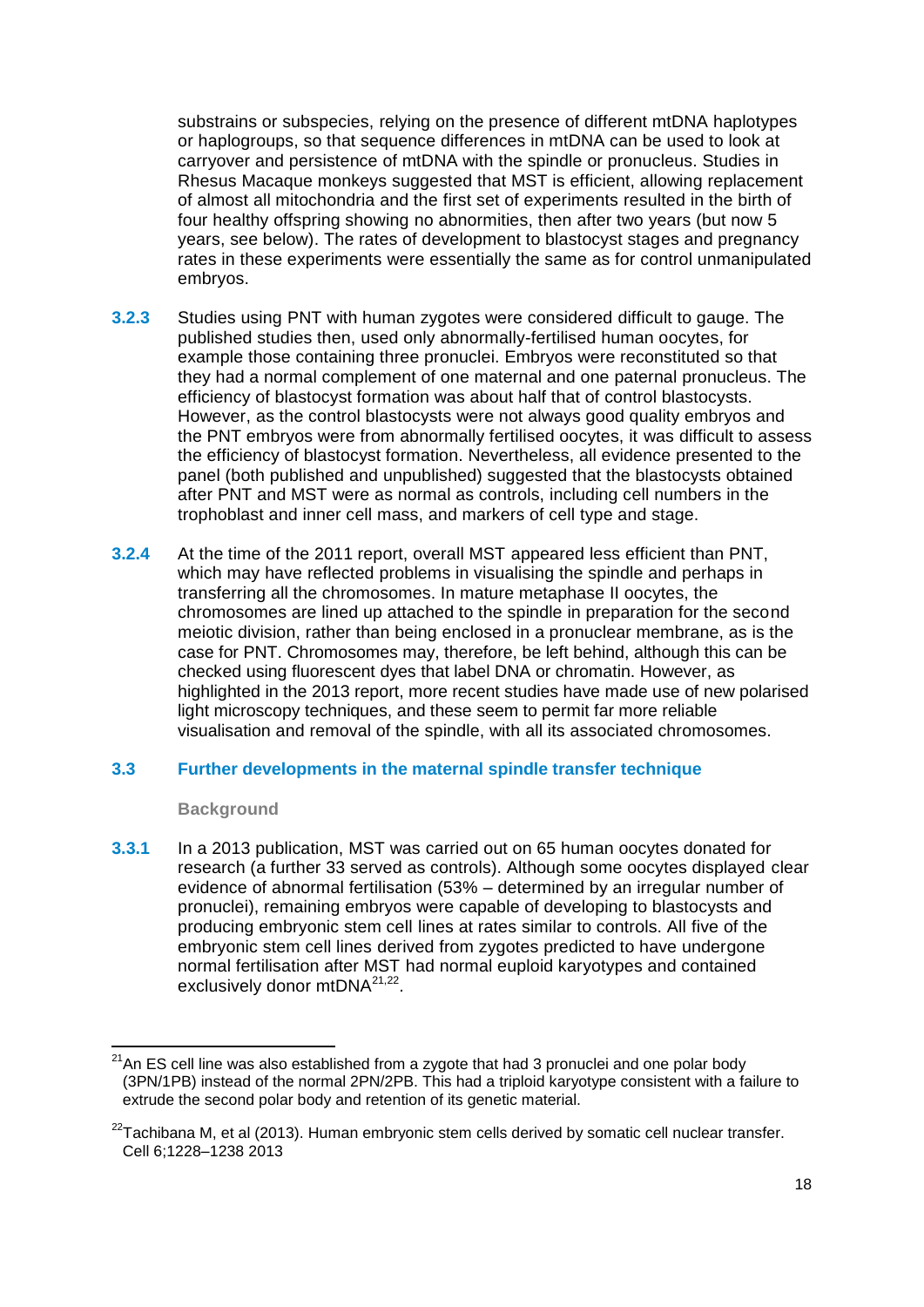**3.3.2** In 2013, a second published study also demonstrated the use of MST with human oocytes, although these were parthenogenetically activated rather than fertilised. The primary purpose of the study was to assess the degree of mitochondrial DNA carryover rather than establishing a technique for creating embryos for clinical use. MST was shown not to reduce developmental efficiency to the blastocyst stage, and genome integrity was maintained, provided that spontaneous oocyte activation was avoided through the transfer of spindle–chromosome complexes that were incompletely assembled or partially disassembled (depolymerised). The authors claimed to be able to achieve the latter by cooling the oocyte. Mitochondrial DNA transferred with the nuclear genome was initially detected at levels below 1%, decreasing in blastocysts and embryonic stem-cell lines to undetectable levels, and remained undetectable after passaging for more than one year, clonal expansion, differentiation into neurons, cardiomyocytes or pancreatic beta-cells, and after cellular reprogramming to derive iPS cells. Stem cells and differentiated cells had mitochondrial respiratory chain enzyme activities and oxygen consumption rates indistinguishable from controls. These cells were homozygous for all alleles (as they have become diploidised from an originally haploid state) and so would only give information about maternal imprinting (Paull et al, 2013) $^{23}$ .

<span id="page-18-0"></span>**2014 update**

**3.3.3** In 2014 the panel considered further evidence from the research group led by Shoukrat Mitalipov at the Oregon Health and Science University. The panel was updated on the progress on the Macaques created previously as a result of MST techniques and was informed that the four male Macaques have now reached adulthood (5 years of age) and that they have shown no signs of abnormalities, but no further health outcomes follow-up has been conducted. The group is seeking to establish the fertility status of the Macaques by entering them into a breeding programme and more focussed studies looking at physiological impact will be conducted. There remains one female Macaque who is 2-3 years old (from a second set of experiments), that has not yet reached sexual maturity. The Oregon group have further explored details of the methods used for MST with human oocytes, notably to reduce the rates of abnormal fertilisation and to increase efficiency.

**The panel concludes, in 2014, that good progress has been made in developing the technique of Maternal Spindle Transfer and that researchers look likely to make good progress in further refining the technique over the short term to ensure efficacy and in establishing safety (within the constraints of in vitro systems).** 

#### **3.4 Further developments in the pronuclear transfer technique**

#### **Background**

**3.4.1** In 2011, the panel was informed of unpublished findings regarding PNT and MST from the University of Newcastle group. Initial experiments using normally fertilised human zygotes for PNT revealed the importance of timing of the various

**<sup>.</sup>** <sup>23</sup>Paull, D, et al (2013) Nuclear genome transfer in human oocytes eliminates mitochondrial DNA variants. *Nature 31;493(7434):632-7.*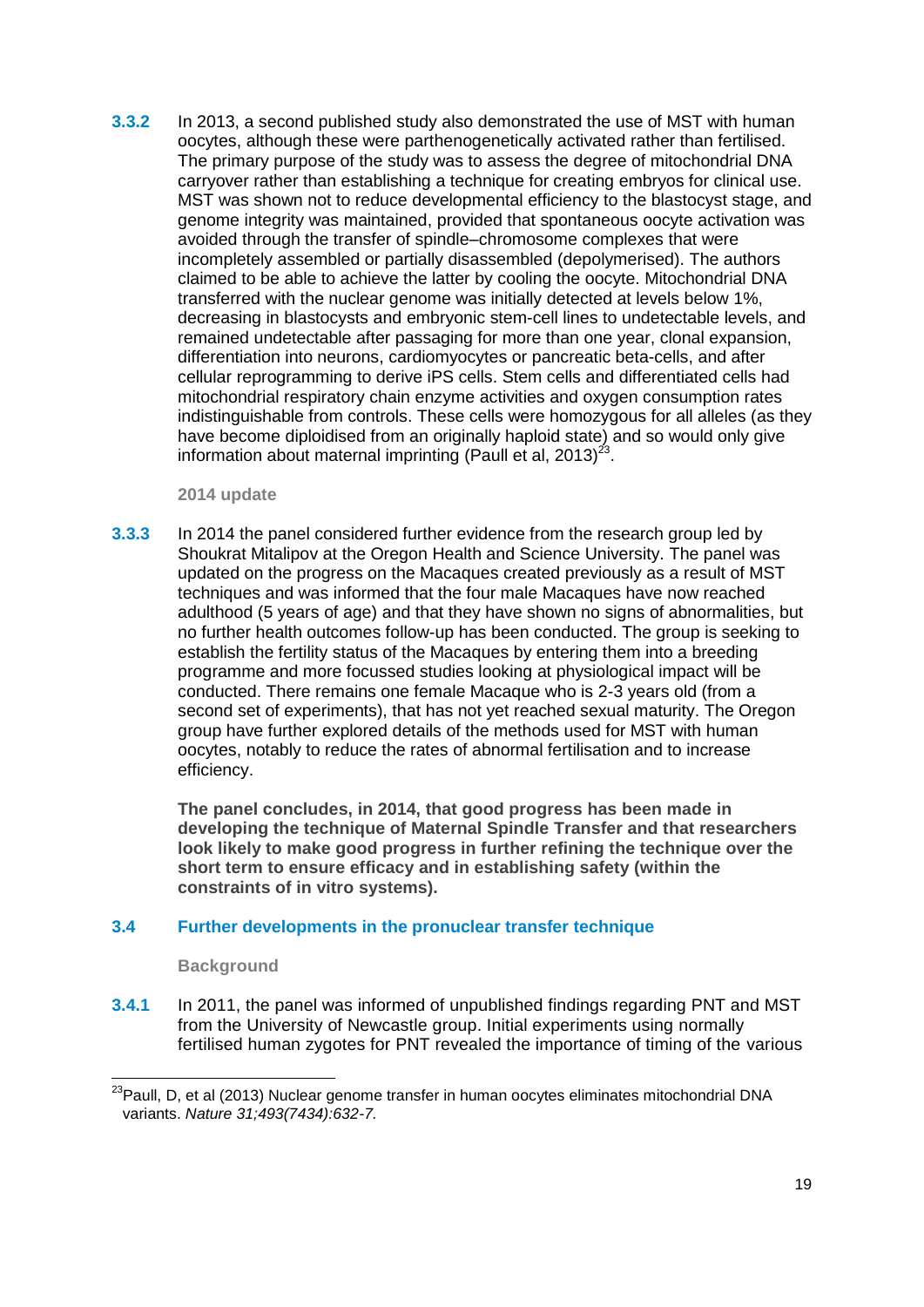procedures and of matching developmental stage of the two zygotes. With optimisation, they had begun to obtain a significant proportion of manipulated embryos developing to blastocyst stages. Some zygotes resulting from PNT were successfully vitrified and further work was being carried out to improve the quality and rate of development to blastocysts and to minimise mtDNA carryover at the blastocyst stage.

**3.4.2** In 2013, the panel noted that this information, together with comments from both the other groups interviewed at this time, suggests that issues of timing may be relevant to any intended use of MST or PNT clinically since the cycles of the two egg donors will need to be synchronised. Egg retrievals will need to be carefully timed in order to be near coincident, the eggs need to be fertilised as soon as possible after collection, and for PNT the procedure needs to be carried out as soon as possible after normal fertilisation is confirmed. If there is a prolonged period of time between the two egg collections then one set of eggs may be overmature, potentially leading to reduced development and an increase in abnormality rates. As this synchrony may not always be possible in a clinical setting, cryopreservation of eggs using vitrification was suggested as a solution. This is probably not an issue of safety, but one of efficiency, because the abnormalities are likely to be obvious and/or lead to early embryo lethality.

#### **2014 update**

- **3.4.3** In 2014 the panel was further updated on the progress of the Newcastle group's work, in both written submissions and presentations at the workshop. The panel was informed that the group had made considerable progress modifying their experiments from those using zygotes that were the product of abnormal fertilisation, which they were originally constrained to use, to those involving normal fertilisation. Because the former generally arrest at similar stages of development, irrespective of time of fertilisation, whereas the latter do not, they have established new procedures and working protocols to allow PNT to be carried out efficiently. These and other modifications to the PNT procedures now give reproducibly high rates of development to the blastocyst stage. A manuscript describing these data is currently being prepared by the group for publication. The group has also proceeded with experiments needed to demonstrate the safety and efficacy of these techniques, looking at chromosome make-up, cell numbers, markers of cell type, and mtDNA carryover. This work has identified some subtle differences in embryo development that are being investigated, but nothing has been found so far which raises concerns about safety. Pyrosequencing analysis has allowed the group to demonstrate that PNT using normally fertilised human eggs shows very low or absent levels of carryover of mitochondrial DNA – less than 2%. The group is also in the process of deriving ES cells from human embryos created by PNT.
- **3.4.4** The Newcastle group is also in the first phase of using MST on human eggs in order to compare the two methods; although they explained that a limited number of human eggs are available for research, which means that it is difficult to carry out MST and PNT experiments in parallel in the same laboratory. The group is still open-minded as to which technique should be used clinically.

**The panel concludes, in 2014, that good progress has been made in developing the technique of pronuclear transfer and that researchers look likely to make further progress in refining the technique over the short term**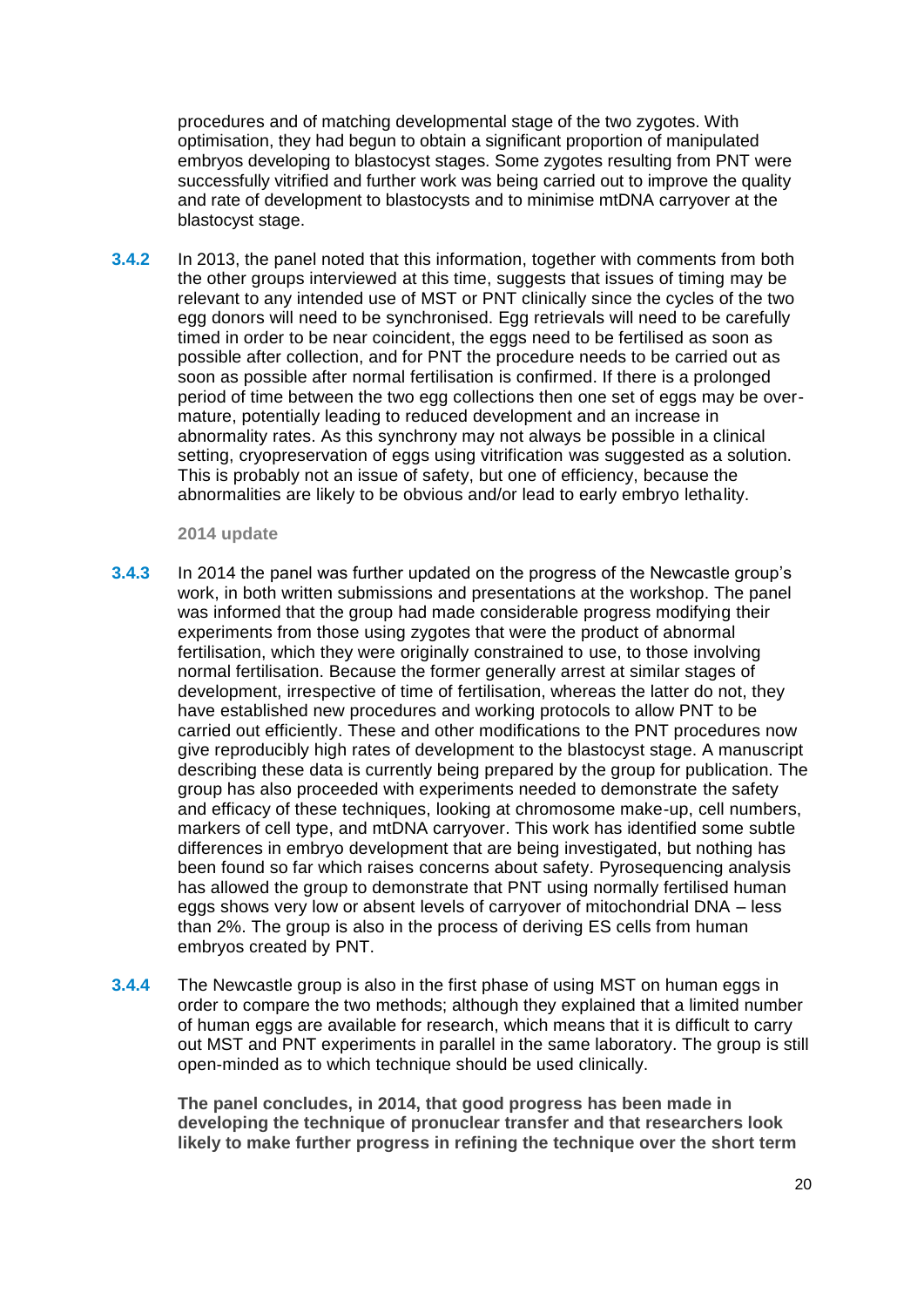**to ensure efficacy and in establishing safety (within the constraints of in vitro systems).**

**As previously stated in the 2013 report, based on 2014 considerations the panel still believes that there is at present insufficient evidence to choose between PNT and MST as a preferred technique.**

#### **3.5 Experiments using abnormal mitochondria**

**2014 update**

- **3.5.1** In 2014 the panel and consulted experts again reflected on the need to conduct studies using oocytes from women affected by mitochondrial disease. Some consulted experts recommend that as a "gold standard" they would like to see experiments conducted using oocytes from women affected by mitochondrial disease to see if pathogenic mutations behave differently. The panel discussed the rationale and the extent of this testing, i.e. would it be required for every type of mutation given that about 300 have been reported to date, which would be impractical, or for only a few? Moreover, the choice of which to test might depend on the specific issues to be examined, such as segregation and bottleneck effects, or consequences on mtDNA/nuclear gene interactions, and whether it is reasonable to extrapolate from one type of mutation to another. We consider below evidence from an animal model demonstrating that certain mtDNA haplotypes may have an advantage on specific nuclear DNA backgrounds. Any study on pathogenic mutations in the context of MST or PNT would have to control for this, which may be impossible. Proof-of-principle experiments have been carried out using PNT with mice carrying mutant mtDNA and these rescued respiratory diseases in the derived progeny $2^0$ . There are now additional mouse models with other types of mtDNA mutation, but while similar PNT experiments could be carried out with these, they would still be open to the criticism that they might not reflect the human situation.
- **3.5.2** The panel raised the considerable ethical and practical issues around such research; whether it would be reasonable to request women who are keen to achieve an unaffected pregnancy using MST or PNT to donate eggs to this type of experiment that would not necessarily benefit their aim, and would require additional exposure to ovarian stimulation. The scientific rationale would have to be sufficiently strong to ask for this step, especially as some of these women may already have had one or more affected children.
- **3.5.3** One suggestion made was that it might be feasible to attempt mitochondrial replacement with one of the more common mutations, but with an agreement to use only a proportion of embryos derived by MST or PNT for further research on the safety of the methods (such as deriving ES cell lines), while the remainder were frozen for later use in treatment if the results were encouraging.
- **3.5.4** The panel concluded, in 2014, that this is an area where a recommendation could be revisited in the transition between the current research on the safety and efficacy of the techniques and any future consideration of how early clinical use might be conducted. It does not consider this an obligatory step at present. Moreover, and bearing in mind the ethical issues outlined above, if incorporated prior to early clinical use it would be reasonable to choose only one or a few of the most common types of mutation. In addition, clear experimental objectives would need to be defined, which would depend on the nature of any prevailing questions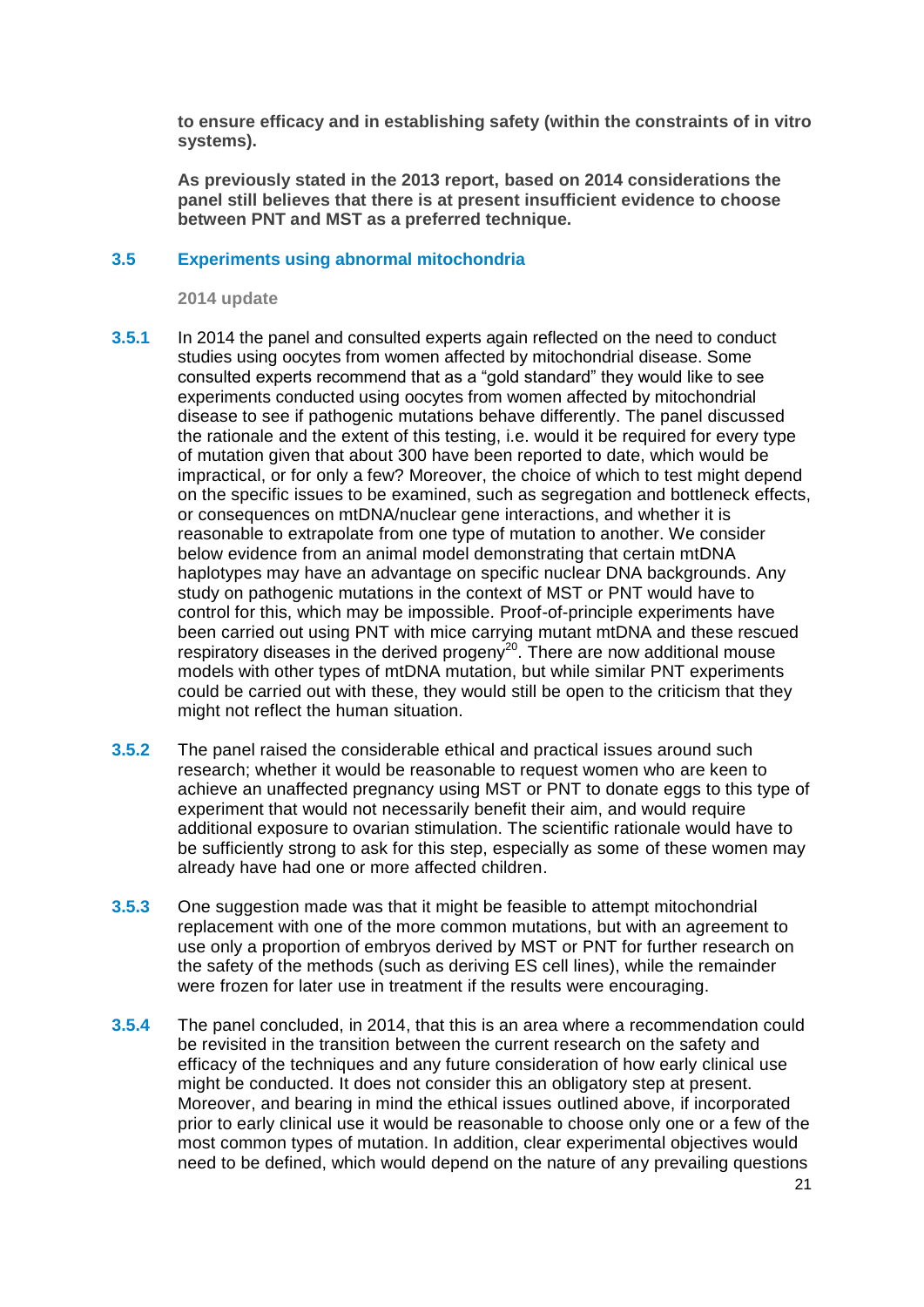and data concerning any potential replicative advantage attributed to the specific mutation in question.

#### **3.6 Experiments using non-human primates**

**2014 update**

 $\overline{\phantom{a}}$ 

- **3.6.1** The Panel received an update on MST in Macaques from Shoukrat Mitalipov (University of Oregon) (see 3.3.3 for a summary of some of these data; other details are unpublished and thus confidential at this stage). The new data raised no issues relevant to safety; indeed, these experiments continue to provide reassurance that MST may be suitable for clinical application in humans. This prompted the panel to re-consider their decision in 2013 that it was no longer necessary to carry out PNT in a non-human primate model.
- **3.6.2** As stated in the 2013 report, research attempting to use PNT in Macaques had not been successful. From unpublished data $^{24}$  it appears that Macaque zygotes do not survive the PNT process well and published evidence suggests that there may be important differences between human and Macaque oocytes and early embryos; for example, different sensitivities to cryopreservation, and Macaque oocytes being less prone to abnormal activation/fertilisation following MST than human oocytes (as seen in Tachibana et al (2009)<sup>25</sup> versus Tachibana et al  $(2013)^{35}$  $(2013)^{35}$  $(2013)^{35}$ ). In 2013 the panel believed that the Macaque may not be a sufficiently good model for the human in this context. While it is of course possible that further experiments using non-human primates could provide some additional useful biological information, many of the important issues around heteroplasmy with variant mtDNAs have already been addressed or at least highlighted in Macaques, rodents and human studies. Others relating to the behaviour of mutant mtDNA may be better carried out in emerging mouse models or directly using human oocytes and zygotes and assays in preimplantation embryos and ES cells derived from them. But in terms of assessing both safety and efficacy of MST and PNT the panel is concerned that the differences between Macaque and human oocytes/early zygotes will be unhelpful. Indeed, if there are critical periods of development where the human is unique, such experiments may even be misleading if carried out in animals.
- **3.6.3** In 2014, following further discussion with researchers, the panel uphold the view that the use of non-human primate experiments is no longer critical and raised this for discussion at the scientific workshop on the 4th April. One expert thought that currently successful Macaque trials exploring MST techniques do not invalidate the possibility of mito-nuclear incompatibilities (discussed further at section 3.7.15) despite the use of two genetically distant subpopulations, and that the current studies have insufficient statistical power to detect mito-nuclear incompatibilities. Demonstrating that mito-nuclear interactions are not of practical concern would require a much larger sample of Macaques. An experimental design that would be statistically significant would involve >5 genotypes, with

 $^{24}$ Reported at a media briefing in October 2012 and reflected in a number of articles e.g. [http://www.sciencenews.org/view/generic/id/346024/description/Cloning](http://www.sciencenews.org/view/generic/id/346024/description/Cloning-like_method_targets_mitochondrial_diseases)[like\\_method\\_targets\\_mitochondrial\\_diseases](http://www.sciencenews.org/view/generic/id/346024/description/Cloning-like_method_targets_mitochondrial_diseases)

 $25$ Tachibana M et al. (2009) Mitochondrial gene replacement in primate offspring and embryonic stem cells. *Nature. 17;461(7262):367-72.*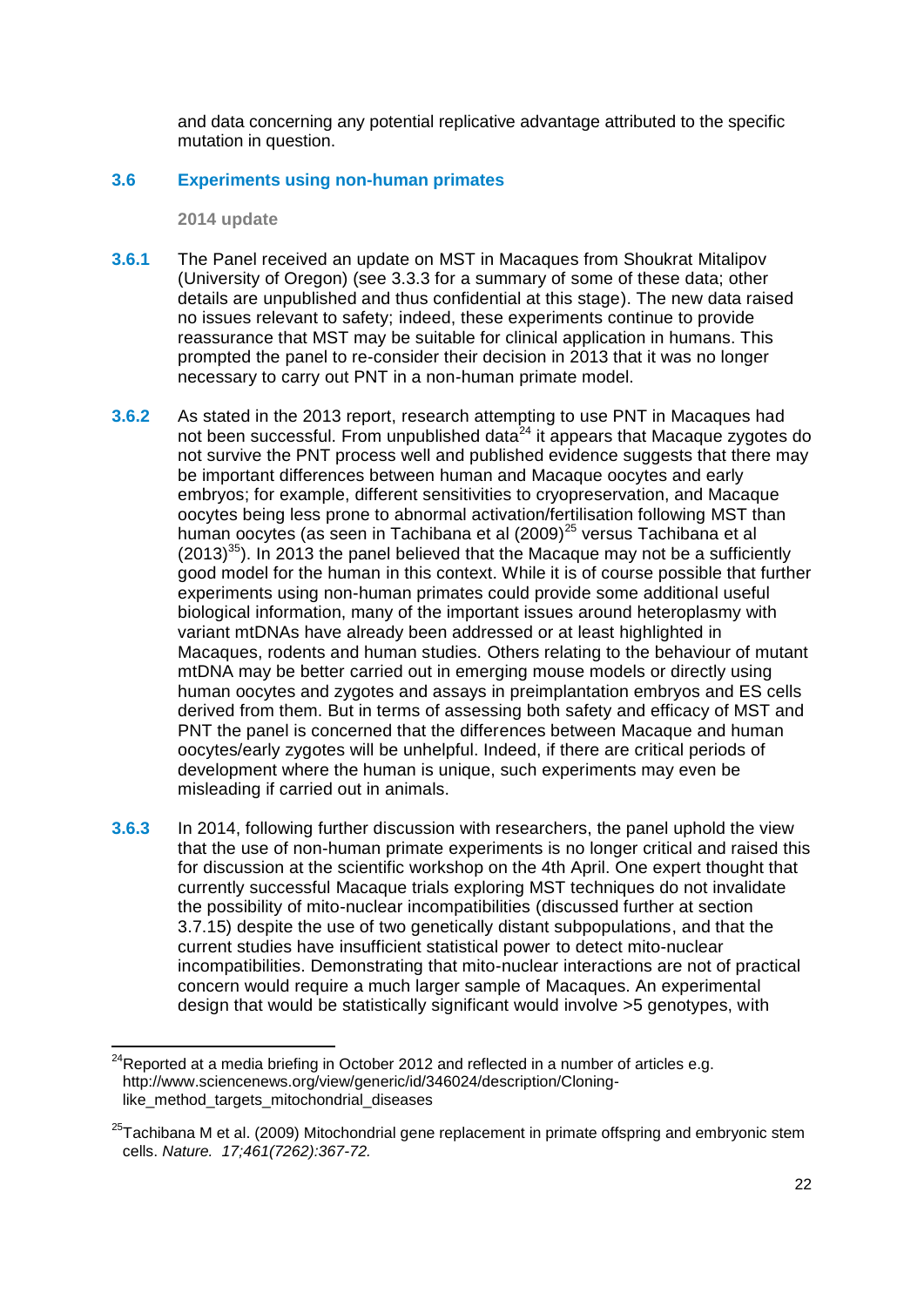replicate observations, resulting in approximately 40 offspring in total. Transgenerational effects would require breeding and monitoring of subsequent generations.

- **3.6.4** Although this review is focused on the science, it is an ethical concern to carry out experiments on animals, especially non-human primates, if these are likely to not be informative. Therefore, as stated in 2013, given that the most critical species in which to obtain results is the human, and because there are differences in the very early embryology between mammalian species, the panel also concludes that if any additional experiments on PNT and MST in other animal models reveals differences with the human, it would be not just reassuring, but important if such experiments revealed the underlying reasons, and did not merely state the problem. It is therefore the panel's view that such experiments would be difficult to justify with respect to cost, ethical considerations and the length of time required, especially as any risks were considered to be small. The panel suggested that a more informative experimental approach would be based on the derivation of embryonic stem cell lines and subsequent differentiation of these to examine oxidative phosphorylation, gene expression levels, and other physiological parameters in distinct human lineages derived from MST/PNT embryos.
- **3.6.5** Shoukrat Mitalipov confirmed that his group are not pursuing PNT in Macaques. Indeed, with respect to animal models for basic research, they are now using both MST and PNT in mice. The panel did not receive any evidence to indicate that other groups have had success with PNT in Macaques, or that anyone is attempting such experiments. The ethical arguments above therefore still stand: it would be a major undertaking to embark on a study of PNT in Macaques, or other non-human primates, when the methods need to be established, when there are clear differences in the biology of early Macaque and human embryos, and when PNT does work with human zygotes, which is of direct relevance. Furthermore, many of the questions that these experiments might address, namely issues of mtDNA carryover and its subsequent behaviour in offspring, can be addressed by studying the Macaques derived by MST. Other work, for example, studying the behaviour of mutant mtDNA after mitochondrial replacement, is best performed in a non-primate animal model where this has already been derived, namely the mouse.

**In 2014 the panel therefore stands by its recommendation of 2013 that PNT in a non-human primate model, with the demonstration that the offspring derived are normal, is not required.**

#### **3.7 Safety of MST and PNT**

#### **Background**

**3.7.1** In 2011 an initial review of the safety of MST and PNT was discussed, based on studies published up to March 2011 (outlined in section 4.3 of the original report). In 2013, based on the evidence submitted, the panel re-examined and commented on the following safety issues of the MST and PNT techniques: the carryover of mtDNA from the affected oocyte or zygote; the methods to prevent premature activation of oocytes or detect abnormally fertilised oocytes; the nuclear-mitochondrial interactions involved and the potential for long-lasting nuclear epigenetic modifications resulting from manipulation or altered mitochondrial states associated with mitochondrial disease. The panel did not specifically revisit previous discussions regarding the safety of reagents used to carry out the micromanipulation techniques. However, it was noted that the study by Paull et al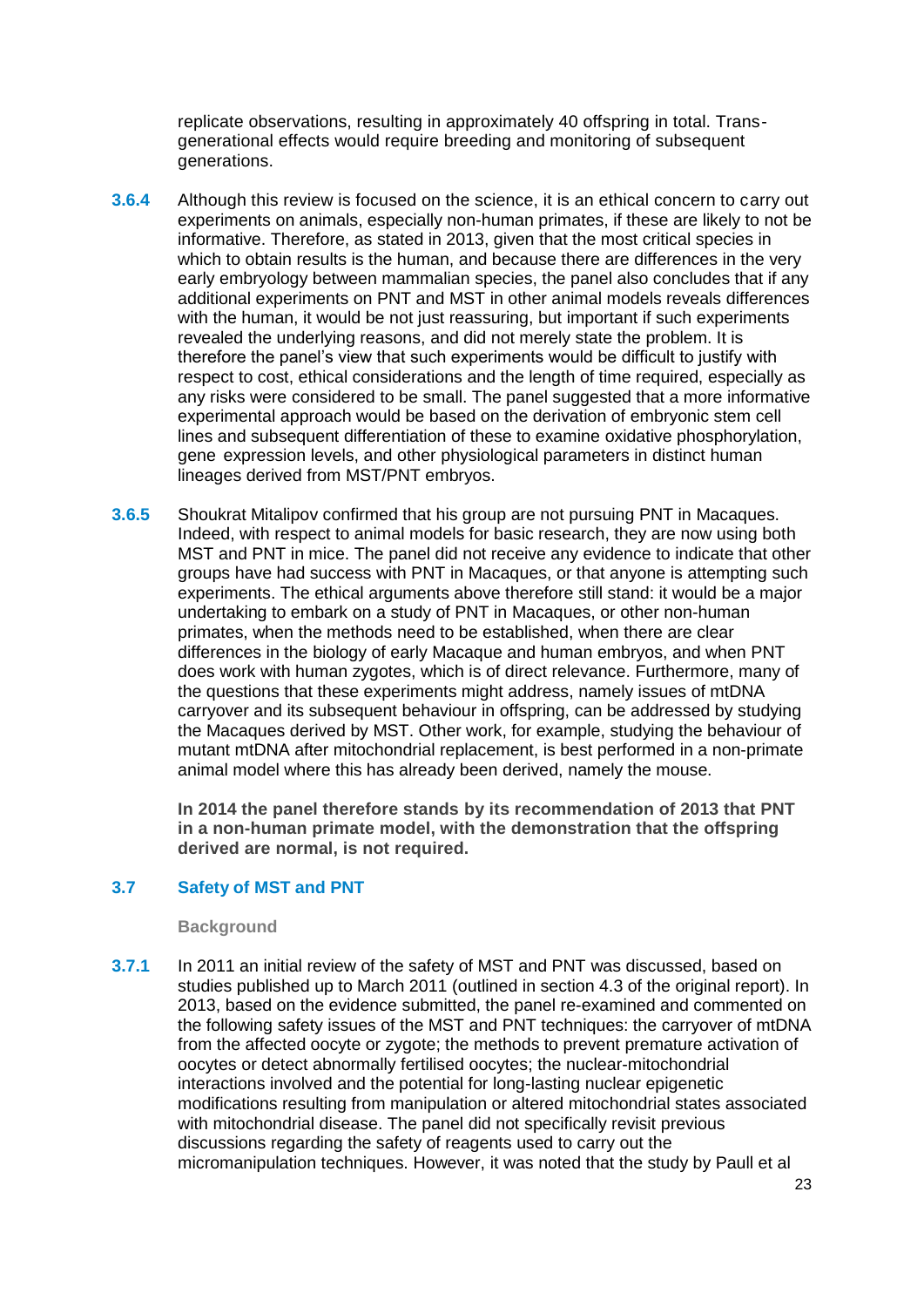$(2013)^{23}$  relied on the use of several such reagents, the combination of which might have been expected to be deleterious, yet development of the (parthenogenetically activated) embryos, and ES cell lines derived from them, was apparently normal. It was felt by the panel, and by those it interviewed in 2013, that the number of reagents and their concentration should be kept to a minimum, and should MST or PNT develop into viable clinical techniques, that the [Medicines and Healthcare](http://www.mhra.gov.uk/)  [products Regulatory Agency](http://www.mhra.gov.uk/) (MHRA) would need to be satisfied about the provenance and clinical safety of all reagents. The areas identified in 2013 are summarised below and where applicable the 2014 update is provided.

- **3.7.2 mtDNA carryover:** In 2013 the panel outlined that carryover of mtDNA from the affected oocyte or zygote might be expected with both techniques because the spindle or the pronuclei are enclosed in a karyoplast during the manipulation technique, which contains a small amount of surrounding cytoplasm enclosed in cell membrane in addition to the nuclear DNA. In theory, carryover of abnormal mtDNA may be an issue if abnormal mtDNA is preferentially replicated and if there is a marked difference in segregation across tissues. However, evidence presented to the panel in 2013 continues to be reassuring that carryover after mitochondrial replacement is very low.
- <span id="page-23-0"></span>**3.7.3** In 2013, the panel noted that a threshold of mitochondrial function is required for normal development, and despite developmental plasticity of the embryo, impaired mitochondrial function in the embryo affects subsequent fetal and placental growth (Wakefield et al 2011)<sup>26</sup>. At this time, one study suggested that an (experimental) admixture of two normal but different mouse mtDNAs can be genetically unstable and can produce adverse physiological effects (Sharpley et al,  $2012$ )<sup>27</sup>. These results could indicate that the differences between mtDNAs within a mammalian species may not be neutral and are suggested to explain the advantage of uniparental inheritance of mtDNA. This could be a concern for MST and PNT. However, the study used approximately equal amounts of mtDNA from two very different mouse strains, which could be considered distant subspecies. Also, another study, exploring mtDNA segregation during early embryogenesis in Macaques, produced distinctly different results - no such problems (ie. adverse physiological effects) were observed with mixtures of mtDNA from two Macaque subspecies. However, the oocytes created to be heteroplasmic (50/50) for these two types of Macaque mtDNA variants resulted in embryos exhibiting significant partitioning of the mtDNA between different blastomeres and to some extent between trophectoderm and ICM. This partitioning seems to have resulted in some of the fetuses, or ES cell lines derived from such embryos, also showing a skewed ratio (in one case about 94% of one of the mtDNA variants was present).
- **3.7.4** In 2013 there was no evidence of preferential selection for 'resident' versus 'alien' mtDNA, suggesting that both variants work equally well with the resident nuclear DNA, even though the mtDNA sequence of the two sub-species of Macaque are as different from each other as they are from other primate species (Lee et al,

**<sup>.</sup>**  $26$ Wakefield, SL. et al. (2011) "Impaired Mitochondrial Function in the Preimplantation Embryo Perturbs Fetal and Placental Development in the Mouse." Biology of Reproduction 84, 572-580.

 $^{27}$ Sharpley, M.S. et al. (2012) "Heteroplasmy of Mouse mtDNA is Genetically Unstable and Results in Altered Behavior and Cognition." Cell 151: 333–343.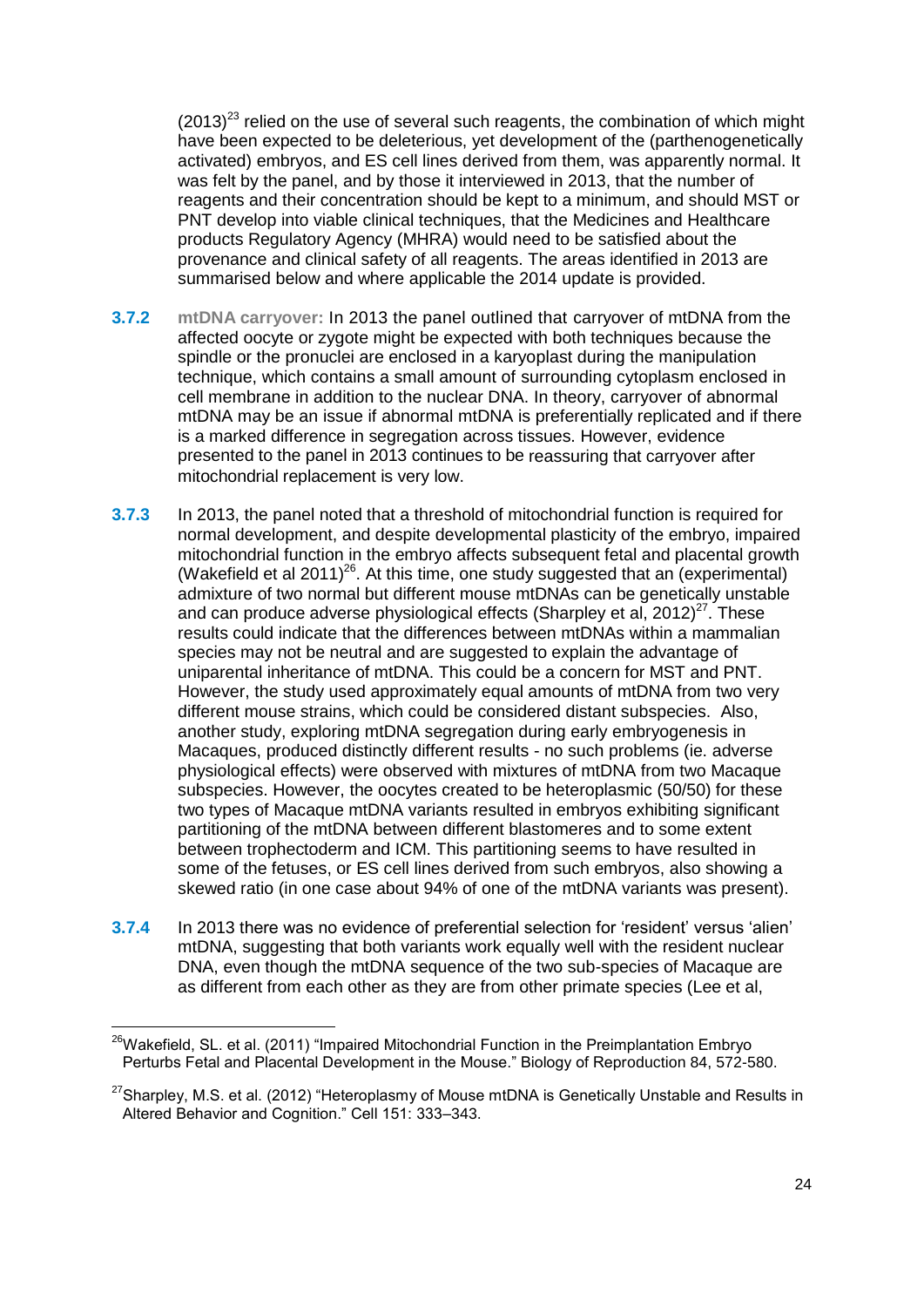$2012$ <sup>28</sup>. The degree of heteroplasmy was so substantial that it could lead to homoplasmy. This could be an issue if one of the mtDNA variants is defective, with, by chance, either a beneficial or poor outcome for the individual born. However, the starting point in these experiments was about 50-50, whereas MST (or PNT) should give very low levels of carryover of mutant mtDNA, making homoplasmy for the normal mtDNA even more likely.

- **3.7.5** At this time, the authors also carried out MST between oocytes of the two Macaque subspecies to explore whether this preimplantation segregation of mtDNA variants could be a problem. They first determined that isolated karyoplasts carry "bound" mtDNA (there is no evidence that it is physically bound, just closely associated) at an average level of about 0.6% of the numbers within the cytoplasm. After MST, about 68% of fertilised oocytes developed to blastocysts, confirming earlier published data from the same group (Tachibana et al,  $2009)^{24}$ . They then selected female blastocysts for embryo transfer, recovering two fetuses in which to survey levels of heteroplasmy. The mtDNA variant from the spindle donor oocytes was very low or undetectable in somatic tissues, suggesting a tendency towards homoplasmy. However, two out of 24 oocytes isolated from the fetal ovaries showed around 15% heteroplasmy. This difference between somatic and germ line was also evident in their earlier experiments, with segregation in oocytes appearing to be largely independent of that occurring in other tissues.
- **3.7.6** These findings largely support what is known about mtDNA levels and founding cell numbers of somatic tissues and the germ line during early postimplantation development and bottleneck theories as outlined in the panel's 2011 report. However, the observation of much earlier segregation of mtDNA, in cleavage stage embryos, is novel and contradicts evidence obtained from human embryos where blastomeres within an embryo tend to have very similar levels of heteroplasmy (as also demonstrated by Sallevelt et al<sup>11</sup>, 2013 and Treff et al, 2012<sup>29</sup> - although with a few outliers). This could suggest that there is relatively little mixing of cytoplasm after spindle (or cytoplast) transfer, such that cleavage divisions are responsible for the segregation, whereas with heteroplasmy already existing in a growing oocyte, the mtDNA variants are likely to be distributed at random.
- **3.7.7** Modelling the inheritance of mtDNA has led to the conclusion that for a disease with a clinical threshold of say 60% mutant mtDNA (which is fairly typical) reducing the mutant mtDNA load to <5% with MST or PNT should dramatically reduce the chance of disease recurrence not just in the child, but in subsequent generations (Samuels et al, 2013)<sup>30</sup>. However, >5% carryover was associated with a significant chance of recurrence. Mutations with a lower clinical threshold were also likely to have a higher risk of recurrence, but reducing the amount of carryover would

 $\overline{\phantom{a}}$ 

<sup>&</sup>lt;sup>28</sup>Lee. H-S. et al. (2012) "Rapid mitochondrial DNA segregation in primate preimplantation embryos precedes somatic and germline bottleneck." Cell Rep. 1(5): 506–515.

 $^{29}$ Treff, N. R. et al (2012) "Blastocyst preimplantation genetic diagnosis (PGD) of a mitochondrial DNA disorder." Fertil Steril. 98(5):1236-40.

 $30$ Samuels, D.C. et al. (2013) "Preventing the transmission of pathogenic mitochondrial DNA mutations: can we achieve long-term benefits from germ line gene transfer?" *Human reproduction 28(3):554-9.*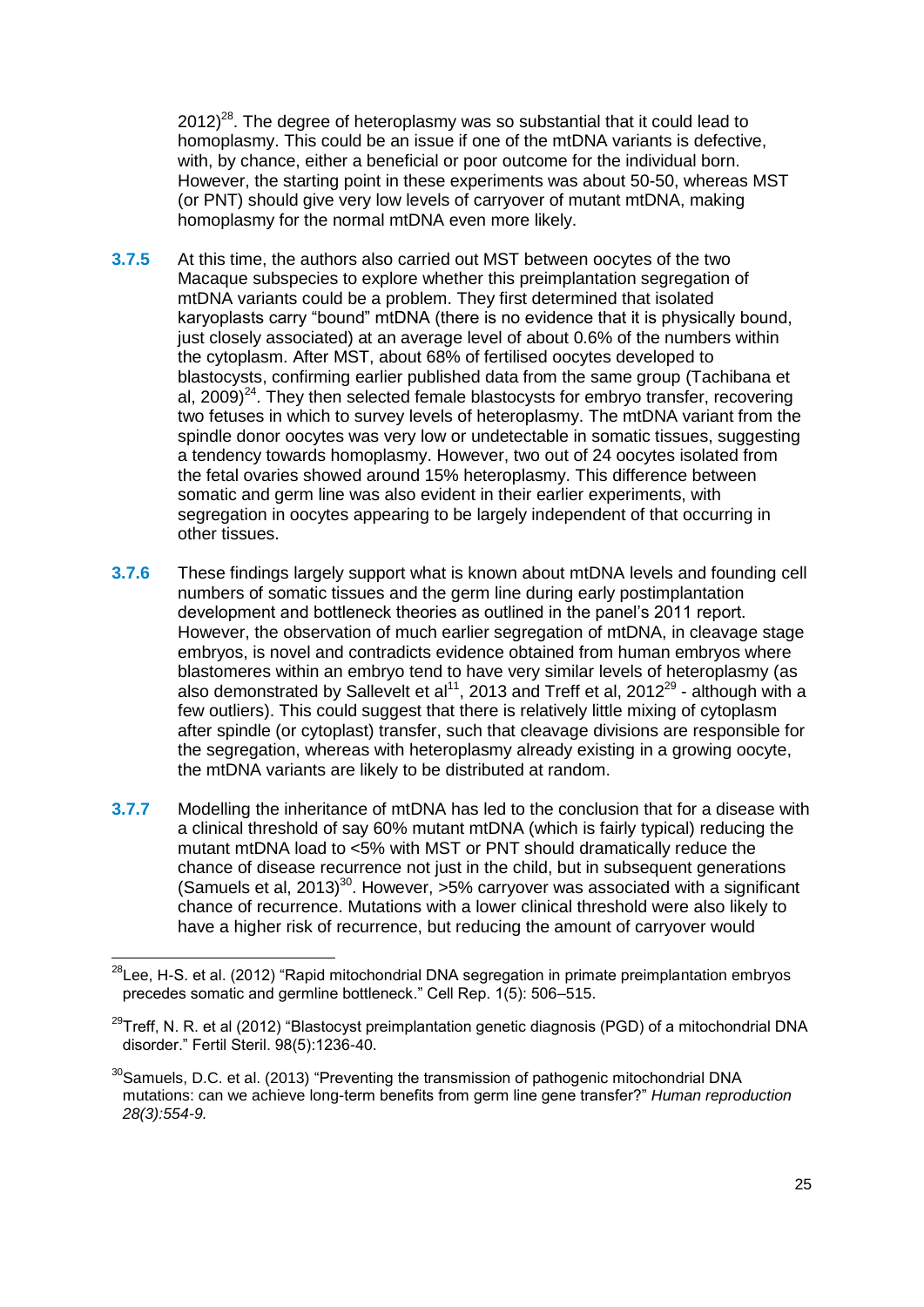counteract this. If the threshold is very low, and the panel noted that there has been one report of heteroplasmy levels of less than 10% causing disease for a dominant mitochondria mutation initially detected in muscle $31$ , then the modeling may not be adequate. Moreover, it does not take account of the possibility of preferential replication or selection of mtDNA carrying specific mutations, however, there is little evidence of this occurring.

- **3.7.8** Publications and discussions with researchers in 2013, indicated that PNT showed higher level of carryover than MST (up to 2% versus 0.3%) (Tachibana et al,  $2013^{35}$  $2013^{35}$  $2013^{35}$ ; Paull et al,  $2013^{23}$ ; Craven et al;  $2010^{32}$ ). This may be due to differences in the geometry and volume of the transferred structures, since two pronuclei are transferred in PNT rather than one spindle associated chromosome set in MST.
- **3.7.9** In 2013 during the discussions, the panel was also minded to draw attention to parallels with PGD for mtDNA mutations in terms of acceptable levels of heteroplasmy in offspring. Although the intention of such therapy is to select embryos for transfer with as low a level of mutant mtDNA as possible to avoid the birth of a child who would manifest the disease in their lifetime, issues to do with variable segregation of mutant mitochondria in their tissues and especially their gametes also apply here. Hence clear rules for acceptable levels of mtDNA heteroplasmy allowing transfer or not of an embryo should be developed for each disease by the specialist clinical team in conjunction with their patients, and follow up of such children and their offspring is strongly recommended, as the panel have recommended for offspring arising for MST and PNT.
- **3.7.10** In 2013, the panel concluded that any early segregation of a very low level of mutant mtDNA is unlikely to be a problem for children born as a result of MST (or PNT). Nevertheless, they felt that it would be reassuring to verify this with human preimplantation embryos generated as a result of MST and PNT for research purposes, and in ES cells and their differentiated derivative cell types obtained from such embryos. There is a potential concern, however, for subsequent generations if a female child born after the use of these techniques had a proportion of oocytes with a significant level of heteroplasmy. This could be researched by, for example, following differentiation protocols reported to generate primordial germ cells from human ES cell in vitro. Alternatively, it may be may be sufficient to explore these 'bottleneck' issues by looking at ES cell sub-lines derived from single cells ('clonal analysis'). If it turns out that there is a significant risk that a proportion of oocytes and therefore any resulting embryos from a women born after MST or PNT could be heteroplasmic, then a recommendation might be for her to make use of PGD to select for embryos homoplasmic for the normal mtDNA variant. From the data on Macaques derived by MST, if the child is female, then while some of her oocytes may have very low or undetectable levels of mutant mtDNA, it is possible that others may have a significant proportion, considerably higher than her somatic tissues. These levels may still not be sufficient to cause her children to have a problem, but subsequent generations could be affected. Although diagnostic technology may well have advanced by then, by carrying out PGD (on embryos

 $\overline{\phantom{a}}$ 

 $31$ Alston CL et al. (2010). "A novel mitochondrial tRNAGlu (MTTE) gene mutation causing chronic progressive external ophthalmoplegia at low levels of heteroplasmy in muscle."J Neurol Sci.  $15:298(1-2):140-4.$ 

 $32C$ raven L., H. A. Tuppen, et al. (2010). "Pronuclear transfer in human embryos to prevent transmission of mitochondrial DNA disease." Nature 465(7294):82-5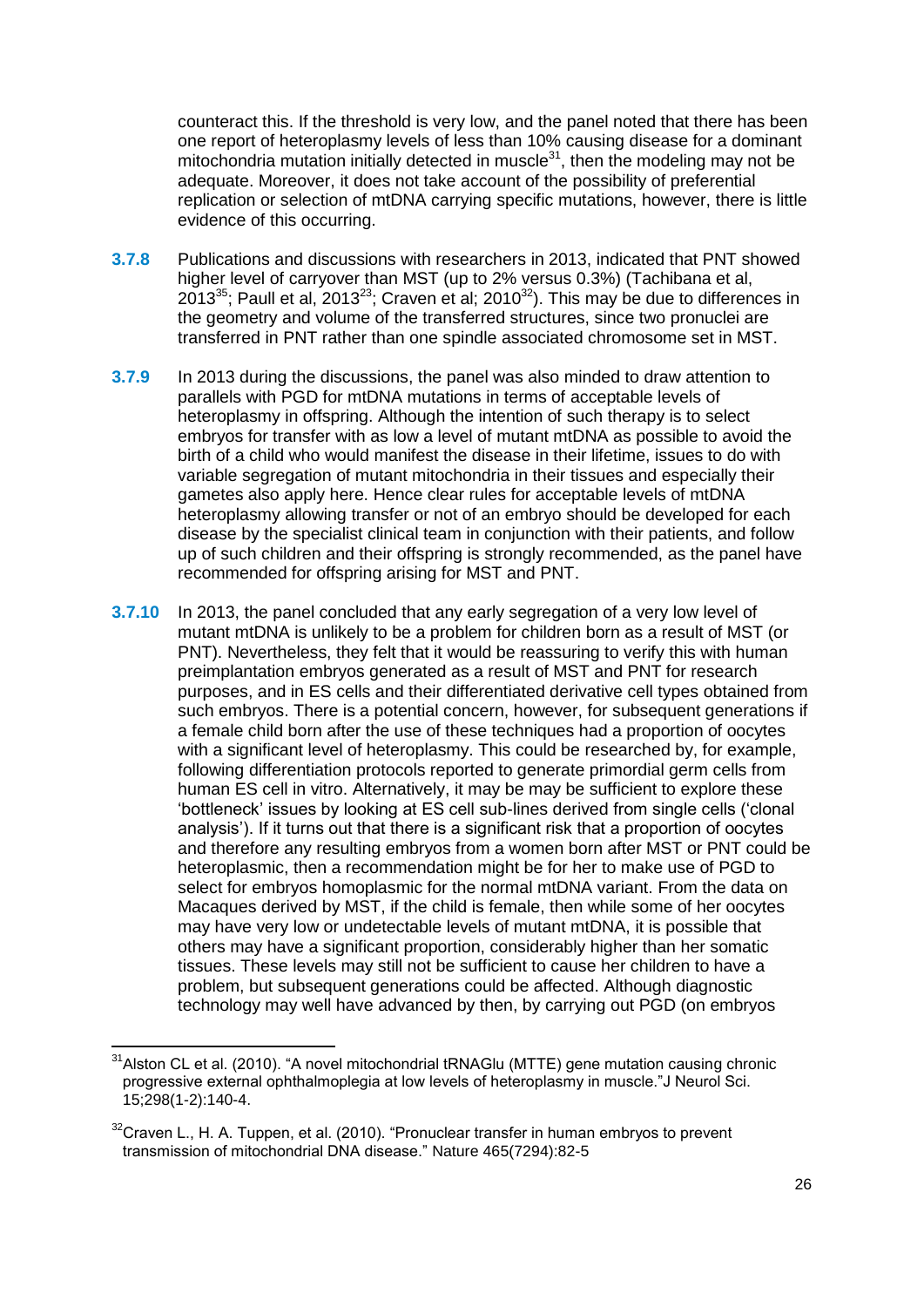created from oocytes of female offspring resulting from MST or PNT, who might be carriers of the mutation in some of their oocytes) it ought to be possible to select embryos for implantation that have no abnormal mitochondria. This would guarantee that subsequent generations would be free from disease.

**2014 update**

**3.7.11** The panel agreed with its earlier conclusions on risk of mtDNA disease in subsequent generations. Moreover, it did not support any proposal to select only male embryos for transfer after MST or PNT, even though this would avoid these issues as well as circumvent objections made by some that the methods are a form of germ line genetic alteration. Selecting only XY embryos for transfer would require PGD, an additional step that is likely to compromise early development of already manipulated embryos; moreover, it would on average immediately reduce by half the number of embryos available for transfer. This would decrease the efficiency of the techniques and make it likely that patients would have to undergo repeated cycles of treatment. Determining embryo sex after implantation would require selective termination of normal female embryos, which is unlikely to be acceptable to patients (or society). Additionally, there is already an accepted precedent for using a method of ART, which has a consequence for the next generation: when ICSI is used to overcome male infertility in patients with a Y chromosome defect, any son born as a result will carry the same defect, and ICSI will be required for him to have a child. This will be true for all subsequent generations of males. In contrast, for MST and PNT, the risks of mitochondrial disease in the next generation will be low. The subsequent use of PGD in this next generation, to select embryos with very low or no levels of abnormal mtDNA, may rid all subsequent generations of the need to have any intervention to avoid mitochondrial disease.

**The panel concludes, in 2014 that no new evidence was presented in relation to this area. The panel continue to recommend that, if any uncertainty about the degree of heteroplasmy in oocytes remains when women born as a result of MST or PNT wish to have children, then either this should be examined directly in unfertilised oocytes collected from the women obtained after stimulation, and/or PGD should be carried out on fertilised embryos prior to selecting those with, no or very low, levels of abnormal mtDNA for transfer. This should minimise chances of transmission of abnormal mtDNA to subsequent generations.**

- **3.7.12 Methods to prevent premature activation of oocytes or detect abnormally fertilised oocytes:** The proof of principle studies, outlined in section 2.2 of the 2013 report, have demonstrated that nuclear genome transfer carried out in the process of MST can lead to premature oocyte activation and abnormal fertilisation. The panel explored the measures that could be put in place to address these risks.
- **3.7.13** In 2013, the panel was reassured to hear that the abnormally fertilised eggs created followed MST can easily be identified using a standard stereo-microscope by looking for normal number of pronuclei and polar bodies which have failed to extrude at the PNT stage. As part of the tests to look for normality of development, array comparative genome hybridization (CGH) was used on trophectoderm biopsies from MST derived human blastocysts. Analysis did not detect abnormalities in uniformly triploid embryos suggesting some shortcomings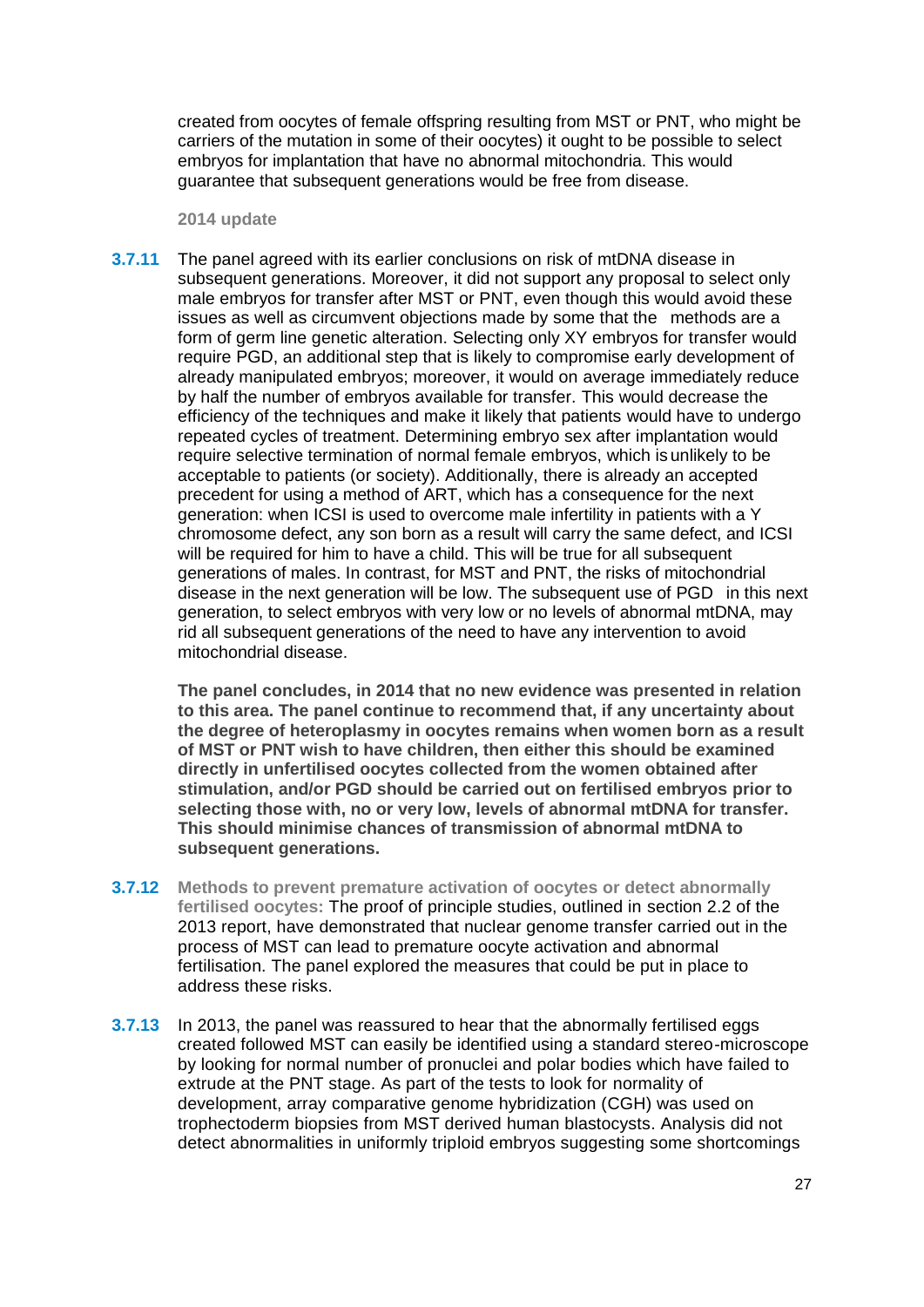of CGH approaches<sup>33</sup>. Some of the abnormalities associated with MST can be detected only after sperm fertilisation by sperm and some are likely to have been due to problems with oocyte ageing (Tachibana et al, 2013)<sup>[35](#page-27-0)</sup>.

**3.7.14** It was reported that premature oocyte activation could be prevented by partial depolymerization of the spindle–chromosome complex through cryopreservation or cooling to room temperature, allowing normal polar body extrusion (Paull et al, 2013) $^{23}$  $^{23}$  $^{23}$ . The authors confirmed that they were satisfied that implementing a spindle chilling stage did not damage the spindle since they had not seen dispersion of the spindle, as had been suggested in a previous research paper (Pickering et al, 1990)<sup>34</sup>. The spindle came back to normal size on warming and the oocyte extruded a polar body.

**In 2014 the panel received little direct new evidence in relation to this area. However, alternative methods to prevent abnormal activation have been described in a series of recent papers reporting SCNT with human oocytes. These made use of low levels of caffeine, as a protein phosphatase inhibitor, in the medium during spindle removal and fusion of the somatic cell. In addition, it is also clear that care must be taken to prevent fusion of polar bodies back into the oocyte or zygote, as this could also lead to development of embryos with aneuploidy (Yamada et al, 2014, Chung et al, 2014 and Tachibana et al, 2013<sup>21</sup>).**

**3.7.15 Nuclear-mitochondrial interactions:** It is well known that there are functional interactions in both directions between the nucleus and mitochondria. Moreover, it appears clear that different mtDNA haplotypes and haplogroups are associated with variations in the efficiency of OXPHOS and, that this may influence both normal and disease-associated phenotypes in humans. In 2013 the panel highlighted that a concern had been raised that there might be a failure of correct nuclear-mitochondrial interaction following MST or PNT because the donor mtDNA may be of a haplogroup different from that with which the maternal nuclear genome had been functioning. Mitochondria from separate human lineages can be classified according to similarities or differences in their DNA sequence into many different haplogroups. The more evolutionary distant the separation of two maternal lineages, the greater the differences between mitochondrial haplogroups. This is typified by comparisons between European and African mtDNA. However, in 2013 the panel maintained the view that there is no evidence for any mismatch between the nucleus and any mtDNA haplogroup, at least within a species (with the possible exception of the study by Sharpley et al  $(2012)^{27}$  $(2012)^{27}$  $(2012)^{27}$ ). Fifty per cent of nuclear genes are paternally inherited and are consequently 'alien' to the mtDNA; backcrossing can replace the nuclear DNA entirely in a few generations. Furthermore, mitochondrial disease has not been noted to be more frequent amongst mixed-race children. Tachibana et al  $(2013)^{35}$ 

<span id="page-27-0"></span>**.** 

 $33$ Details relating to the shortcomings of CGH testing were provided by Mitalipov et al in supplementary information, to the panel, and are not included in the Tachibana et al 2013 published article. The panel was informed that CGH analysis of biopsied trophectoderm in blastocysts did not detect uniform triploidy. Therefore uniform triploidy was confirmed by deriving ESCs from the same blastocyst using conventional G-banding.

<sup>&</sup>lt;sup>34</sup>[Pickering SJ,](http://europepmc.org/search/?page=1&query=AUTH:%22Pickering+SJ%22) et al (1990) Transient cooling to room temperature can cause irreversible disruption of the meiotic spindle in the human oocyte. *[Fertility and Sterility](http://europepmc.org/search/?page=1&query=ISSN:%220015-0282%22) 54(1):102-108*

 $35$  Tachibana, M. et al. (2013) "Towards germline gene therapy of inherited mitochondrial diseases." Nature 493(7434):627-31.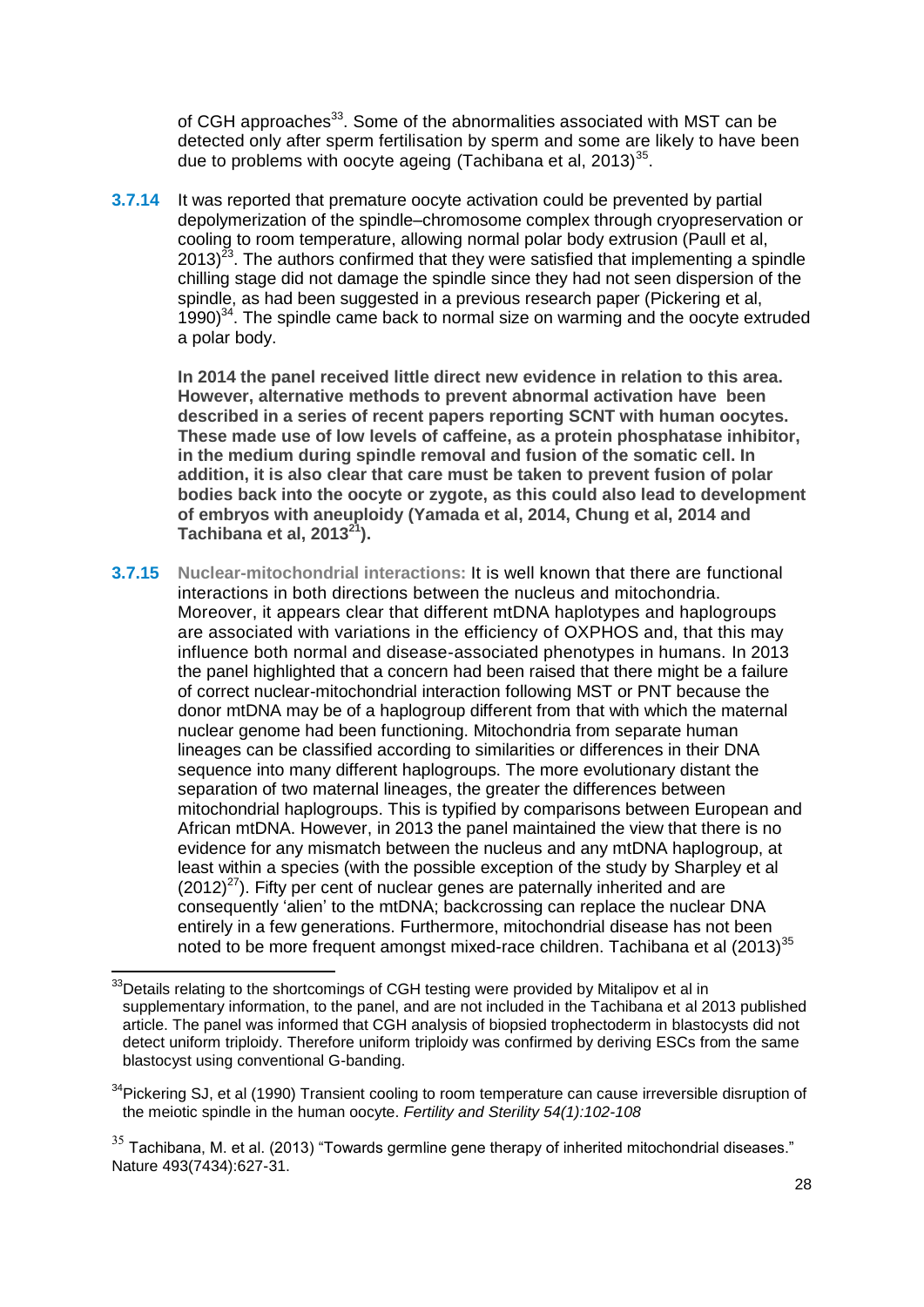also conducted a 3-year follow-up study on MST-derived Macaque offspring born in 2009. The two species of Macaques used in these MST experiments have distinct mitochondrial haplotypes, yet neither the mixing of mitochondria nor swopping the haplotype with respect to their nuclear genome with which it normally resides, appears to result in any adverse effects in offspring. All four (males) were healthy and had normal mitochondrial function. Moreover, there were no significant changes with age in the degree of heteroplasmy in blood and skin cell samples, which remained less than 1% from the spindle donor. However, in 2013 the panel felt that if concerns were raised, it would be possible to match mtDNA haplogroups from the egg donor and the mother.

#### **2014 update**

**.** 

**3.7.16** During the 2014 considerations the panel considered new evidence submitted by Burgstaller et al from the Institute of Biotechnology in Animal Production, Austria. An oral presentation was given by a collaborator, Dr Iain Johnston, of Imperial College London and subsequently a manuscript was provided, that they hoped would be published shortly. The group explored data that investigated mtDNA segregation and its possible dependence on genetic distance between distinct haplogroups, where nuclear mitochondrial interactions may, theoretically, play an important role in the mechanism. These experiments were designed to explore, in an artificially induced heteroplasmic situation in mice, whether some mtDNA haplotypes experience a selective advantage over others in certain tissues and over time. The notion that this might happen was first highlighted by Shoubridge et al (1996)<sup>36</sup> who were investigating mice carrying mtDNA from both NZB and BALB/c strains that had been derived from founders made by ooplasm transfer.

<sup>36</sup>This evidence is from a series of papers from Eric Shoubridge and colleagues. They created lines of heteroplasmic mice carrying two mtDNA genotypes, NZB and BALB/c, by fusion of cytoplasts from one type of zygote to the other. [It should be noted that these two strains of mice are very different and could be considered sub-species.] Resulting female mice were bred to BALB/c. Inheritance was stochastic due to random segregation in the germline, where a bottleneck is caused by very low mtDNA copy number in the cells that give rise to primordial germ cells. Within somatic cell types in the same animal, there is random genetic drift in some tissues, but strong, tissue-specific and agerelated, directional selection for different mtDNA genotypes in others. The NZB genotype was invariably selected in liver/kidney and the BALB/c genotype in blood/spleen. Segregation was not significant in post-mitotic tissues. In hepatocytes in vivo, NZB mtDNA has a strong selective advantage over BALB/c mtDNA; but this is not based on efficiency of replication. However, in vitro, BALB/c mtDNA is selected. The data suggest that the selection is not based on respiratory chain function or a simple replicative advantage, but on a factor(s) involved with mtDNA maintenance. In further genetic crosses of heteroplasmic mice (BALB/c x CAST/Ei, where *Mus musculus castaneus* is a distinct subspecies), the selection phenotype (i.e. tissue-specific segregation) was found to segregate (i.e. it was present in some individuals, but not others) in F2 offspring. [N.B. They found that other typical mouse strains behaved the same as BALB/c; i.e. tissue-specific segregation was seen in all animals.] QTL mapping suggested that at least three nuclear genomic loci were involved in mitochondrial DNA segregation.

Jenuth JP, Peterson AC, Fu K, Shoubridge EA. (1996). Nat Genet. 14, 146-51.

[Jenuth JP,](http://www.ncbi.nlm.nih.gov/pubmed?term=Jenuth%20JP%5BAuthor%5D&cauthor=true&cauthor_uid=9140402) [Peterson AC,](http://www.ncbi.nlm.nih.gov/pubmed?term=Peterson%20AC%5BAuthor%5D&cauthor=true&cauthor_uid=9140402) [Shoubridge EA.](http://www.ncbi.nlm.nih.gov/pubmed?term=Shoubridge%20EA%5BAuthor%5D&cauthor=true&cauthor_uid=9140402) (1997). [Nat Genet.](http://www.ncbi.nlm.nih.gov/pubmed/9140402) 16, 93-5.

[Battersby BJ,](http://www.ncbi.nlm.nih.gov/pubmed?term=Battersby%20BJ%5BAuthor%5D&cauthor=true&cauthor_uid=11709534) [Shoubridge EA.](http://www.ncbi.nlm.nih.gov/pubmed?term=Shoubridge%20EA%5BAuthor%5D&cauthor=true&cauthor_uid=11709534) (2001). [Hum Mol Genet.](http://www.ncbi.nlm.nih.gov/pubmed/11709534) 10, 2469-79.

[Battersby BJ,](http://www.ncbi.nlm.nih.gov/pubmed?term=Battersby%20BJ%5BAuthor%5D&cauthor=true&cauthor_uid=12539044) [Loredo-Osti JC,](http://www.ncbi.nlm.nih.gov/pubmed?term=Loredo-Osti%20JC%5BAuthor%5D&cauthor=true&cauthor_uid=12539044) [Shoubridge EA.](http://www.ncbi.nlm.nih.gov/pubmed?term=Shoubridge%20EA%5BAuthor%5D&cauthor=true&cauthor_uid=12539044) (2003). [Nat Genet.](http://www.ncbi.nlm.nih.gov/pubmed/12539044) 33, 183-6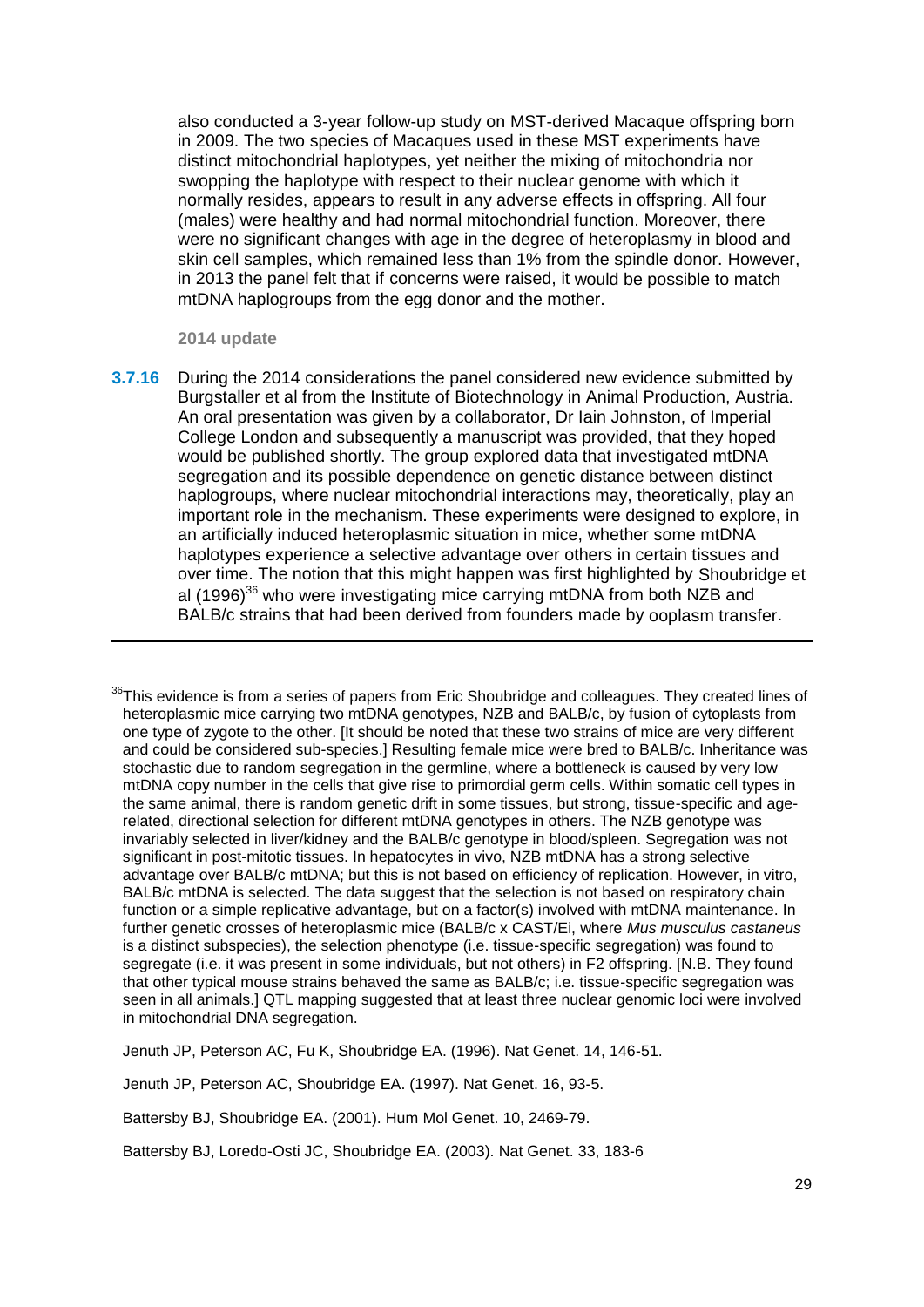**3.7.17** The panel also considered the separate issue of whether it is possible that an incompatibility could arise between the nuclear and mitochondrial genomes in an embryo generated by MST or PNT. In a submission and presentation from Edward Morrow, University of Sussex, some of their group's concerns relating to the safety of mitochondrial replacement techniques, expressed in the recent article by Reinhardt et al (2013), and in a follow-up manuscript submitted as evidence, were revisited. The presentation highlighted their views on nuclearmtDNA interactions and the anterograde and retrograde signalling between these DNA genomes, emphasising this signalling cross-talk and the possible effects on oxidative phosphorylation, metabolic pathways and other processes that they propose might result from disrupting these interactions. Discussions concerning these two separate issues relating to mito-nuclear interactions are detailed in the box below, and the conclusions of the panel follow this.

#### **Summary of discussions related to mito-nuclear interactions**

The new experiments by Burgstaller and colleagues (2014), used a constant source of nuclear DNA and resident mtDNA (C57BL/6N), but with additional mitochondrial genomes derived from four separate wild mice populations. These were chosen to reflect the typical mtDNA variation seen across human populations. They examined heteroplasmy over time in a range of tissues in the offspring of these founder lines of mice, looking specifically for deviation from the relative proportions expected if there was no differential segregation of mtDNA haplotype. From analysing hundreds of mice, they found that a statistically significant degree of segregation occurred in some adult mouse tissues, where the extent, but not the direction of the segregation, is dependent on the degree of genetic distance between the introduced and resident mitochondrial haplotypes. The greater the genetic difference, the greater the likelihood of differential amplification of mtDNA haplotypes.

The use of PNT and MST may result in a proportion of mutant mtDNA carrying over into the egg and hence the embryo that is destined to be transferred to the woman (see section 3.3). In practice, the carryover is likely to be very small; however, Burgstaller et al postulate that haplotype differences might lead in some cases to the preferential amplification or segregation of this originally rare mtDNA variant in some tissues, perhaps including the germ line. If the advantaged amplified variant carries the mutation, it could lead to mitochondrial disease in the child or, if female, her descendants as well. However, this latter conclusion was different from Shoubridge's data, which suggested that any segregation in the germline was random.

Iain Johnston, on behalf of the authors, reiterated that the mutation itself is not required to contribute to differential segregation: it is essentially "hitchhiking" on the superior segregation capacity of the haplotype in which it resides. They therefore suggest that in order to mitigate this potential risk when carrying out MST or PNT, haplotype (or haplogroup) matching should be performed, for example by using, maternal relatives of the patients (i.e. those with very similar mtDNA, but who do not carry the pathological mutation) as donors. However, they highlighted that more research on segregation differences between haplotypes needs to be conducted before, for example, it could be envisaged selecting a donor with advantageous mtDNA (healthy mtDNA that will preferentially segregate).

It was acknowledged that the group did not yet have any data concerning mechanisms, and so could not identify whether the mtDNA haplotype segregation observed in their model was due to a difference in mtDNA proliferation rate, or to some other mechanism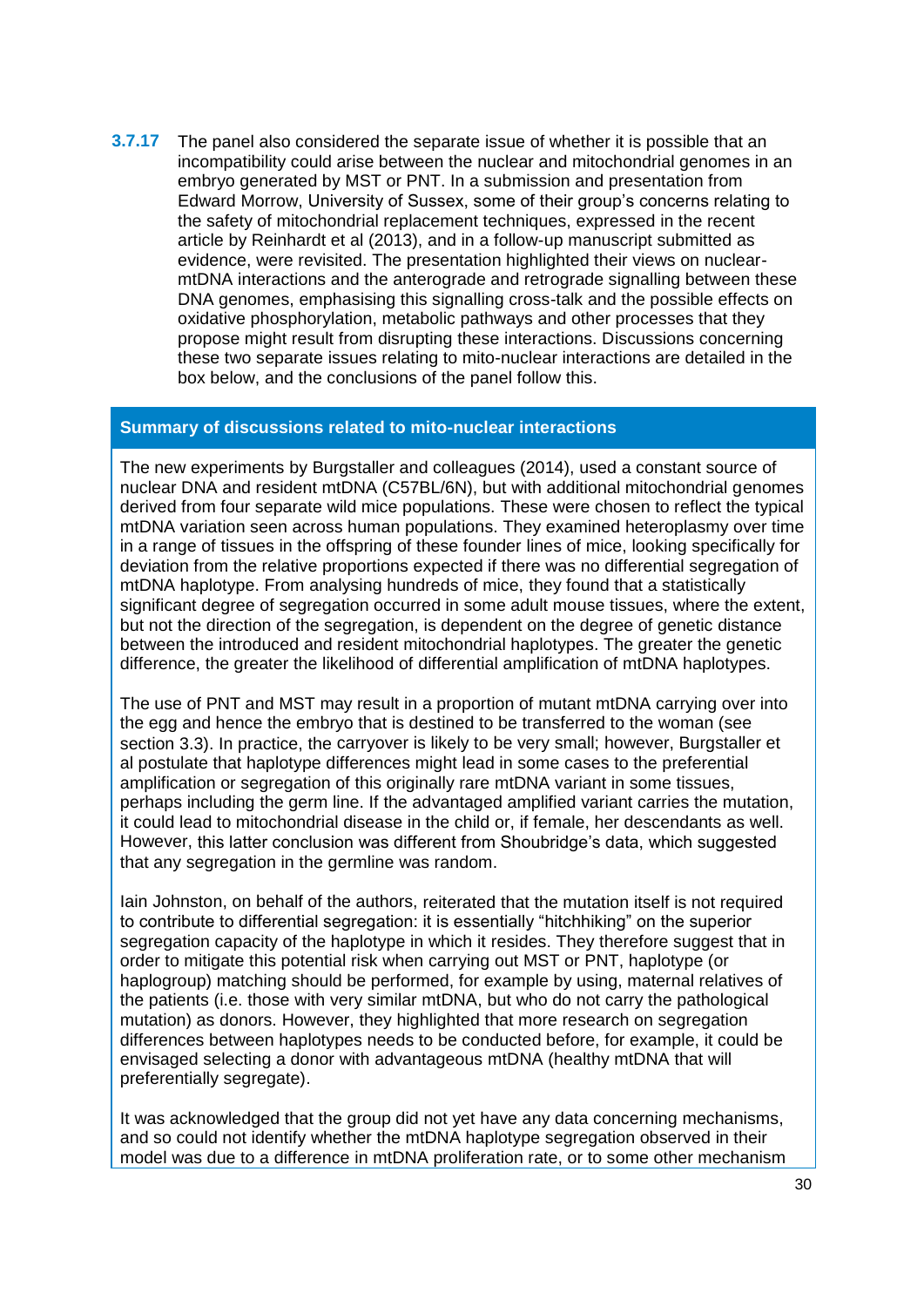such as cell proliferation or competition (where cells which have by chance a higher proportion of the favoured type divided faster or survived better than the other). Although it seems likely that the skewed segregation will depend on an interaction with the nuclear genome, the panel highlighted that no attempts had been made to address this, given that the group had introduced the variant mtDNAs into the same inbred strain nuclear background in each case. Backcrossing these mice to another strain might also indicate whether a few or many C57BL/6N nuclear alleles were required to see the effect. Given that humans tend to be outbred, with random segregation of alleles in nuclear DNA that are involved in interactions with mitochondria, the panel questioned the relevance of these data to children born from MST or PNT.

…………………………………………………………………………………………………......

The panel also discussed the idea that mito-nuclear interactions that have co-evolved may be disrupted when using PNT and MST, referring to the literature in this area, including data from model organisms that describe a range of phenotypic effects due to mitochondrial replacement. This included the data from Edward Morrow and colleagues and that of others from the fruitfly *(Drosophila melanogaster)* and data reported in a published article by Innocenti et al  $(2011)^{37}$ . They also referred to a paper by David Clancy  $(2008)^{38}$ , which describes the original research on which these studies are based. including the derivation of the various *Drosophila* lines<sup>39</sup>.

The presentation by Morrow, stated that animal models such as these were not considered by some to be relevant to humans, for at least three reasons:

- Mitochondria replacement, like sexual reproduction, randomly shuffles mitochondrial and nuclear genomes each generation.
- Genetic diversity in humans is too low to cause incompatibilities.
- Incompatibilities do not occur in non-human primates.

 $\overline{\phantom{a}}$ 

Morrow, countered these objections with the view that MST and PNT are more likely than sexual reproduction to disrupt any mito-nuclear interactions that have co-evolved due to selective processes operating over many generations. He suggested that MST and PNT place the mtDNA with "unfamiliar" maternal and paternal nuclear genomes, rather than just with a new paternal nuclear genome as would occur with normal reproduction. If there was any mismatch between mitochondrial and nuclear genes this immediate change might lead to embryo loss, male infertility or other undesirable consequences. However,

<sup>38</sup>Clancy DJ. (2008). Variation in mitochondrial genotype has substantial lifespan effects which may be modulated by nuclear background. Aging Cell. 7, 795-804. PMID: 18727704

<sup>39</sup>In 2014 Morrow et al outlined the findings of Innocenti et al's work (2011): they obtained *Drosophila melanogaster* lines (the same as in Clancy 2008) in which specific "wild type" mitochondrial genomes have been exchanged with specific nuclear genomes in a single cross (by the use of "balancer chromosomes", and isogenic donor strains which force the exchange of most of the nuclear DNA). The original inbred lines came from very different locations around the world, and have distinct mtDNA "haplotypes", and it has been proposed that these have co-evolved with the nuclear genome in these geographically isolated populations. Innocenti et al studied several of these lines (5 genotypes, 2 sexes, 2 biological replicates, 8 individuals, and a total 160 flies) and found evidence to suggest that mtDNA type can influence nuclear gene expression in males but not females, and lead to problems of male fertility.

<sup>&</sup>lt;sup>37</sup> [Innocenti](http://www.sciencemag.org/search?author1=Paolo+Innocenti&sortspec=date&submit=Submit) P. et al (2011) Experimental Evidence Supports a Sex-Specific Selective Sieve in Mitochondrial Genome Evolution. *Science 13 332 6031 845-848*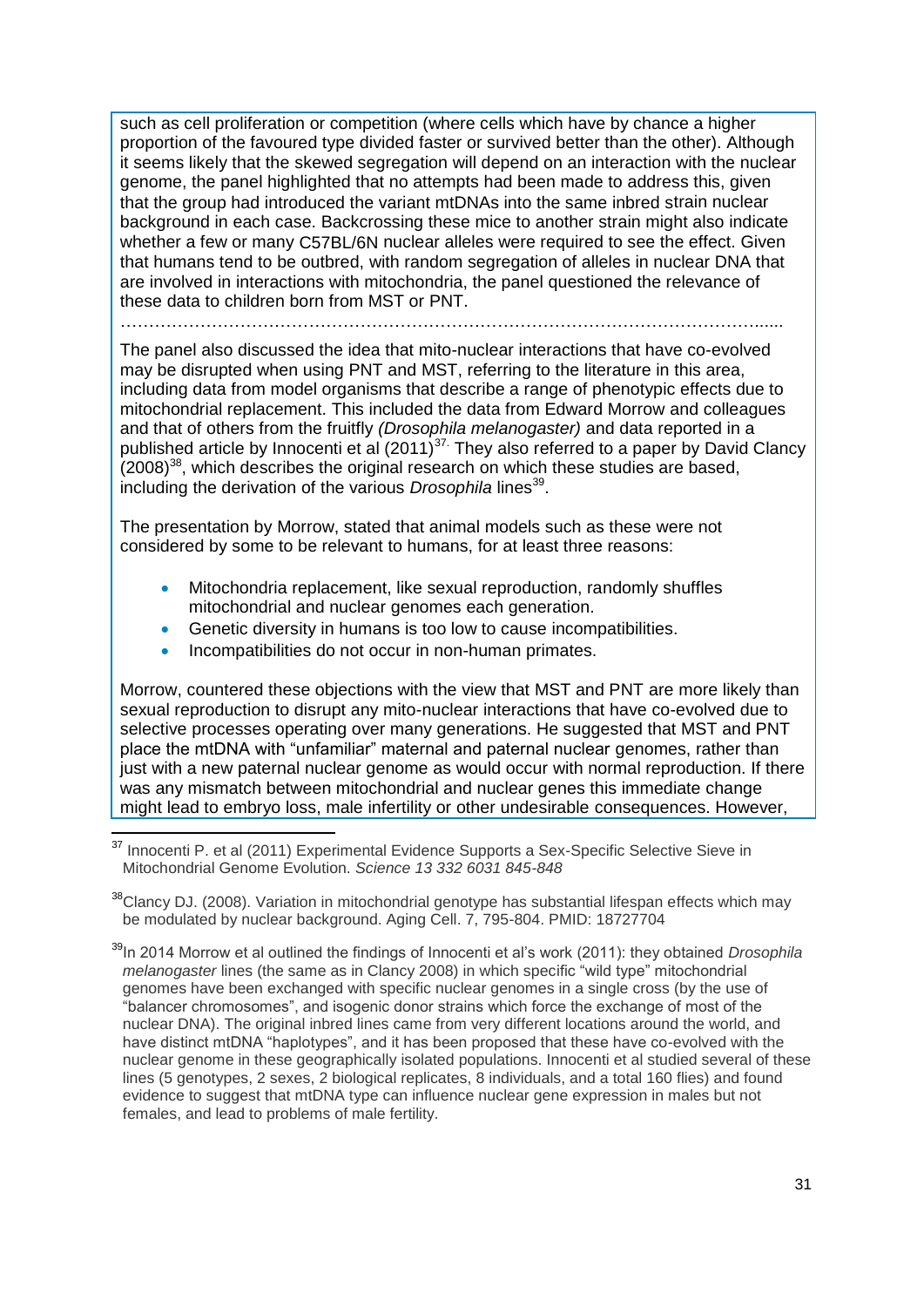the panel and the Newcastle Group suggested that human reproduction between individuals from quite distinct ethnic/racial groups, exhibiting considerable mtDNA and nuclear DNA genetic diversity, occurs commonly without obvious detriment to offspring. Indeed, children from mixed parents tend to show increased fitness (Campbell et al 2007, Lewis et al 2010). Moreover, it takes only a few generations to effectively exchange an mtDNA haplogroup.

Morrow was of the opinion that no studies have been conducted in humans to explore the consequences, if any, of the exchange of mtDNA haplogroups by reproduction; and suggested that these were unlikely to be feasible in humans. However, the panel expect that data suggestive of such effects would have become apparent in the many large scale human genome projects looking for disease associations that are currently being conducted. Morrow suggested that zygotes, with problematic interactions between mtDNA and nuclear DNA may not be viable so fail to implant in the women or are miscarried at an early stage, and that this may explain why abnormalities in children or adults due to disrupted mito-nuclear interactions are not observed. On this basis he suggested that the absence of evidence demonstrating mito-nuclear incompatibilities did not reduce the need for further research, but that haplogroup matching could be considered as a "potential workaround". Morrow suggested that the risk of incompatibilities increases with greater divergence and that haplogroup matching may reduce this. However, even small genetic differences may exist between seemingly matched haplogroups and therefore greater understanding is required.

The panel also discussed the idea that generating only males by MST/PNT would be preferable due to males being a genetic "dead-end" for mitochondrial transmission. Morrow highlighted that while the health of the male Macaques when adult would give a more complete picture, it would provide very little reassurance of the safety of MST/PNT more generally in humans given the low number of individuals studied. Data from *Drosophila* suggesting reduced male fertility after mitochondrial replacement would indicate that this might not be a suitable practice. Morrow suggested that if male Macaques did not demonstrate reduced fertility then this would provide reassuring evidence of safety. The panel also suggested that more extensive studies on *Drosophila* from outbred genetic backgrounds may be beneficial in determining the relevance of the fly model to humans, given that the latter are generally both outbred and where interbreeding is common. Indeed, the panel was of the opinion that many of the effects hypothesised by Morrow and his colleagues would be effectively buffered in humans by the "noise" of the likely variability in the many nuclear genes associated with mitochondrial function. The panel also referred to views of other scientists in the field, (Chinnery et al 2014, Eyre-Walker et al 2014) that also contested the concerns over MST/PNT expressed in Reinhardt et al (2013).

**3.7.18** In summary, the panel considered two separate arguments for considering haplotype/haplogroup matching. Morrow et al's concern (based on evolutionary arguments) is that some nuclear-haplotype combinations can lead to a failure of co-evolved mito-nuclear interactions with adverse consequences. They propose haplotype or at least haplogroup matching to reduce the chance of any such effect occurring. Their arguments did not address mutant mtDNA per se. Moreover, Morrow and colleagues do not address the possibility that an exchange to a different haplotype/haplogroup might, in some cases, confer advantages. The panel consider any such hypothetical problems to be very unlikely. Given, the high degree of variation in the nuclear genome that can have an impact on embryo fitness, whether this is due to effects on mitochondrial function or not, the consequences of pursuing any strategy to do with matching are likely to be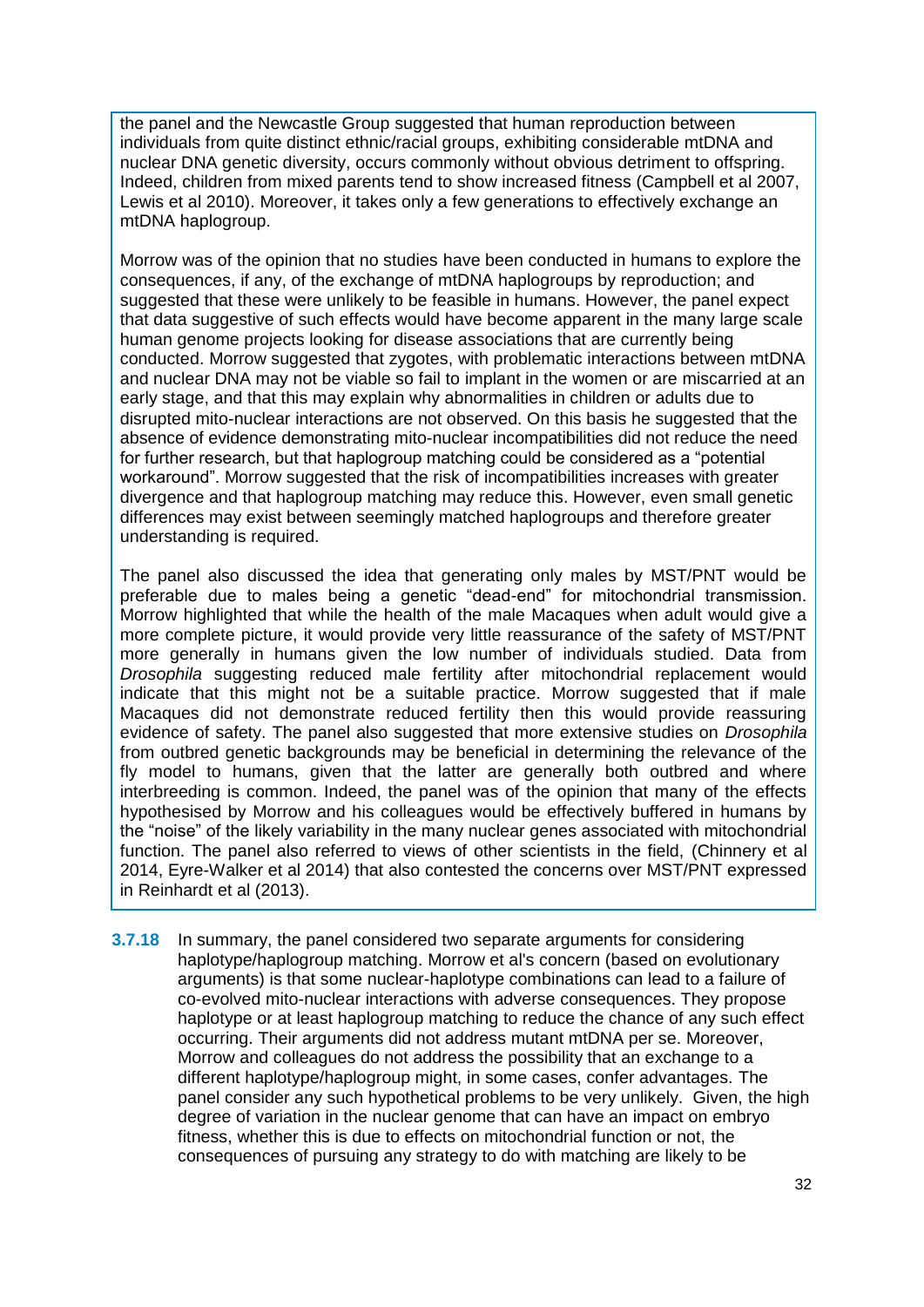minimal. The fly research used inbred strains, which makes it more likely that any effects of a mismatch will be detected, whereas humans are much more outbred so that such effects are unlikely to be detectable.

- **3.7.19** Burgstaller et al's data raise the concern that, after MST or PNT, the now rare mtDNA variant carrying the mutation will preferentially expand (due to some unknown mechanism) in some tissues. This would occur only if that variant possesses some "selectable" advantage in those tissues in comparison to the mtDNA variant provided by the donor oocyte. This selection could operate within (mtDNA competition) or between cells (cell competition) in the developing embryo or newborn. If this occurs, it might be deleterious for the child born from MST or PNT, and/or for subsequent generations if the child is a girl and the selection process operates in the germline. This is a different argument from that of Morrow et al, because any problem would not be due to some failure of mito-nuclear interaction, but because the advantaged mtDNA variant carries the mutation. However, the advantage conferred by the specific variant that carries the mutation, and which results in selection, might depend on mito-nuclear interactions. They proposed haplotype/haplogroup matching to remove any selectable advantage. However, it might be possible to deliberately choose a donor carrying a haplogroup that has a selectable advantage (in the context of the child's nuclear DNA), which would out-compete the variant carrying the mutation. This would be beneficial. Furthermore, as with Morrow et al, Burgstaller et al's arguments are based on an inbred animal model. The outbred nature of humans makes it much less likely that any effect on mtDNA segregation would occur or, if it did, that any reliable correlation could be made.
- **3.7.20** In conclusion, the panel considered the evidence presented concerning the two issues relating to mtDNA haplotypes: (i) that mito-nucear mismatch as a result of MST or PNT might lead to unexpected adverse effects on the offspring - albeit that this does not seem to occur naturally, and (ii) possible segregation in favour of any carried-over mutant mtDNA, exacerbated by unusual nuclear mitochondrial interactions. Whilst the panel acknowledges the haplogroup matching of donors could be a possible precautionary step that might ameliorate such effects should they operate in humans, they appreciate that it may not always be possible, especially when close relatives might also be at risk of transmitting the mtDNA mutations, or when the patient has an unusual haplotype compared to the possible donor population. Further evidence is needed to understand whether and how the proposed effects might be operative.

**The panel thus recommends that consideration is given to mtDNA haplogroup matching when selecting donors, although the panel considers that the risks of not doing so will be very low, and that there may be practical factors preventing it. In addition, the panel recommends that the follow-up of children born as a result of these new methods should include assessment of whether any preferential expansion of the mtDNA mutations occurs over time, and that correlations are made between the general state of health of the child and degree of haplotype mismatch. This follow-up could help to inform future decisions about matching, in addition to providing information about human mitochondrial biology.**

**3.7.21 Long lasting nuclear epigenetic modifications:** In 2013, the panel addressed concerns that had been expressed relating to the potential for long lasting damaging effects on development or the health of offspring due to nuclear epigenetic perturbations resulting either from MST or PNT manipulations or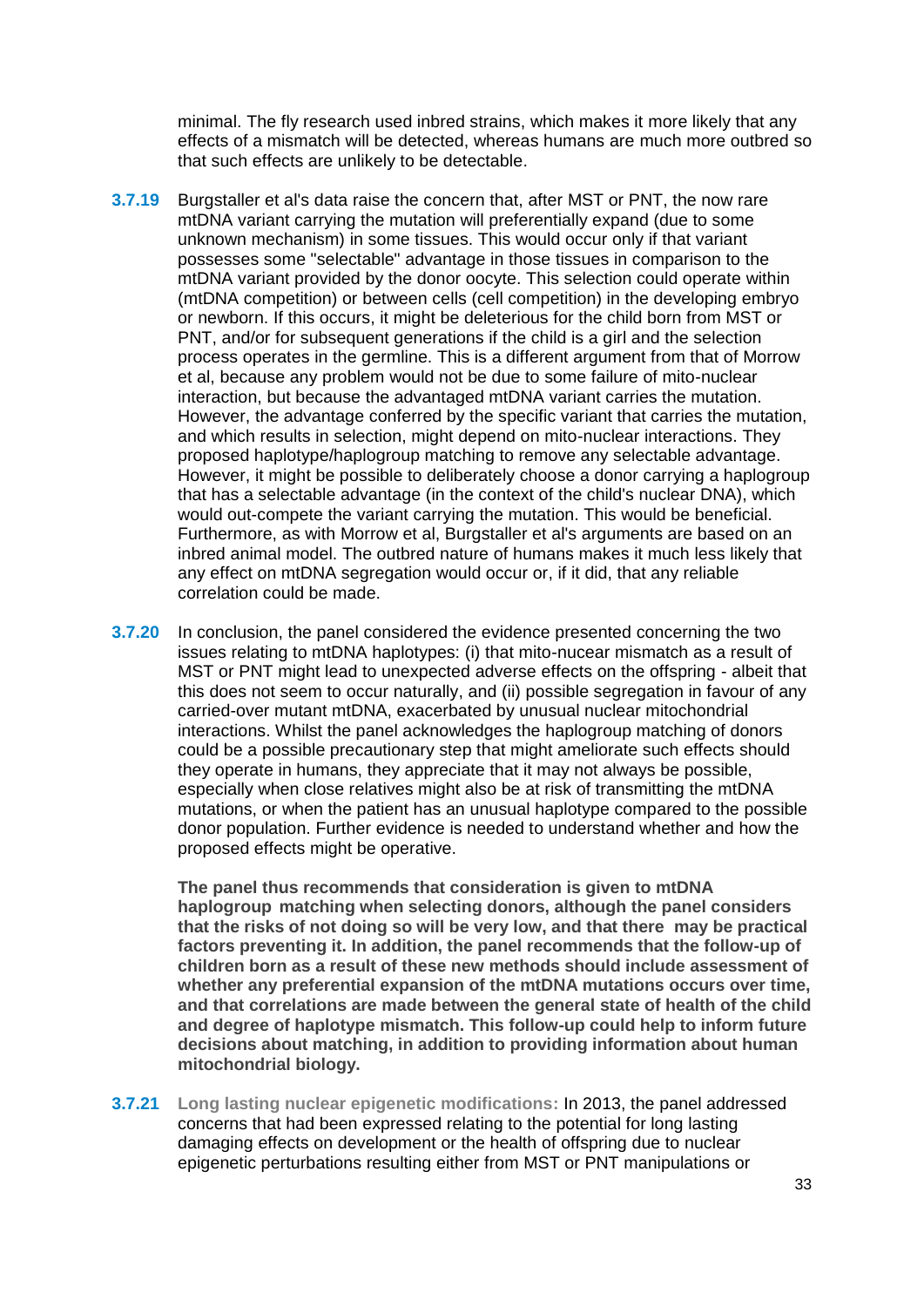associated with mitochondrial disease and manifest prior to manipulations. While the panel could not rule out the possibility of epigenetic alterations in either instance, there was no evidence at the time that such alterations, if they exist, have any significant or far reaching effect on development or health. A recent study reporting on MST using human oocytes included a three-year follow up on health data from non-human primates created by this procedure. This found no adverse effects (Tachibana et al, 2013)<sup>[35](#page-27-0)</sup>. It remains unknown whether there are aberrations in maternally epigenetically imprinted genes in oocytes linked to mitochondrial disease. But if this were an issue, one would anticipate that it would perturb development of normally fertilised embryos and to the panel's knowledge there was no evidence that this was the case. For example, pathologies associated with typical imprinting defects, such as Angelman or Beckwith Wiedermann syndromes, have not been noted to occur in children with mitochondrial disease. Moreover, the mitochondria in growing oocytes are in a form that suggests that they are mostly inactive; therefore, on theoretical grounds the presence of mutant mtDNA in a growing and maturing oocyte was thought likely to be of little or even no consequence to the nuclear DNA.

- **3.7.22** In 2014, the panel received no new evidence on epigenetic effects to alter their conclusions reached in 2013. One of the experts the panel consulted during the 2014 review highlighted that the nuclear DNA of mothers carrying a proportion of mutant mtDNA could undergo some remodelling of genes (e.g. epigenetic modification), notably those involved in mitochondrial function, with the result that these might then compensate for the deficiency in the mutated gene on the mtDNA and thereby reduce the phenotypic consequences of the mutant mtDNA. Such epigenetic effects might also affect subsequent mito-nuclear communications in a novel way. However, to be relevant this would have to occur in the germline and particularly in oocytes, which is unlikely given the rather inactive state of mitochondria in these cells. The experts considered this to be an unknown, but of low risk.
- **3.7.23** The panel also considered the possibility of epigenetic or other deleterious effects on embryos as a result of oxidative stress during the mitochondria replacement procedures. They concluded that that there is substantial evidence that mitochondria with different haplotypes vary in their tolerance to oxidative stress, however, this is likely to be more relevant in mature tissues, where mitochondrial function is critical, and less of a concern to early embryos in culture.

**In 2014, therefore, the panel's view on potential epigenetic effects remains unchanged from those expressed in previous reports. While there may be some interesting biology to explore in this area, with respect to MST and PNT any risks would appear to be very low. However, further research in this area is desirable.**

**3.7.24 As in 2013, the panel's view still stands that MST and PNT have the potential to be used for all patients with mtDNA disorders, which may make them preferential to PGD in the future**. **In patients with homoplasmy or high levels of heteroplasmy, these are the only techniques that would make it possible for them to have a genetically related unaffected child.** Even where a proportion of embryos have levels of mutant mtDNA below the threshold known likely to lead to clinical disease, the evidence the panel reviewed in 2013, and in the original report, suggests that this does not always reflect the levels seen in offspring probably due to bottleneck effects. Moreover, if the embryos implanted after PGD are female, subsequent generations will continue to be at risk, even if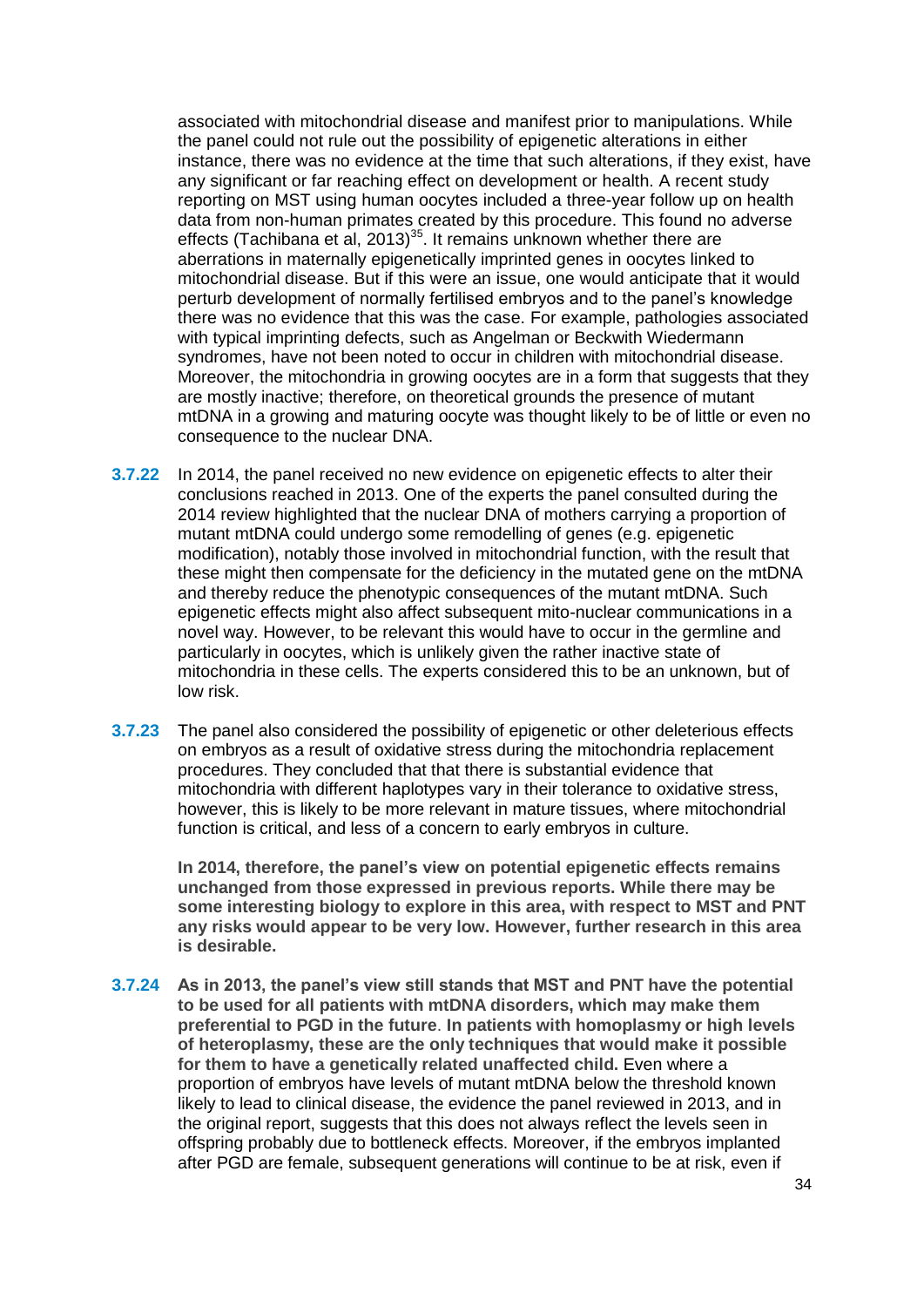the levels of heteroplasmy for the mutant mtDNA are low. It might be hoped that improvement to MST or PNT might eventually lead to no, or such minimal levels of carryover that the mtDNA disease effectively is eliminated from the germline.

**3.7.25 In 2013, more published work was available on MST than PNT; however further unpublished data using PNT was presented to the panel then which was encouraging. Once an embryo begins to develop normally, the data accumulating from the two methods would appear to be very complementary. There is therefore still no reason to recommend one transfer technique over the other.**

**The panel agreed in 2014 that, as in previous considerations, although the results with the two techniques continue to be promising, further experiments need to be carried out before introducing either into clinical practice to provide further reassurance about efficiency and safety.**

- **3.7.26** As stated in 2013, the frequency of premature activation/abnormal fertilisation noted by Tachibana et al  $(2013)^{35}$  $(2013)^{35}$  $(2013)^{35}$  is of concern, because when combined with what are probably methodological failures and the normal attrition of early human embryos, the number of normal blastocysts obtained is rather low and it might require more than one cycle to obtain a suitable embryo for transfer let alone to become a successful implantation. The cooling method used by Paull et al, (2013[\)23](#page-18-0) may assist, but this has not been tested with fertilisation. An alternative approach would be to incorporate caffeine, a protein phosphatase inhibitor, into the medium during spindle removal and replacement. This approach has proved effective in SCNT experiments with human oocytes to protect the cytoplast from premature activation (Yamada et al, 2014, Chung et al, 2014 and Tachibana et al, 2013 $^{24}$ ).
- **3.7.27** The data on PNT with normal fertilised zygotes are yet to be published, and the panel would be reassured if this included ES cell data of a comparable type to that in Tachibana et al  $(2013)^{35}$  $(2013)^{35}$  $(2013)^{35}$  and Paull et al  $(2013)^{23}$  $(2013)^{23}$  $(2013)^{23}$ . More work needs to be done to establish whether mtDNA carryover associated with the spindle in MST or with the pronuclei in PNT becomes segregated in preimplantation development in a manner that is different from naturally occurring heteroplasmy. The panel was reassured both by the actual data on carryover of variant mtDNA, and by the modelling data showing that if carryover of mutant mtDNA is <2% then it is unlikely that any resulting child will show signs of mitochondrial disease. Nevertheless, there is still a concern about segregation and bottleneck issues leading to an unacceptably high level of abnormal mitochondria in the germline of any female offspring, putting her children at risk. This can be explored with ES cell lines produced from MST and PNT embryos, preferably by deriving germ cells from them or by clonal analysis.
- **3.7.28 Once assessed as safe to use in clinical practice, the panel strongly recommends that permission is sought from the parents of the children born from MST or PNT to be followed up for an extensive period, and then seek permission from the children themselves, when old enough. In the case of females, this ideally should be extended to the next generation. These recommendations should also apply to PGD for mtDNA genetic diseases.**
- **3.7.29 Until knowledge has built up that suggests otherwise, the panel recommends that any female born following MST or PNT should be advised, when old enough, that she may herself be at risk of having a child with a significant level of mutant mtDNA, putting her child, and if female, subsequent generations at risk of mitochondrial disease. Thus, the panel recommends**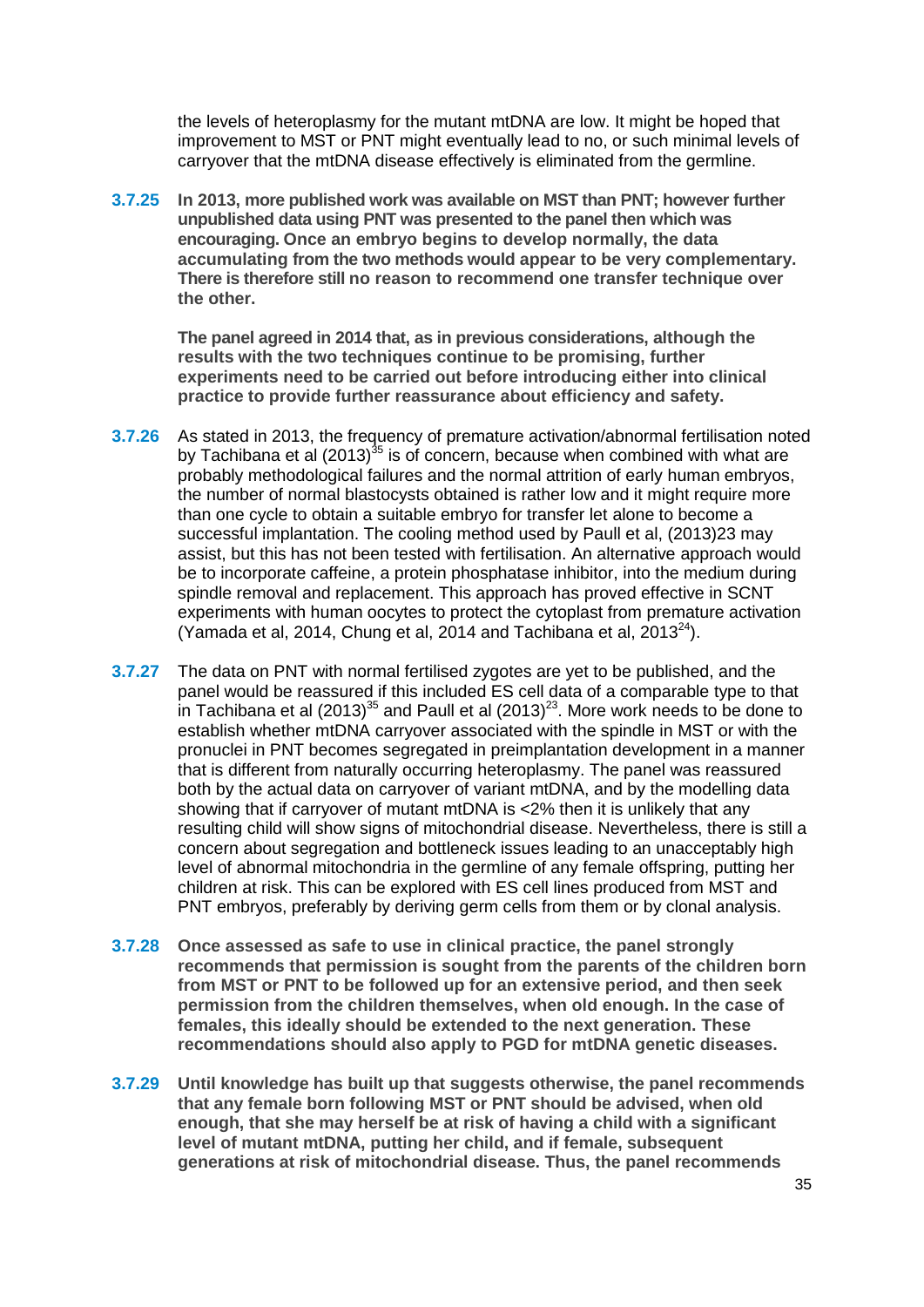**that any female born following MST or PST is advised that, should she wish to have children of her own, some of her oocytes are tested for the presence of abnormal mtDNA, and/or early embryos analysed by PGD in order to select for embryos free of abnormal mtDNA. This has the potential to substantially reduce or eliminate risk for subsequent generations.**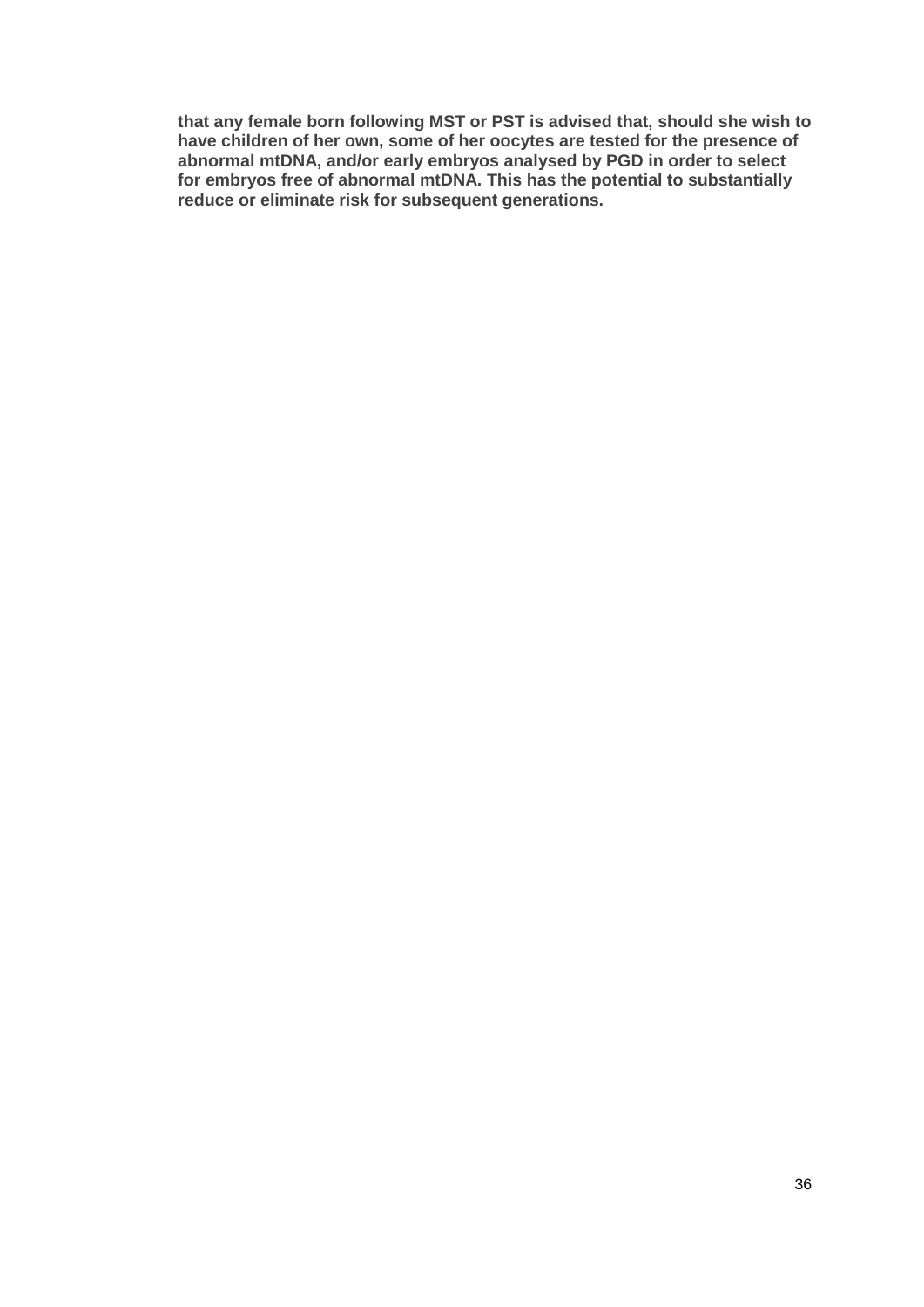### **4. Further research**

- **4.1** At each review, the panel has reached a view that the evidence it has seen does not suggest that these techniques are unsafe. However, this is not to say that the science in this area has stood still; far from it. Much progress has been made in the last 12 months and research in this area is growing and moving apace.
- **4.2** As these techniques are novel, especially as applied to human embryos, and with relatively few data, the panel continues to recommend that additional studies be undertaken both in the basic research field to improve understanding of the biology of human mitochondria especially in development, and on translational research aimed specifically at providing further safety information on MST and PNT.
- **4.3** However, as stated in the 2013 report, complete reassurance will never come from experiments conducted in animal models and with human material in vitro. Therefore, it should be accepted that there will always be some risk and unknowns associated with the use of MST or PNT in humans until it is tried in practice<sup>40</sup>.
- **4.4** Basic research is needed into how the mitochondrial bottleneck functions and the critical parameters involved in the segregation of normal and any specific abnormal mitochondria amongst cell types in humans, because this is generally not well understood. For example, in the long term it may eventually be possible to influence or control replication of abnormal mtDNA in the early embryo to affect its segregation or inheritance in subsequent development<sup>41</sup>. This research may aid decisions about threshold levels when carrying out PGD, although it may be less relevant when considering the use of MST and PNT.
- **4.5** The panel's view, as expressed in 2013, regarding the usefulness of the development of embryonic stem cell lines to help understand the distribution of mitochondrial heteroplasmy after PNT still stands, since it would be critical to know whether the anticipated low level of mutant mitochondria carryover following PNT (or MST) did not change adversely during development, nor that there was preferential amplification in different tissues. This could be established by examining individual blastomeres at the morula stage and potentially by examining various tissues such as striated muscle, myocardium, neural tissue, etc; (i.e. those high energy tissues especially sensitive to mitochondrial defects), which are easily

Bacman SR, Williams SL, Pinto M, Peralta S, Moraes CT. (2013). [Specific elimination of mutant](http://www.ncbi.nlm.nih.gov/pubmed/23913125)  [mitochondrial genomes in patient-derived cells by mitoTALENs.](http://www.ncbi.nlm.nih.gov/pubmed/23913125) Nat Med. 19, 1111-3. PMID: 23913125

**<sup>.</sup>** <sup>40</sup>Bredenoord, A. L., & Braude, P. (2010). Ethics of mitochondrial gene replacement: from bench to bedside. BMJ, 341.

 $41$ Methods have also been developed to eliminate mutant mtDNA using new genome editing techniques. These have so far only been applied to cells in culture to reduce levels of heteroplasmy, and it is unclear whether they would be useful on their own to eliminate mutant mtDNA from early embryos or mature tissues; methods to promote replication of normal mtDNA would have to be applied at the same time. It would also currently be unsafe to apply these genome-editing methods clinically due to the potential for off-target effects. Moreover, they could not be applied to oocytes or early embryos under the HFE Act, because they would constitute a form of germline modification that would require a change in primary legislation. Gammage PA, Rorbach J, Vincent AI, Rebar EJ, Minczuk M. (2014). [Mitochondrially targeted ZFNs for selective degradation of pathogenic](http://www.ncbi.nlm.nih.gov/pubmed/24567072)  [mitochondrial genomes bearing large-scale deletions or point mutations.](http://www.ncbi.nlm.nih.gov/pubmed/24567072) EMBO Mol Med. 6, 458-66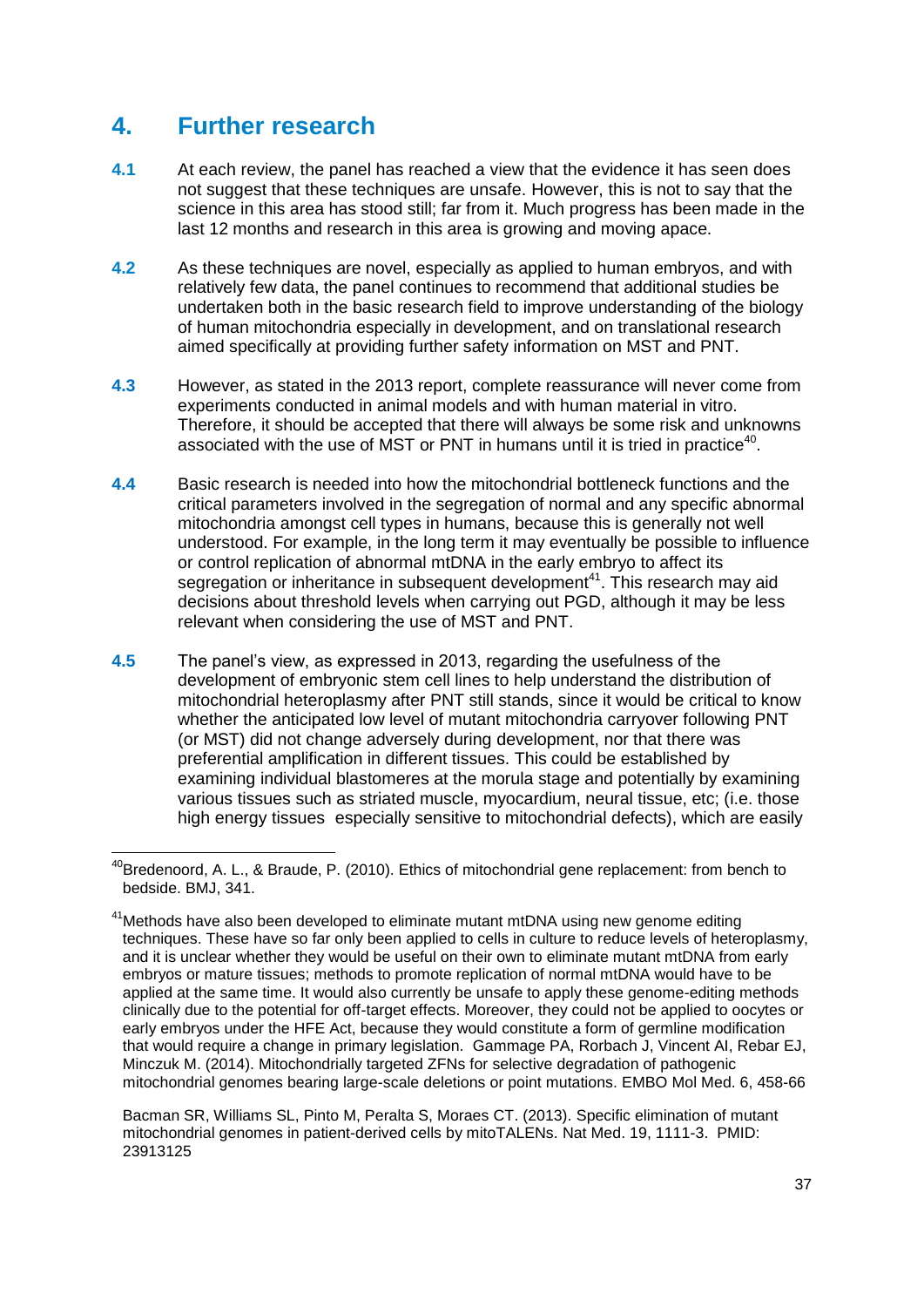generated from embryonic stem cells cultured from blastocysts. These experiments are required to ask if heteroplasmy that occurred as a result of MST or PNT techniques, even if it is <2%, leads to more segregation than naturally occurring heteroplasmy, Although more difficult practically, analysis of single cell (clonally)derived embryonic stem cell sub-lines or, preferably, of primordial germ cells derived from such embryonic stem cells in order to examine levels of heteroplasmy in these cells might give an indication of next generation heteroplasmy.

- **4.6** The panel reviewed its 2013 recommendations and the experiments that it considered critical to assessing the effectiveness and safety of MST and PNT techniques. This research may also inform which of the two techniques is likely to be the most appropriate for clinical use. Many of the latter experiments, whilst of potential importance for basic research and for exploring alternative methods whereby abnormal mtDNA can be selected against, will not necessarily inform the decision as to whether it is safe to proceed to clinical application of MST and PNT methods.
- **4.7 In 2014 the panel continues to recommend the following (minimum) set of experiments to be undertaken and the results taken into account before MST and PNT techniques can be assessed as safe to use clinically:** 
	- **MST using human oocytes that are then fertilised (not activated)**
	- **PNT using normally-fertilised human oocytes and development compared to normal ICSI-fertilised human oocytes.**
- **4.8** The panel agreed, as in 2013, that experiments on the first of these have now been carried out and published. It is still important for some follow-up experiments to be carried out, notably to improve efficiency if possible, and confirmatory experiments would be valuable. Experiments on the second appear to be well underway, but it will be necessary to see full details (preferably published) before any assessment is possible.
- **4.9 In 2014, based on concerns about carryover of mutant mitochondria the panel continues to recommend that it is important to demonstrate the degree of heteroplasmic mosaicism in morulae<sup>42</sup>, and to provide data to address whether there was any amplification of mtDNA carried over. Therefore the following is also considered to be a critical experiment:**
	- **Studies on mosaicism in human morulae (comparing individual blastomeres) and on human embryonic stem (ES) cells (and their differentiated derivatives) derived from blastocysts, where the embryos have (i) originated from oocytes heteroplasmic for mtDNA and (ii) been created through MST and PNT using oocytes or zygotes with two different variants of mtDNA<sup>43</sup>. Although experiments are already reported on ES cells and their derivatives with MST, further**

**.** 

 $42$ The stage of an embryo just prior to blastocyst formation, where it consists of 8-16 cells.

<sup>&</sup>lt;sup>43</sup>ES cells have a low number of mitochondria that do not need to function. Differentiated cells derived from the ES cells, such as muscle, can have high numbers of mitochondria. These can be put in conditions requiring oxidative phosphorylation. It may also be possible to derive primordial germ cells in vitro to explore aspects of the mitochondrial bottleneck and whether certain abnormal mtDNA have a replication advantage.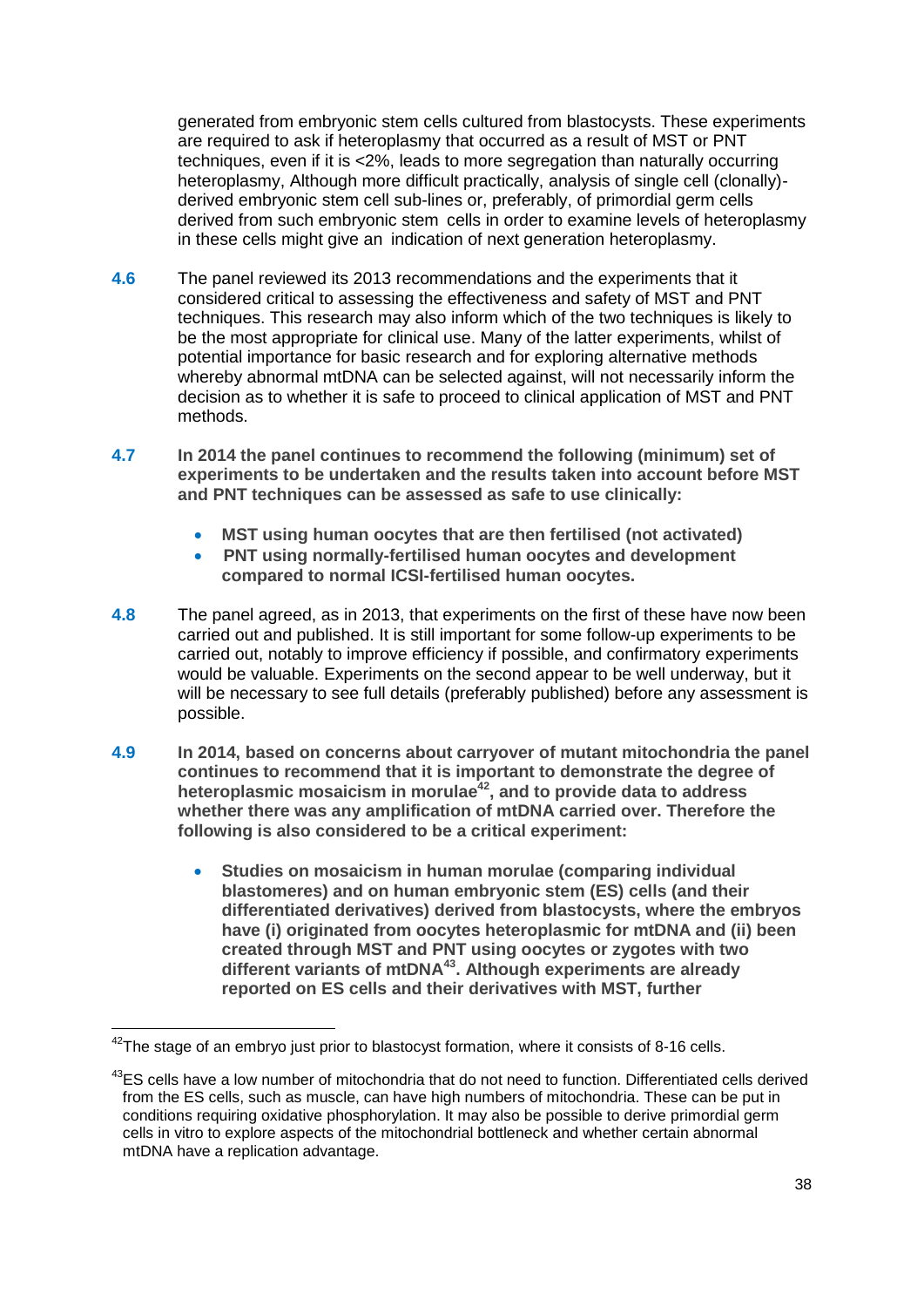**corroborative experiments would be valuable to demonstrate the degree of heteroplasmic mosaicism in morulae**<sup>21</sup>**, and to provide data to address whether there was any amplification of mtDNA carried over.** 

- **4.10** In 2013, the panel had also recommended the following additional research to provide useful information on mitochondrial disease and the MST and PNT techniques. The italicised text after each point outlines the panel's revised position at 2014:
	- Removing the spindle or pronuclei and replacing them back into the same oocyte/zygote to better identify the impact of the manipulation technique: *Given the successful development to blastocyst stages after both MST and PNT with human oocytes and zygotes, the panel no longer considers this to be necessary.*
	- Karyotype analysis and comparative genomic hybridisation/copy number variation arrays of embryos derived from MST or PNT: *this has been carried out for MST (further studies on mtDNA carryover have now been conducted in the Macaque model, as outlined above), but remains to be done after PNT, which the panel continues to recommend.*
	- Detailed analysis of epigenetic modifications and gene expression, with a range of markers for blastocyst cell types or embryos derived from MST or PNT: *this has been carried out for MST (further studies on mtDNA carryover have now been conducted in the Macaque model, as outlined above), and similar experiments on PNT-derived embryos are ongoing, but the panel continues to recommend these are completed.*
	- MST on unfertilised human oocytes that have abnormal mtDNA and PNT on fertilised oocytes that have abnormal mtDNA : *the panel considers that the scientific justification for this does not outweigh the ethical concerns about performing such experiments. Whilst it might be argued that it is useful to perform such a study, especially if any evidence arises to suggest a specific mtDNA mutation may have a replicative advantage, the panel recognises that it may be impractical to obtain sufficient numbers of oocytes or zygotes with mutant mtDNA for research.*
	- As an alternative method for analysing the behaviour of mutant mtDNA, the use of induced pluripotent stem (iPS) cells derived from patients carrying different mtDNA mutations: *the panel continues to recommend this is carried out.*
	- Further studies on the mtDNA carryover in a non-human primate model into the possible heteroplasmy of tissues in the fetus. The possibility of carryover of even a small percentage of abnormal mtDNA, means that any females born from MST or PNT should be considered at risk of transmitting the disease to their offspring: *Some relevant experiments were considered in the 2013 review notably by Lee et al, (2012) in the Macaque. On the basis of these however the panel recommended that further experiments are carried out to address this issue with human material. This recommendation still stands.*
	- Further studies on vitrifying oocytes, karyoplasts, and zygotes in order to allow synchronisation when carrying out MST and PNT, as well as clinical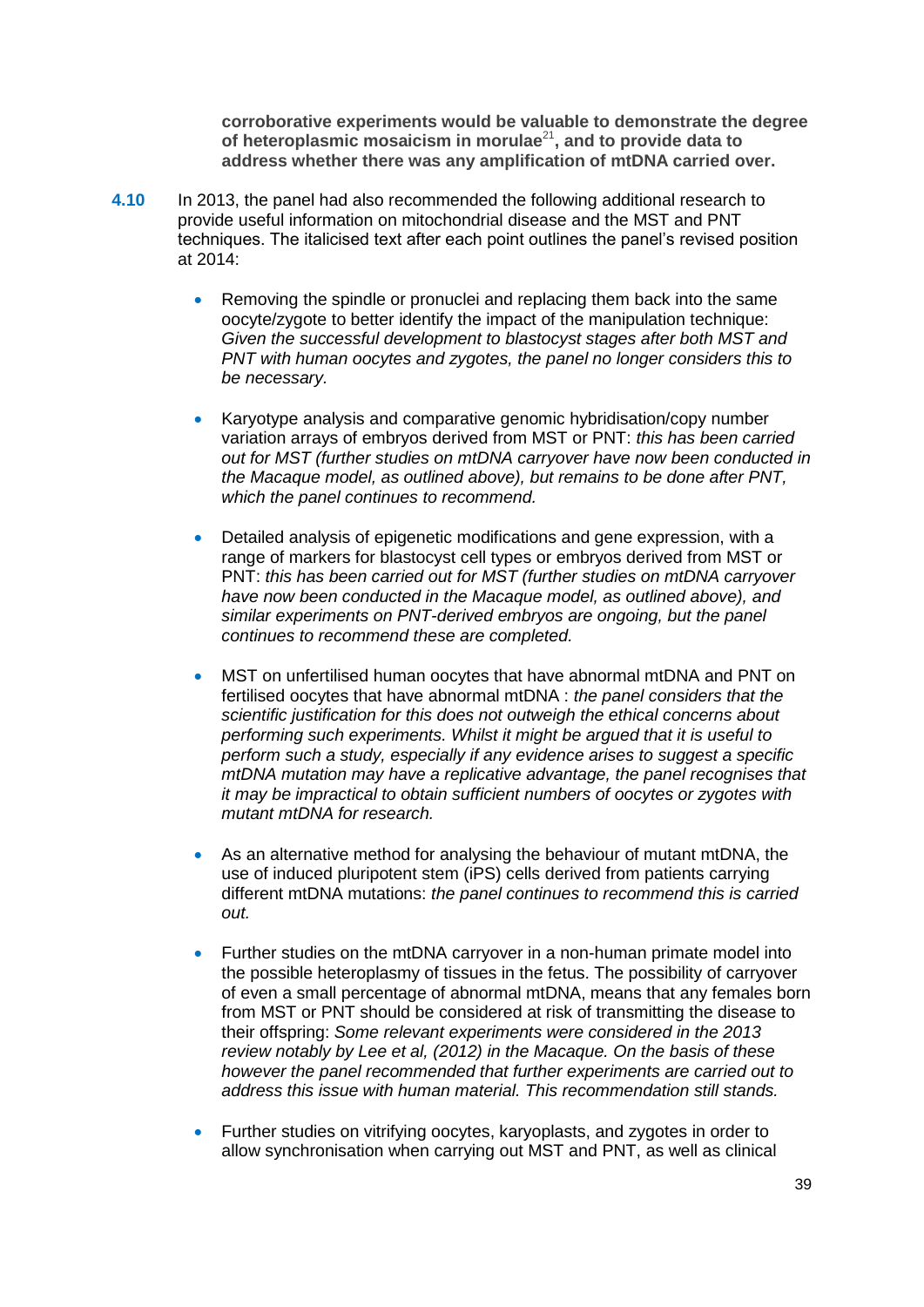management of patients: *The panel continues to recommend this, recognising that advances in cryopreservation are being made generally within the context of ART.*

• Tests for heteroplasmy should be carried out on primordial germ cells obtained from human ES cells derived from blastocysts created through MST and PNT where the oocytes had variant or abnormal mtDNA. If primordial germ cell derivation is not possible or limitations in the model undermine its utility, clonal analysis of single cell-derived human ES cells could be used. Comparisons beginning with blastocysts known to be heteroplasmic for variant or abnormal mtDNA would be informative. *This recommendation still stands.*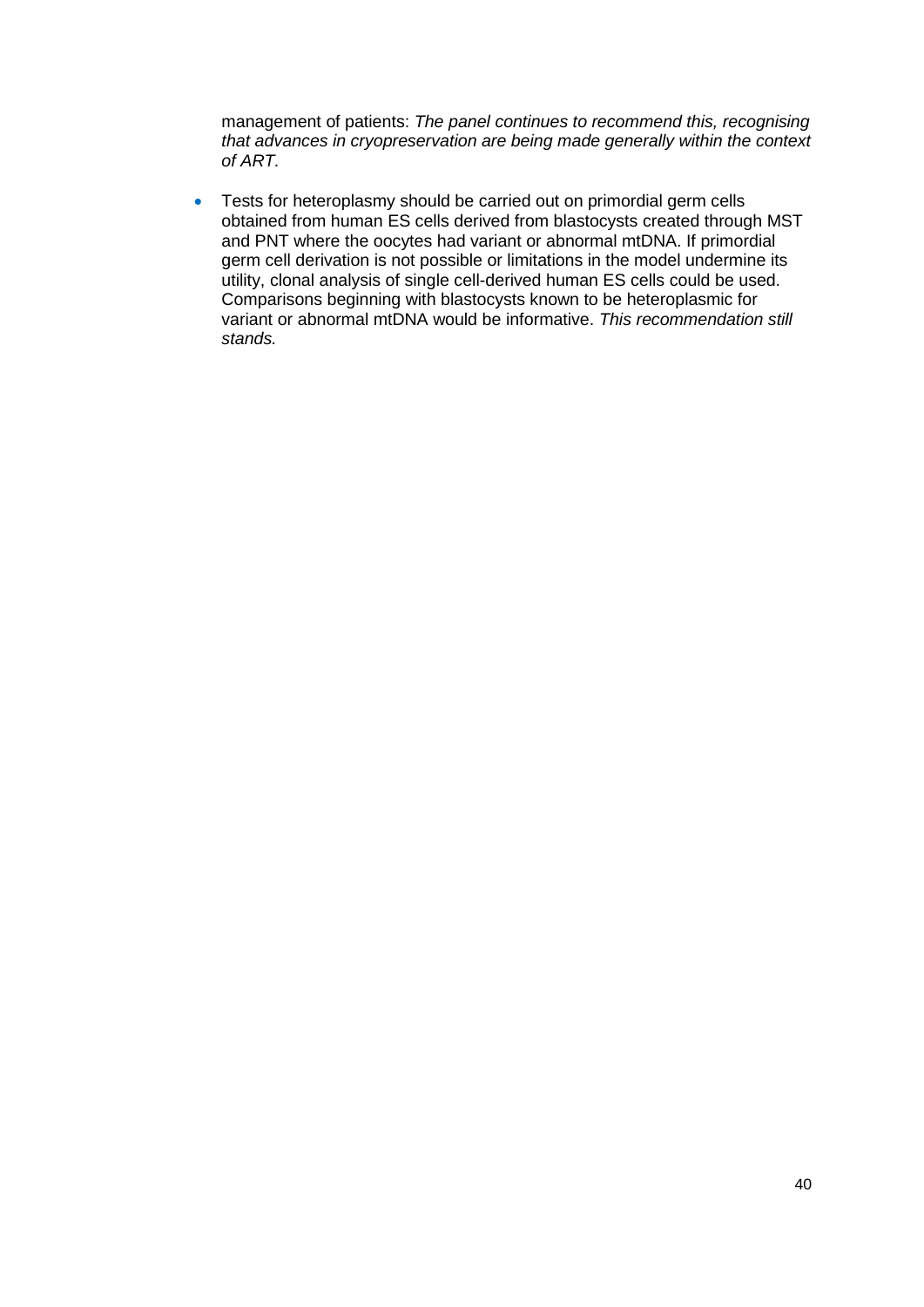## **Annex A: Methodology of review**

- **1.** The Human Fertilisation and Embryology Authority (HFEA) was asked by the Government, in February 2014, to provide an updated view on the science to support the Department of Health's consultation seeking views on draft regulations on the use of new techniques to prevent mothers passing serious mitochondrial diseases to their children.
- **2.** In order to carry out this review, the HFEA convened a small panel to collate and summarise the current state of expert understanding on the efficacy and safety of pronuclear transfer and maternal spindle transfer techniques. Panel members, the majority of whom sat on the panel which produced the 2011 and 2013 review, were selected for their broad-ranging scientific and clinical expertise, and for having no direct interests in the outcome of the review.
- **3.** Panel members are as follows:
	- Dr Andy Greenfield, [Medical Research Council \(MRC\),](http://www.mrc.ac.uk/) Harwell & HFEA member
	- **Professor Peter Braude, King's College London**
	- Dr Paul De Sousa, University of Edinburgh
	- Professor Robin Lovell-Badge, MRC National Institute for Medical Research
	- **Professor Anneke Lucassen, University of Southampton and formerly Human** Genetics Commission
- **4.** The panel put out a call for evidence on 7 March 2014. It asked for scientific evidence from experts in any relevant field on the safety or efficacy of pronuclear transfer and maternal spindle transfer techniques to avoid the transmission of mitochondrial disease, including published studies (which have not been submitted in previous calls for evidence or have been published since January 2013), unpublished research or statements from individuals or organisations, to be submitted by Friday 21 March 2014.
- **5.** The call for evidence was placed on the HFEA website and sent directly to more than 41 experts in the field and to 26 professional bodies; the majority of whom had been sent the call for evidence for the original review. Recipients were invited to circulate the call to colleagues who work in the area.
- **6.** The panel then reviewed the submitted evidence. It also spoke to the following researchers and experts for additional information and clarification, at a workshop held on 4 April 2014:
	- Professor Dr Patrick Chinnery, Newcastle University
	- **Dr Mary Herbert, Newcastle University**
	- **•** Dr Iain Johnston, Imperial College London
	- Dr Shoukhrat Mitalipov, Oregon Health and Science University
	- **Dr Edward Morrow, University of Sussex**
	- Dr Evan Synder, US FDA Advisory Panel on Cellular, Tissue and Gene Therapies Advisory Committee
	- **Professor Douglas Turnbull, Newcastle University**
- **7.** Further to this the panel contacted a number of researchers after the call for evidence, to gather further expertise and clarify issues. Annex B lists written evidence reviewed by the panel.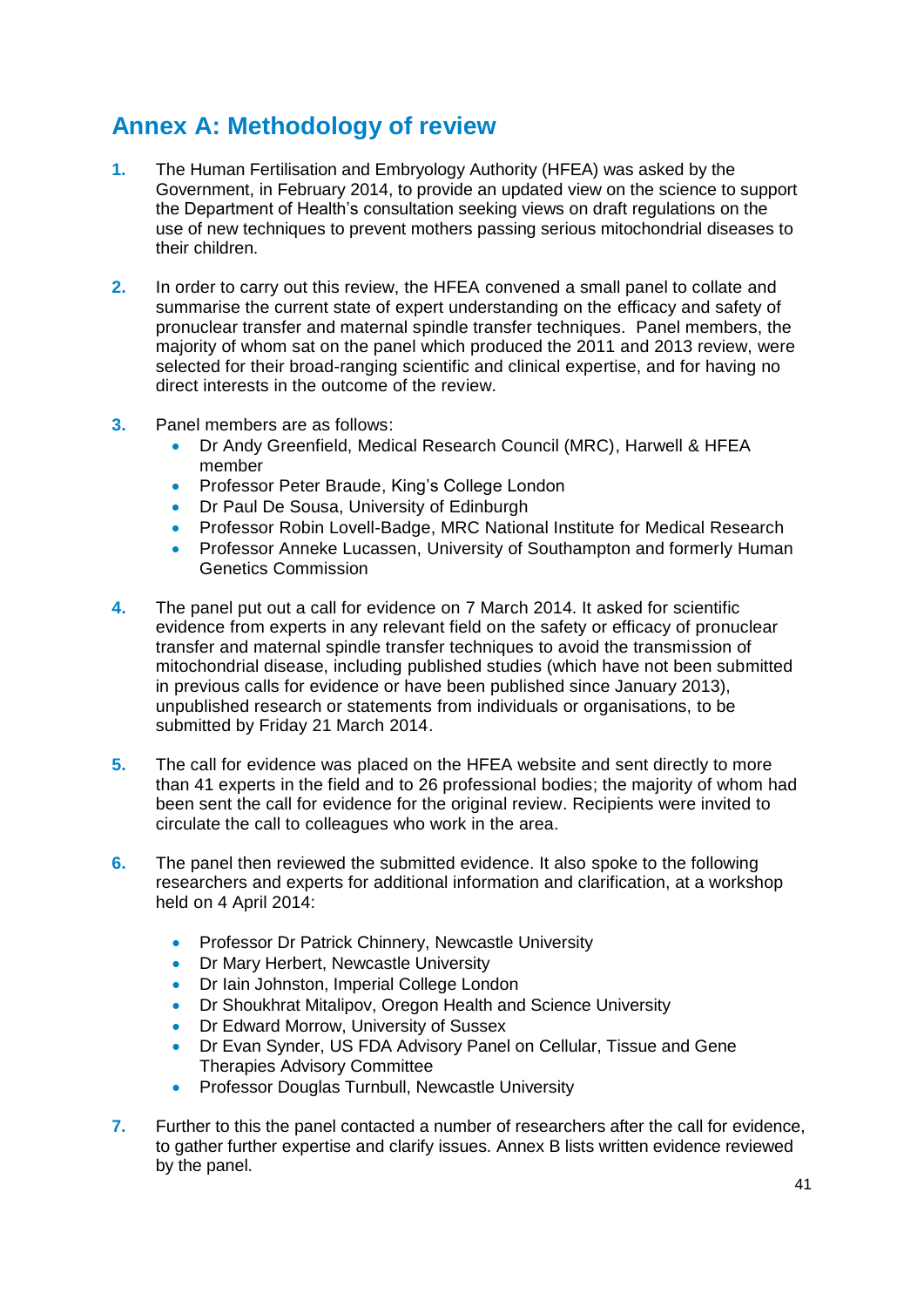### **Annex B: Evidence reviewed**

#### **1. Statements and letters**

- A letter from Professor Shoukrat Mitalipov (Director, Center for Embryonic Cell and Gene Therapy Senior Scientist, Division of Reproductive and Developmental Sciences; Oregon National Primate Research Center, Oregon Health and Science University).
- A joint statement from Dr. med. vet. Jörg Burgstaller (Institute of Biotechnology in Animal Production), Iain Johnston (MRC Research Fellow, Imperial College London) and Joanna Poulton (Professor of Mitochondrial Genetics Nuffield Dept Obstetrics and Gynaecology, University of Oxford)
- A letter submitted by Paul S. Knoepfler (Ph.D. Associate Professor UC Davis School of Medicine).
- A statement from David A. Prentice (Family Research Council, Washington).
- A statement from the Council for responsible Genetics (Sheldon Krimsky, PhD Chair)
- A statement from Evan Y. Snyder (Chair of the recent hearings on mitochondrial and oocyte manipulation held on 25-26 February 2014 in Washington D.C. by the United States FDA's Cellular, Tissue, and Gene Therapies Advisory Committee).
- A series of articles for consideration submitted by Edward Morrow, Klaus Reinhardt, Jonci Wolff and Damian Dowling.
- A statement from Dr Trevor Stammers, a Senior Lecturer in bioethics from St Mary's University, London.
- A statement from D. Joy Riley, M.D., M.A. (Executive Director, The Tennessee Center for Bioethics and Culture).
- A letter from Josephine Quintavalle from Comment of Reproductive Ethics (CORE).
- A statement from Sharon A. Falkenheimer, MA(Bioethcs), MD, MPH, Associate Fellow, Center for Bioethics & Human Dignity Trinity International University Deerfield, IL, USA.
- A statement from independent organisation Mothers for a Human Future (http://mothersforahumanfuture.com/ (Enola G. Aird).
- A statement from the Center for Genetics and Society (Executive Director) Marcy Darnovsky and 52 other 'prominent scholars, scientists and civil society advocates from the United States, England, Scotland, Germany, Canada, Belgium, and Israel'.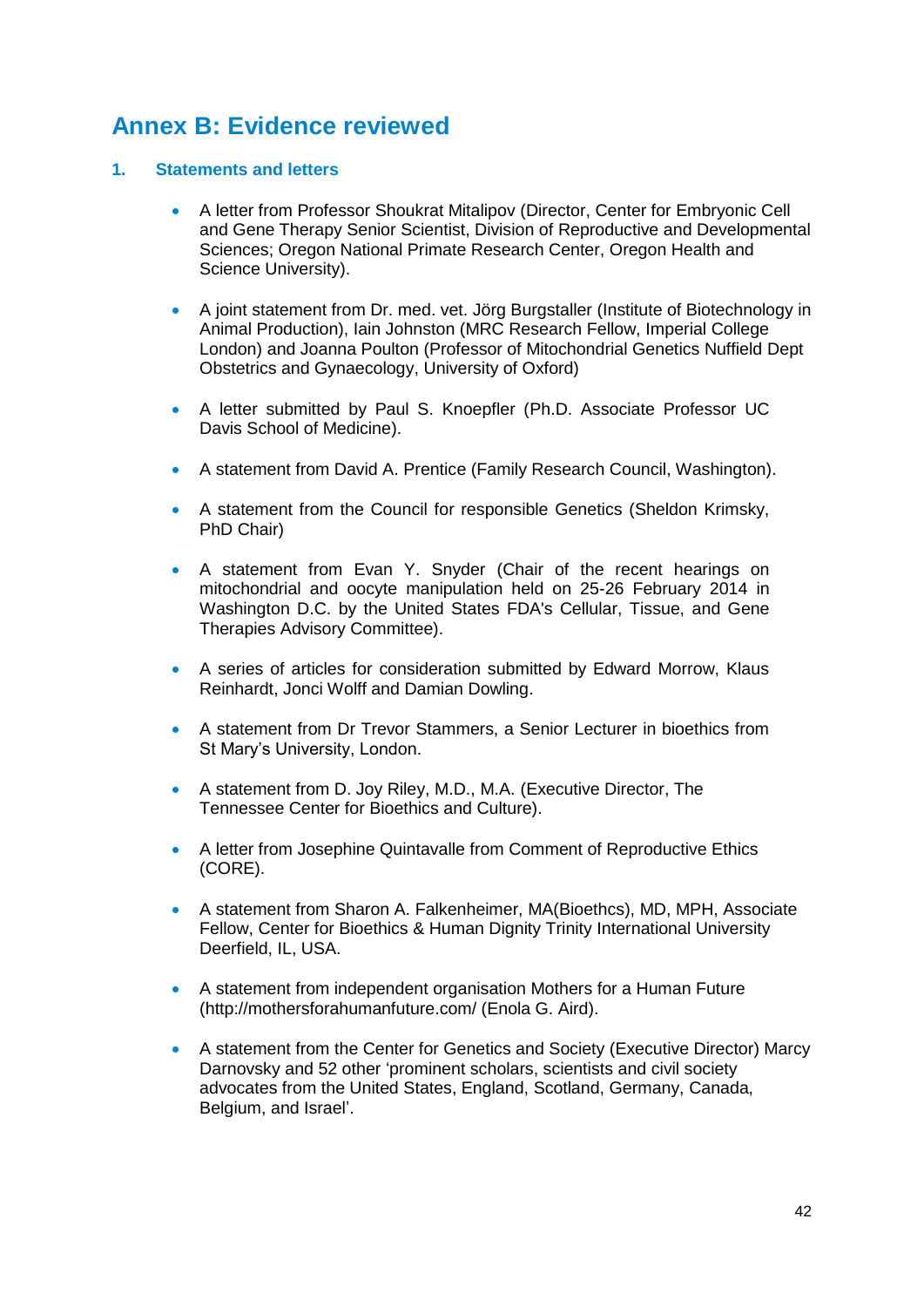A statement from Professor David Keefe who sits on the US FDA Advisory Panel on Cellular, Tissue and Gene Therapies Advisory Committee who recently convened to consider the safety and efficacy of PNT and MST.

#### **2. Published articles**

 A slide presentation prepared by Stuart A. Newman, Ph.D., Professor of Cell Biology and Anatomy at New York Medical College, 'that points out a number of problematic issues concerning the proposed Pronuclear Transfer (PNT) procedure and the way it is being represented to the public'. A similar discussion on the Maternal Spindle Transfer procedure being considered by the U.S. Food and Drug Administration is contained in an article by Dr. Newman in the Huffington Post [http://www.huffingtonpost.com/stuart-a-newman/fda-asked-to](http://www.huffingtonpost.com/stuart-a-newman/fda-asked-to-approve-crea_b_4809876.html)[approve-crea\\_b\\_4809876.html.](http://www.huffingtonpost.com/stuart-a-newman/fda-asked-to-approve-crea_b_4809876.html)

#### **3. Unpublished articles submitted**

- An in-submission article by Mitalipov S, Amato P, Parry S, Falk MJ. Limitations of preimplantation genetic diagnosis for mitochondrial DNA diseases. Cell Reports. in press at submission. *[Cell Reports 7:4:](http://www.cell.com/cell-reports/issue?pii=S2211-1247%2814%29X0010-0)935–937*
- A statement from Doug Turnbull et al., (University of Newcastle) and copy of the in-press article: Chinnery PF, Lyndsey Craven L, Mitalipov S, Stewart JB, Herbert M, Turnbull DM. The challenges of mitochondrial replacement. PLOS Genetics. in press at submission. *PLoS Genet 10(4): e1004315. e1004315*

#### **4. Published articles and reports (identified by panel members)**

- Ballinger SW. (2013) Beyond retrograde and anterograde signalling: mitochondrial – nuclear interactions as a means for evolutionary adaptation and contemporary disease susceptibility. *[Biochem Soc Trans.](http://www.ncbi.nlm.nih.gov/pubmed/23356268) 2013; 41(1): 111-117.*
- Campbell H et al (2007) [Effects of genome-wide heterozygosity on a range of](http://www.ncbi.nlm.nih.gov/pubmed/17220173)  [biomedically relevant human quantitative traits.](http://www.ncbi.nlm.nih.gov/pubmed/17220173) *Hum Mol Genet. 2007 15;16(2):233-41.*
- Chinnery PF. et al (2014) [The challenges of mitochondrial replacement.](http://www.ncbi.nlm.nih.gov/pubmed/24762741) *PLoS Genet. 2014 24;10(4):e1004315.*
- [Chung YG](http://www.ncbi.nlm.nih.gov/pubmed?term=Chung%20YG%5BAuthor%5D&cauthor=true&cauthor_uid=24746675) et al (2014) Human Somatic Cell Nuclear Transfer Using Adult Cells. *[Cell Stem Cell.](http://www.ncbi.nlm.nih.gov/pubmed/?term=24746675) 2014 pii: S1934-5909(14)00137-4.*
- Clancy DJ. (2008) Variation in mitochondrial genotype has substantial lifespan effects which may be modulated by nuclear background. *[Ageing Cell.](http://www.ncbi.nlm.nih.gov/pubmed/18727704)* 2008; 7(6): *795-804.*
- Dowling D. (2014) Evolutionary perspectives on the links between mitochondrial genotype and disease phenotype. *[Biochim Biophys Acta.](http://www.ncbi.nlm.nih.gov/pubmed/24246955) 2014; 1840(4): 1393- 1403.*
- [Dunham-Snary KJ.](http://www.ncbi.nlm.nih.gov/pubmed?term=Dunham-Snary%20KJ%5BAuthor%5D&cauthor=true&cauthor_uid=24075923) Mitochondrial genetics and obesity: evolutionary adaptation and contemporary disease susceptibility. *[Free Radical Biology and Medicine.](http://www.sciencedirect.com/science/journal/08915849) 2013; [65:](http://www.sciencedirect.com/science/journal/08915849/65/supp/C) 1229–1237.*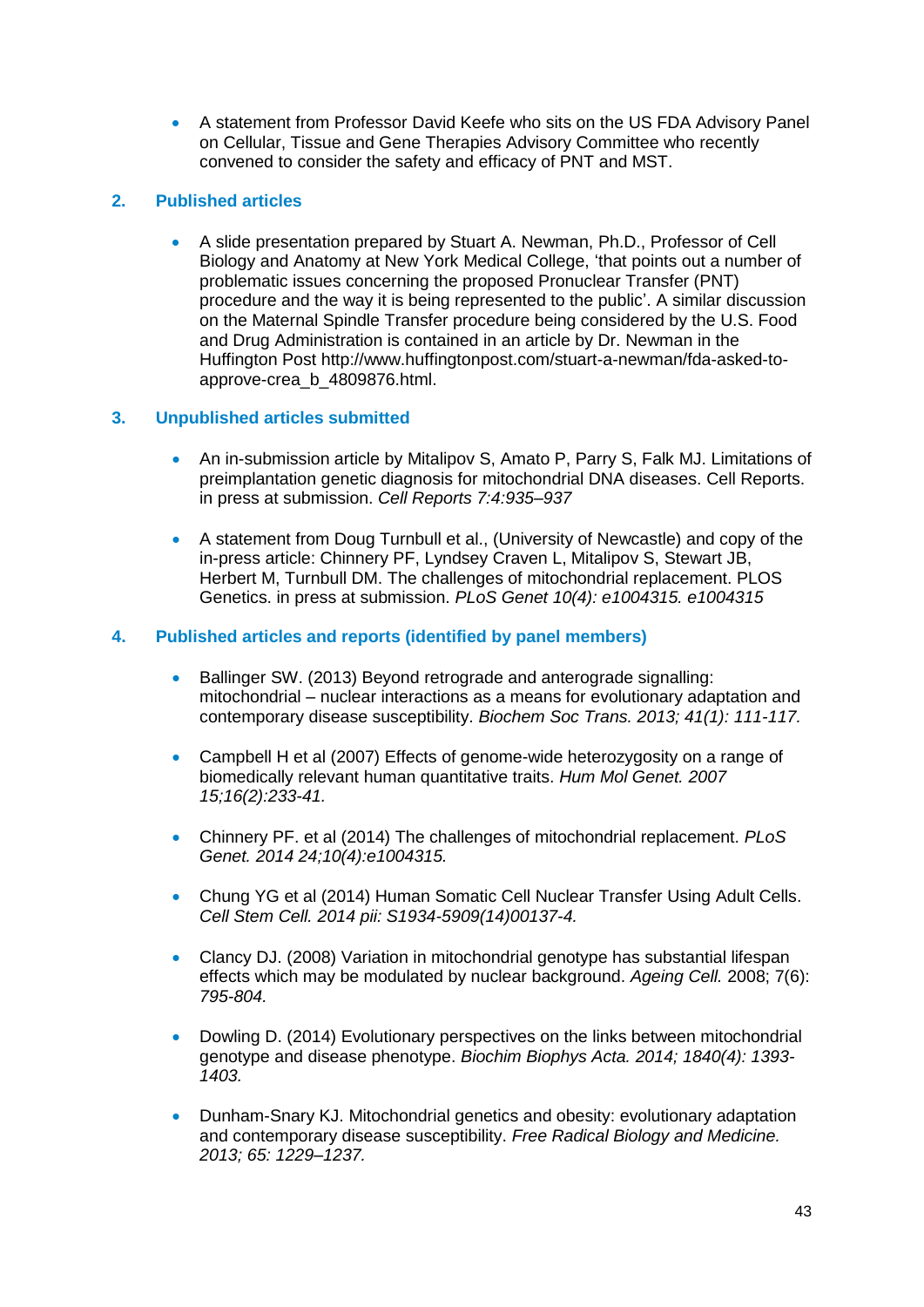- Eyre-Walker A. (2014) Mitochondrial replacement and the interaction between the nuclear and mitochondrial genome. *accessed at: www.lifesci.sussex.ac.uk/home/Adam\_Eyre-*Walker/Website/Blog/Entries/2014/5/12 Mitochondrial replacement and the int erac*tion\_between\_the\_nuclear\_and\_mitochondrial\_genomes.html*
- [Fetterman JL,](http://www.ncbi.nlm.nih.gov/pubmed?term=Fetterman%20JL%5BAuthor%5D&cauthor=true&cauthor_uid=23924350) et al. (2013) Mitochondrial genetic background modulates bioenergetics and susceptibility to acute cardiac volume overload. *[Biochem J.](http://www.ncbi.nlm.nih.gov/pubmed/23924350) 2013; 455(2): 157-167.*
- [Gaweda-Walerych K](http://www.ncbi.nlm.nih.gov/pubmed?term=Gaweda-Walerych%20K%5BAuthor%5D&cauthor=true&cauthor_uid=24532986) and [Zekanowski C.](http://www.ncbi.nlm.nih.gov/pubmed?term=Zekanowski%20C%5BAuthor%5D&cauthor=true&cauthor_uid=24532986) (2013) The impact of mitochondrial DNA and nuclear genes related to mitochondrial functioning on the risk of Parkinson's disease. *Evolution*. *2013; [66\(10\):](http://onlinelibrary.wiley.com/doi/10.1111/evo.2012.66.issue-10/issuetoc) 3189–3197.*
- Hill, et al. (2014) Selective propagation of functional mitochondrial DNA during oogenesis restricts the transmission of a deleterious mitochondrial variant. *Nature Genetics. 2014; 46389–46392.*
- Horan MP and Cooper DN.(2014) The emergence of the mitochondrial genome as a partial regulator of nuclear function is providing new insights into the genetic mechanisms underlying age‑related complex disease. *Hum Genet*. 2014; 133: 435–458.
- Ishii T. Potential impact of human mitochondrial replacement on global policy regarding germline gene modification. *Reproductive BioMedicine Online. 2014; [Article \(in press\)](http://www.rbmojournal.com/inpress)*
- Lewis MB. [Why are mixed-race people perceived as more attractive?](http://www.ncbi.nlm.nih.gov/pubmed/20301855) *Perception. 2010;39(1):136-8.*
- Ma, H et al. (2104) Transmission of mitochondrial mutations and action of purifying selection in Drosophila melanogaster. *Nature Genetics. 2014; 46: 393– 397.*
- Mitalipov, S. et al (2014). Limitations of Preimplantation Genetic Diagnosis for Mitochondrial DNA Diseases. *Cell Reports 7(4);935-937.*
- [Mitchell T,](http://www.ncbi.nlm.nih.gov/pubmed?term=Mitchell%20T%5BAuthor%5D&cauthor=true&cauthor_uid=23356271) et al. (2013) Convergent mechanisms for dysregulation of mitochondrial quality control in metabolic disease: implications for mitochondrial therapeutics. *[Biochem Soc Trans.](http://www.ncbi.nlm.nih.gov/pubmed/23356271) 2013; 41(1): 127-133.*
- Nepane J et al (2014) A systematic analysis of the suitability of preimplantation genetic diagnosis for mitochondrial diseases in a heteroplasmic mitochondrial mouse model. *Human Reproduction 29;4; 852-859*
- Norcross S. (2014) How and why mitochondrial replacement gets our vote. Reproductive Medicine (*online in press)*
- [Pichaud N,](http://www.ncbi.nlm.nih.gov/pubmed?term=Pichaud%20N%5BAuthor%5D&cauthor=true&cauthor_uid=23025608) et al. (2012) Naturally occurring mitochondrial DNA haplotypes exhibit metabolic differences: insight into functional properties of mitochondria. *[Current Genomics.](http://www.ingentaconnect.com/content/ben/cg;jsessionid=6hqsmeq832m8q.alice) 2012;14(8): 543-559(17).*
- [Raule N,](http://www.ncbi.nlm.nih.gov/pubmed?term=Raule%20N%5BAuthor%5D&cauthor=true&cauthor_uid=24341918) et al. (2013) The co-occurrence of mtDNA mutations on different oxidative phosphorylation subunits, not detected by haplogroup analysis, affects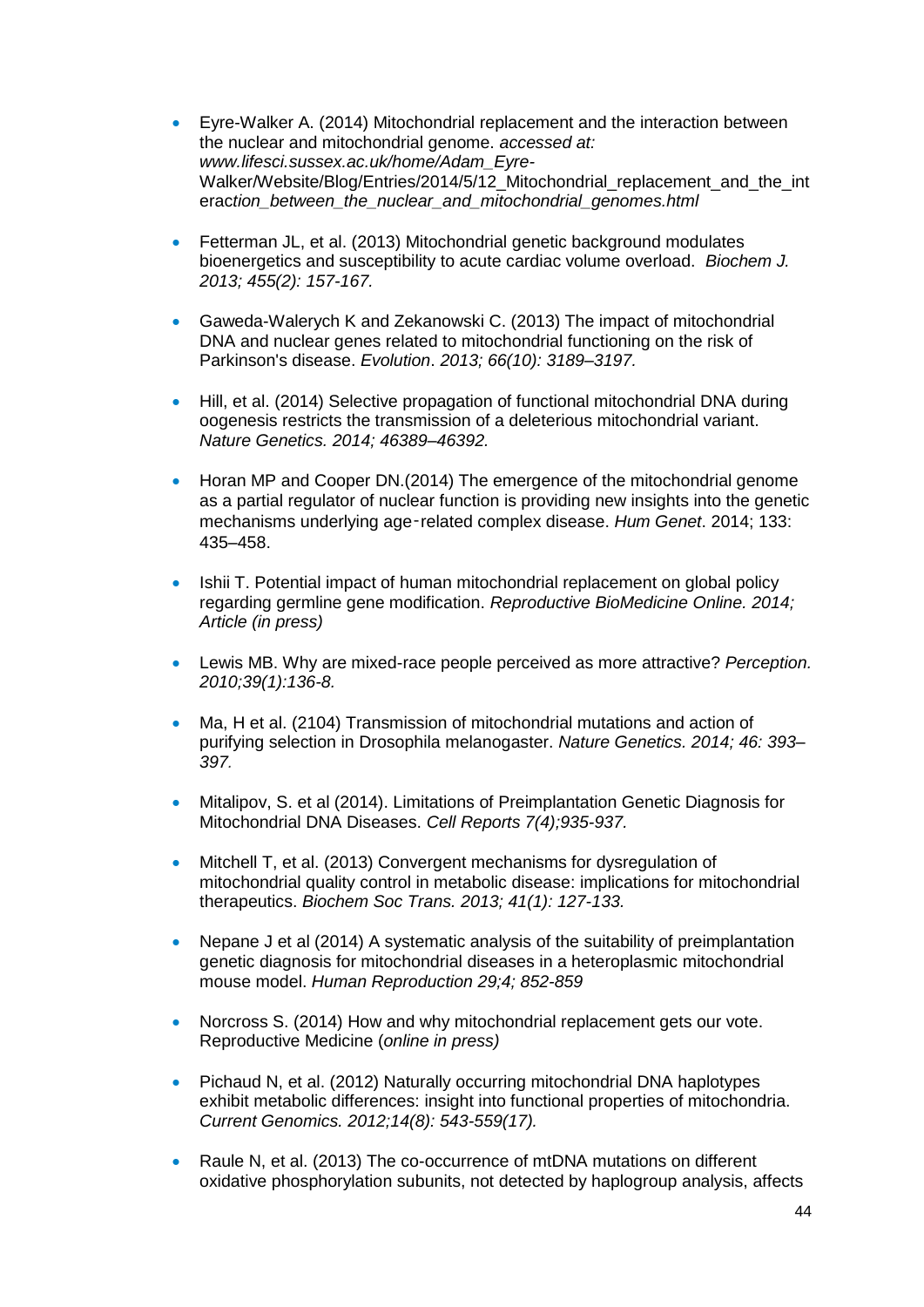human longevity and is population specific. *[Ageing Cell.](http://www.ncbi.nlm.nih.gov/pubmed/24341918) 2013; 10.1111/acel.12186.*

- Reinhardt K. et al (2013) Mitochondrial Replacement, Evolution, and the Clinic. Science 341 20 September 2013
- [Sevini](http://www.sciencedirect.com/science/article/pii/S0531556514001016) F. (2014) mtDNA mutations in human aging and longevity: Controversies and new perspectives opened by high-throughput technologies. *[Exp Gerontol.](http://www.ncbi.nlm.nih.gov/pubmed/24709341) 2014; S0531-5565.*
- Steffann J. (2014) Data from Artificial Models of Mitochondrial DNA Disorders Are Not Always Applicable to Humans. *Cell Reports 7;933–934, May 22, 2014*
- Yamada M et al (2014) Human oocytes reprogram adult somatic nuclei of a type 1 diabetic to diploid pluripotent stem cells. *[Nature.](http://www.ncbi.nlm.nih.gov/pubmed/?term=24776804) 2014 doi: 10.1038/nature13287.*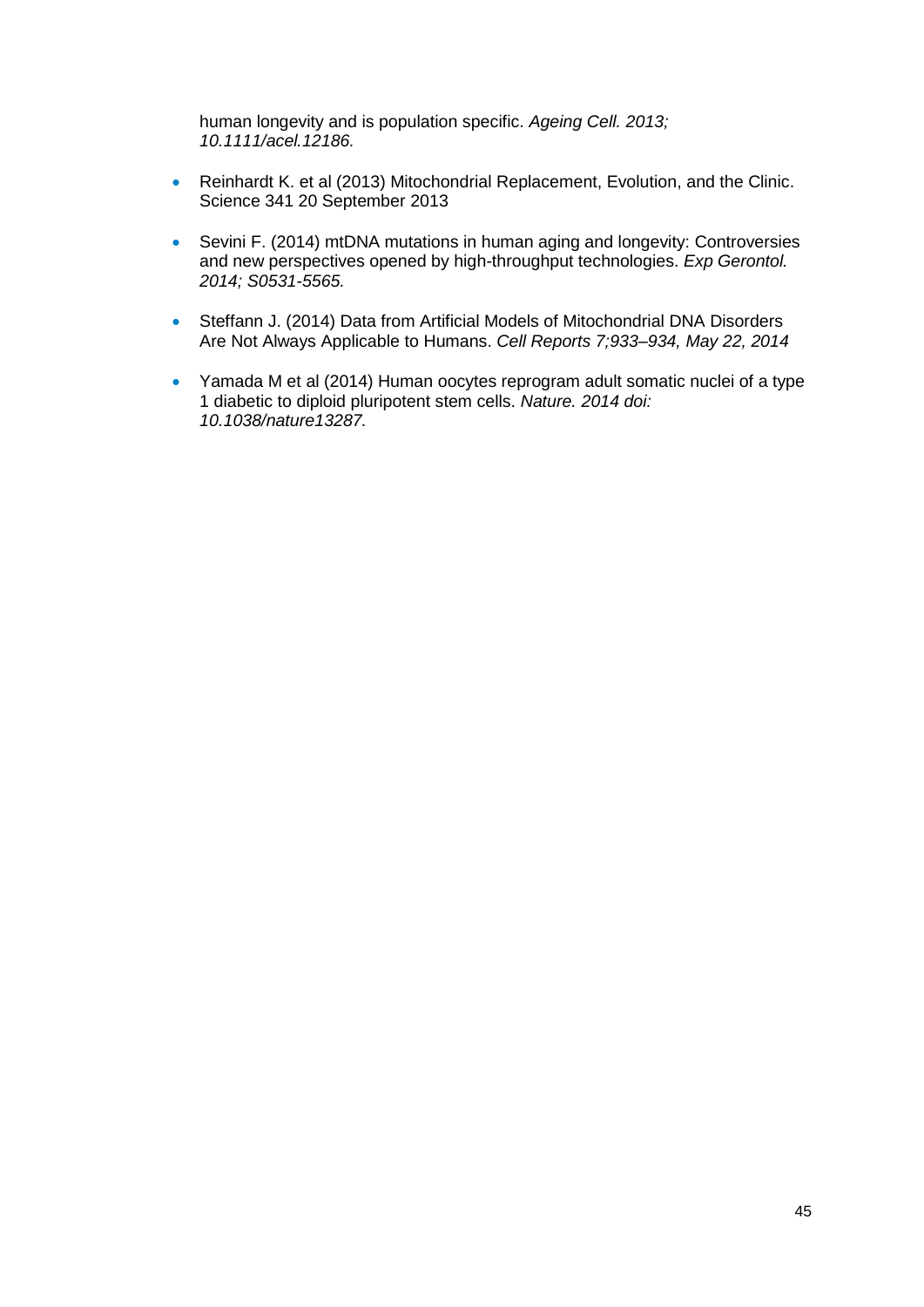# **Annex C: Summary table of recommendations for further research, made in 2011, 2013 and 2014**

| 2011                                                                                                                 | 2013                                                                                                                                                                                                                                                              | 2014                                                                                                                                                                                                                                                             |
|----------------------------------------------------------------------------------------------------------------------|-------------------------------------------------------------------------------------------------------------------------------------------------------------------------------------------------------------------------------------------------------------------|------------------------------------------------------------------------------------------------------------------------------------------------------------------------------------------------------------------------------------------------------------------|
| <b>Essential research</b>                                                                                            |                                                                                                                                                                                                                                                                   |                                                                                                                                                                                                                                                                  |
| MST using human oocytes that are then<br>fertilised (not activated).                                                 | MST using human oocytes that are then<br>fertilised (not activated).                                                                                                                                                                                              | MST using human oocytes that are then<br>fertilised (not activated).                                                                                                                                                                                             |
|                                                                                                                      | This has now been carried out and published,<br>but it is still important for some follow-up<br>experiments to be carried out, notably to<br>improve efficiency if possible, and further<br>corroborative experiments would be valuable.                          | This has now been carried out and<br>published, but it is still important for some<br>follow-up experiments to be carried out,<br>notably to improve efficiency if possible, and<br>further corroborative experiments would be<br>valuable.                      |
| PNT using normally-fertilised human oocytes<br>and development compared to normal ICSI-<br>fertilised human oocytes. | PNT using normally-fertilised human oocytes<br>and development compared to normal ICSI-<br>fertilised human oocytes.                                                                                                                                              | PNT using normally-fertilised human<br>oocytes and development compared to<br>normal ICSI-fertilised human oocytes.                                                                                                                                              |
|                                                                                                                      | <b>Experiments comparing PNT using normally-</b><br>fertilised human oocytes with normal ICSI<br>fertilised human oocytes appear to be well<br>underway, but their results will need<br>assessing before they can be incorporated<br>into future recommendations. | <b>Experiments comparing PNT using</b><br>normally-fertilised human oocytes with<br>normal ICSI fertilised human oocytes<br>appear to be well underway, but their results<br>will need assessing before they can be<br>incorporated into future recommendations. |
| PNT in a non-human primate model, with the<br>demonstration that the offspring derived are<br>normal.                | No longer recommended by the panel.                                                                                                                                                                                                                               | No longer recommended by the panel.                                                                                                                                                                                                                              |
|                                                                                                                      | Studies on mosaicism in human morulae<br>(comparing individual blastomeres) and on<br>human embryonic stem (ES) cells (and their<br>differentiated derivatives) derived from                                                                                      | Studies on mosaicism in human morulae<br>(comparing individual blastomeres) and on<br>human embryonic stem (ES) cells (and their<br>differentiated derivatives) derived from                                                                                     |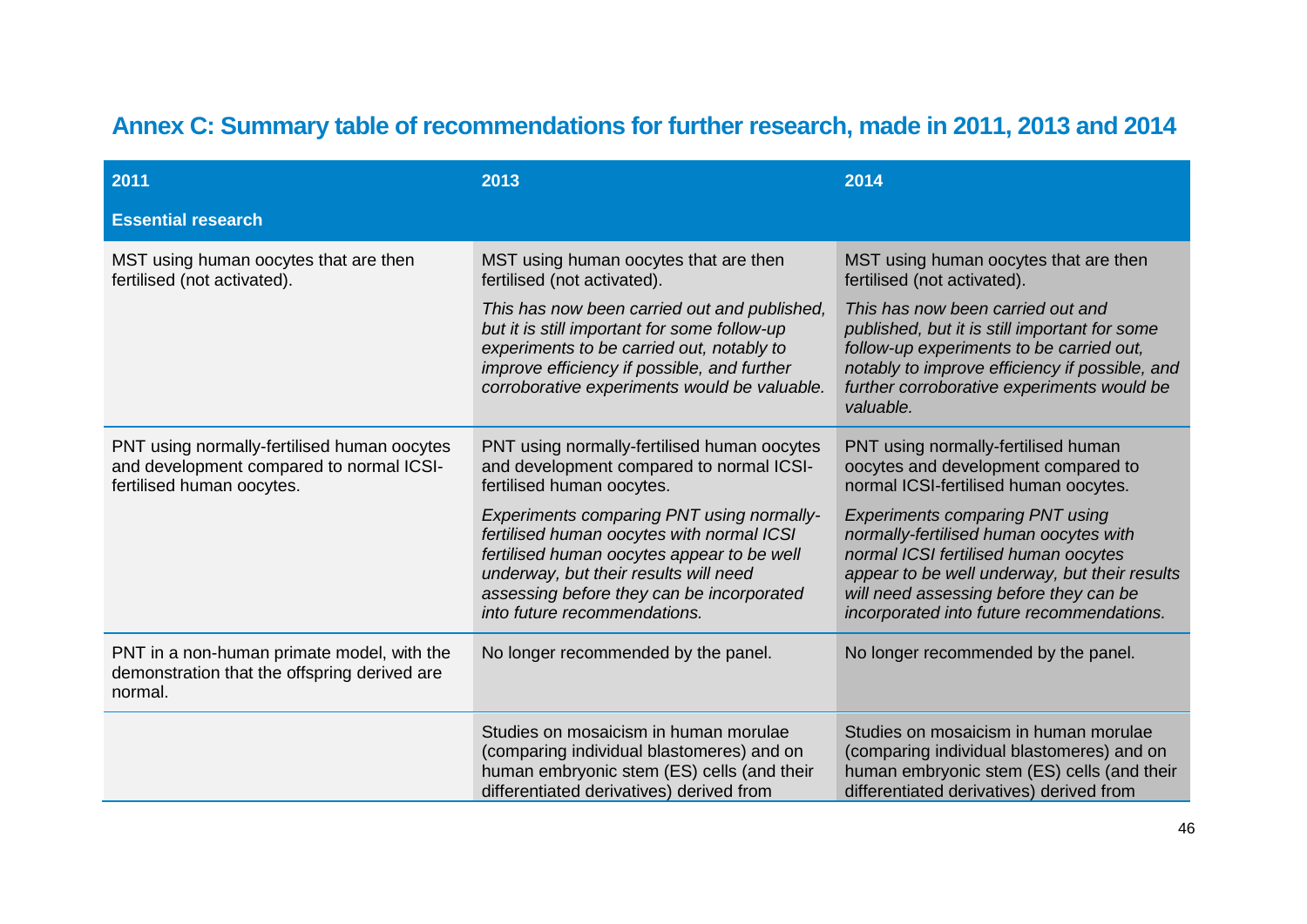|                                                                                                                                                             | blastocysts, where the embryos have (i)<br>originated from oocytes heteroplasmic for<br>mtDNA and (ii) been created through MST<br>and PNT using oocytes or zygotes with two<br>different variants of mtDNA. Although<br>experiments are already reported on ES cells<br>and their derivatives with MST, further<br>corroborative experiments would be valuable<br>to demonstrate the degree of heteroplasmic<br>mosaicism in morulae, and to provide data to<br>address whether there was any amplification<br>of mtDNA carried over. | blastocysts, where the embryos have (i)<br>originated from oocytes heteroplasmic for<br>mtDNA and (ii) been created through MST<br>and PNT using oocytes or zygotes with two<br>different variants of mtDNA. Although<br>experiments are already reported on ES<br>cells and their derivatives with MST, further<br>corroborative experiments would be<br>valuable to demonstrate the degree of<br>heteroplasmic mosaicism in morulae, and to<br>provide data to address whether there was<br>any amplification of mtDNA carried over.<br>The panel continues to recommend this is<br>carried out. |
|-------------------------------------------------------------------------------------------------------------------------------------------------------------|----------------------------------------------------------------------------------------------------------------------------------------------------------------------------------------------------------------------------------------------------------------------------------------------------------------------------------------------------------------------------------------------------------------------------------------------------------------------------------------------------------------------------------------|----------------------------------------------------------------------------------------------------------------------------------------------------------------------------------------------------------------------------------------------------------------------------------------------------------------------------------------------------------------------------------------------------------------------------------------------------------------------------------------------------------------------------------------------------------------------------------------------------|
| <b>Desirable research</b>                                                                                                                                   |                                                                                                                                                                                                                                                                                                                                                                                                                                                                                                                                        |                                                                                                                                                                                                                                                                                                                                                                                                                                                                                                                                                                                                    |
| Removing the spindle or pronuclei and<br>replacing them back into the same<br>oocyte/zygote to better identify the impact of<br>the manipulation technique. | Removing the spindle or pronuclei and<br>replacing them back into the same<br>oocyte/zygote to better identify the impact of<br>the manipulation technique.                                                                                                                                                                                                                                                                                                                                                                            | Removing the spindle or pronuclei and<br>replacing them back into the same<br>oocyte/zygote to better identify the impact of<br>the manipulation technique.                                                                                                                                                                                                                                                                                                                                                                                                                                        |
|                                                                                                                                                             | Given the successful development to<br>blastocyst stages after both MST and PNT<br>with human oocytes and zygotes, the panel<br>now considers this to be unnecessary.                                                                                                                                                                                                                                                                                                                                                                  | As in 2013, given the successful<br>development to blastocyst stages after both<br>MST and PNT with human oocytes and<br>zygotes, the panel no longer considers this<br>to be necessary.                                                                                                                                                                                                                                                                                                                                                                                                           |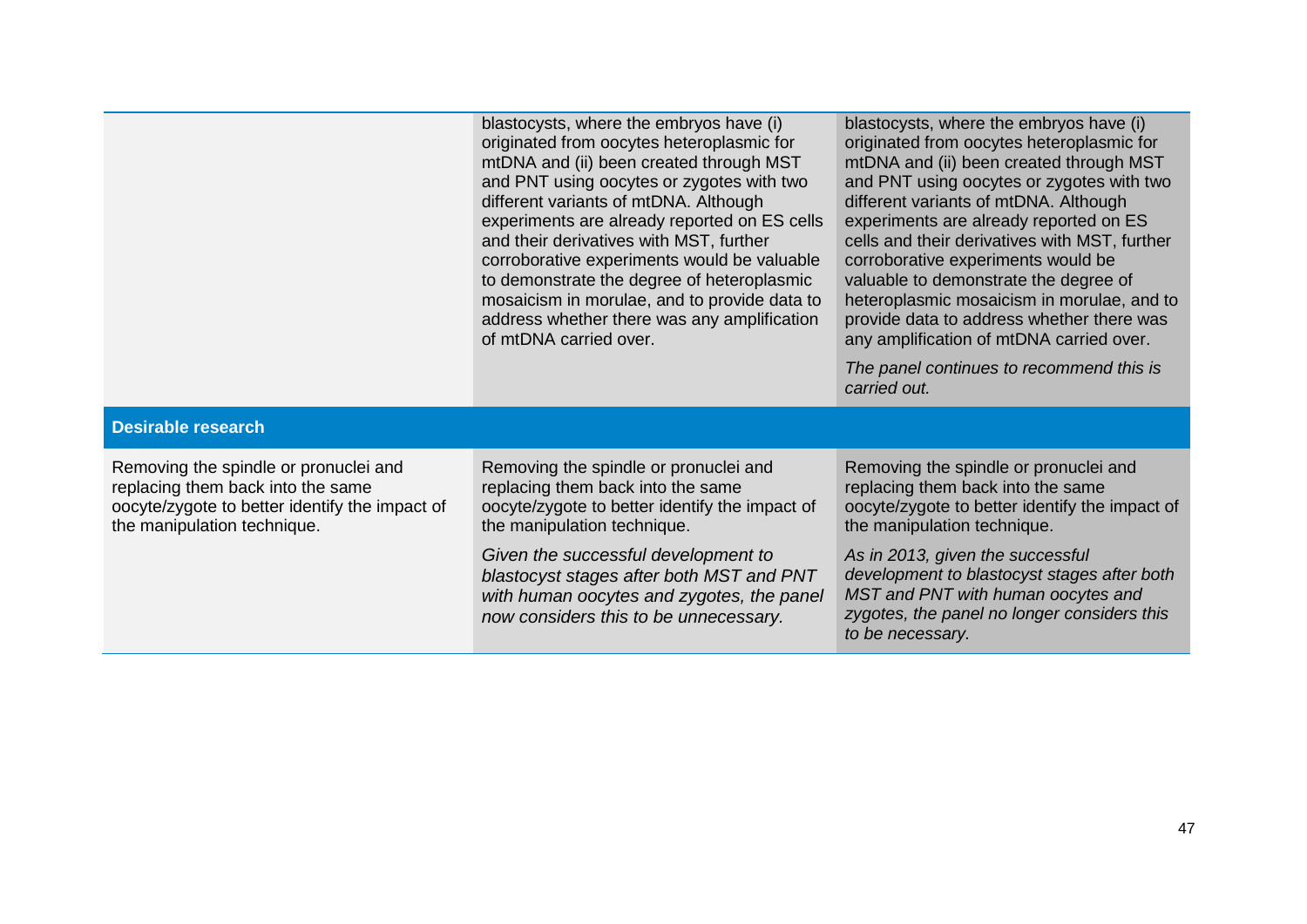| Karyotype analysis and comparative genomic<br>hybridisation/copy number variation arrays of<br>embryos derived from MST or PNT.                                   | Karyotype analysis and comparative genomic<br>hybridisation/copy number variation arrays of<br>embryos derived from MST or PNT.                                                                                                 | Karyotype analysis and comparative<br>genomic hybridisation/copy number<br>variation arrays of embryos derived from<br><b>MST</b> or PNT.                                                                                                                                       |
|-------------------------------------------------------------------------------------------------------------------------------------------------------------------|---------------------------------------------------------------------------------------------------------------------------------------------------------------------------------------------------------------------------------|---------------------------------------------------------------------------------------------------------------------------------------------------------------------------------------------------------------------------------------------------------------------------------|
|                                                                                                                                                                   | This has been carried out for MST (further<br>studies on mtDNA carryover have now<br>been conducted in the Macaque model, as<br>outlined above), but remain to be done after<br>PNT, which the panel continues to<br>recommend. | This has been carried out for MST (further<br>studies on mtDNA carryover have now been<br>conducted in the Macaque model, as<br>outlined above), but remain to be done after<br>PNT, which the panel continues to<br>recommend.                                                 |
| Detailed analysis of epigenetic modifications<br>and gene expression, with a range of markers<br>for blastocyst cell types or embryos derived<br>from MST or PNT. | Detailed analysis of epigenetic modifications<br>and gene expression, with a range of markers<br>for blastocyst cell types or embryos derived<br>from MST or PNT.                                                               | Detailed analysis of epigenetic modifications<br>and gene expression, with a range of<br>markers for blastocyst cell types or embryos<br>derived from MST or PNT.                                                                                                               |
|                                                                                                                                                                   | This has been carried out for MST (further<br>studies on mtDNA carryover have now been<br>conducted in the Macaque model, as outlined<br>above), but remain to be done after PNT,<br>which the panel continues to recommend.    | This has been carried out for MST (further<br>studies on mtDNA carryover have now been<br>conducted in the Macaque model, as<br>outlined above), and similar experiments on<br>PNT-derived embryos are ongoing, but the<br>panel continues to recommend these are<br>completed. |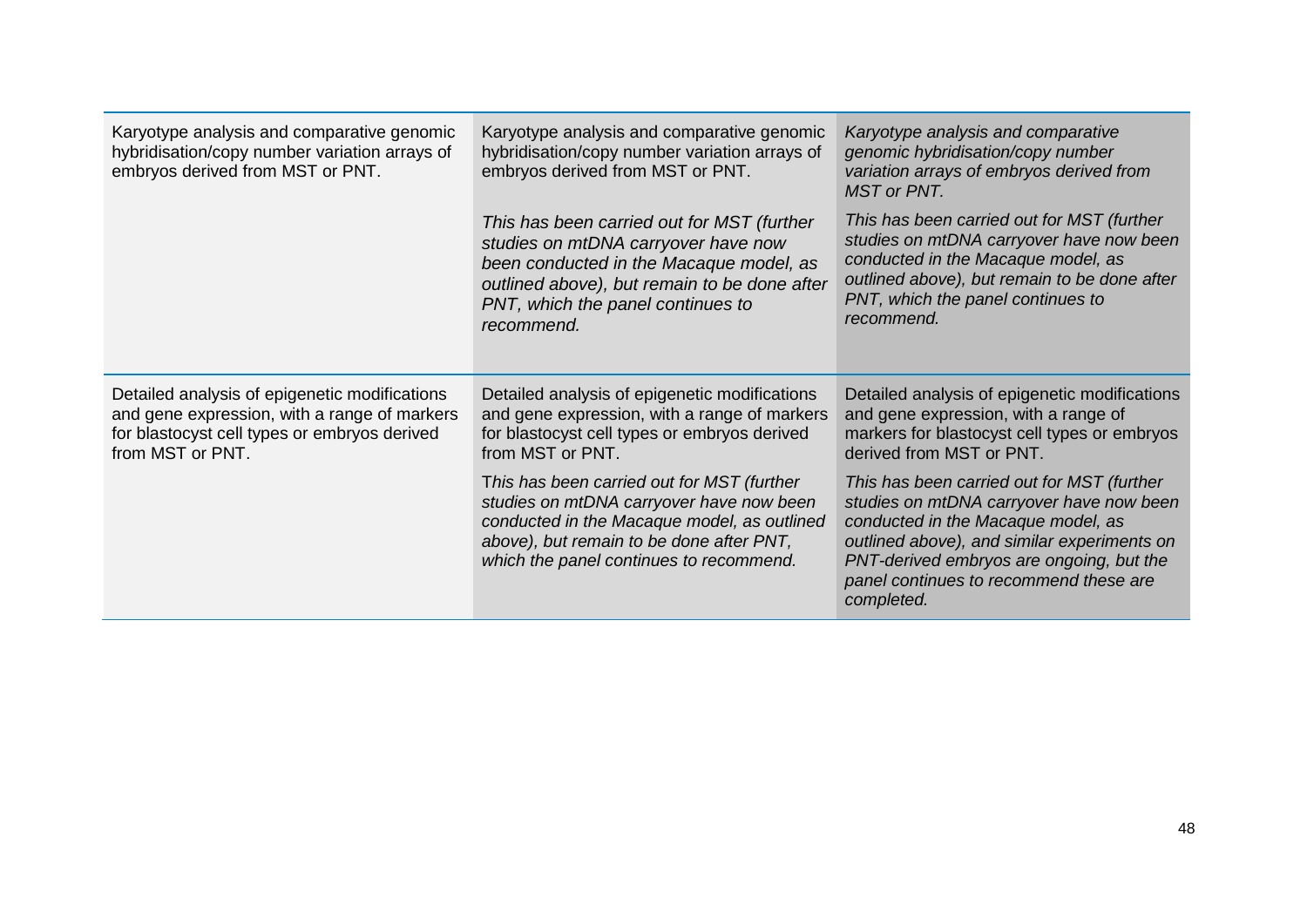| MST on unfertilised human oocytes that have<br>abnormal mtDNA and PNT on fertilised<br>oocytes that have abnormal mtDNA.       | MST on unfertilised human oocytes that have<br>abnormal mtDNA and PNT on fertilised<br>oocytes that have abnormal mtDNA.                                                                                                                                                                                                                | MST on unfertilised human oocytes that<br>have abnormal mtDNA and PNT on<br>fertilised oocytes that have abnormal<br>mtDNA.                                                                                                                                                                                                                                                                                                                                                             |
|--------------------------------------------------------------------------------------------------------------------------------|-----------------------------------------------------------------------------------------------------------------------------------------------------------------------------------------------------------------------------------------------------------------------------------------------------------------------------------------|-----------------------------------------------------------------------------------------------------------------------------------------------------------------------------------------------------------------------------------------------------------------------------------------------------------------------------------------------------------------------------------------------------------------------------------------------------------------------------------------|
|                                                                                                                                | The panel considers that this might be<br>useful to perform, especially if any evidence<br>arises to suggest a specific mtDNA<br>mutation may have a replicative advantage,<br>but the panel now recognises that it may be<br>very impractical to obtain sufficient<br>numbers of oocytes or zygotes with mutant<br>mtDNA for research. | The panel considers that the scientific<br>justification for this does not outweigh the<br>ethical concerns about performing such<br>experiments. Whilst it might be argued that<br>it is useful to perform such a study,<br>especially if any evidence arises to suggest<br>a specific mtDNA mutation may have a<br>replicative advantage, the panel recognises<br>that it may be impractical to obtain sufficient<br>numbers of oocytes or zygotes with mutant<br>mtDNA for research. |
| Similar experiments using induced pluripotent<br>stem (iPS) cells derived from patients carrying<br>different mtDNA mutations. | Similar experiments using induced pluripotent<br>stem (iPS) cells derived from patients<br>carrying different mtDNA mutations.<br>The panel continues to recommend this is<br>carried out.                                                                                                                                              | As an alternative method for analysing the<br>behaviour of mutant mtDNA, the use of<br>induced pluripotent stem (iPS) cells derived<br>from patients carrying different mtDNA<br>mutations.<br>The panel continues to recommend this is<br>carried out.                                                                                                                                                                                                                                 |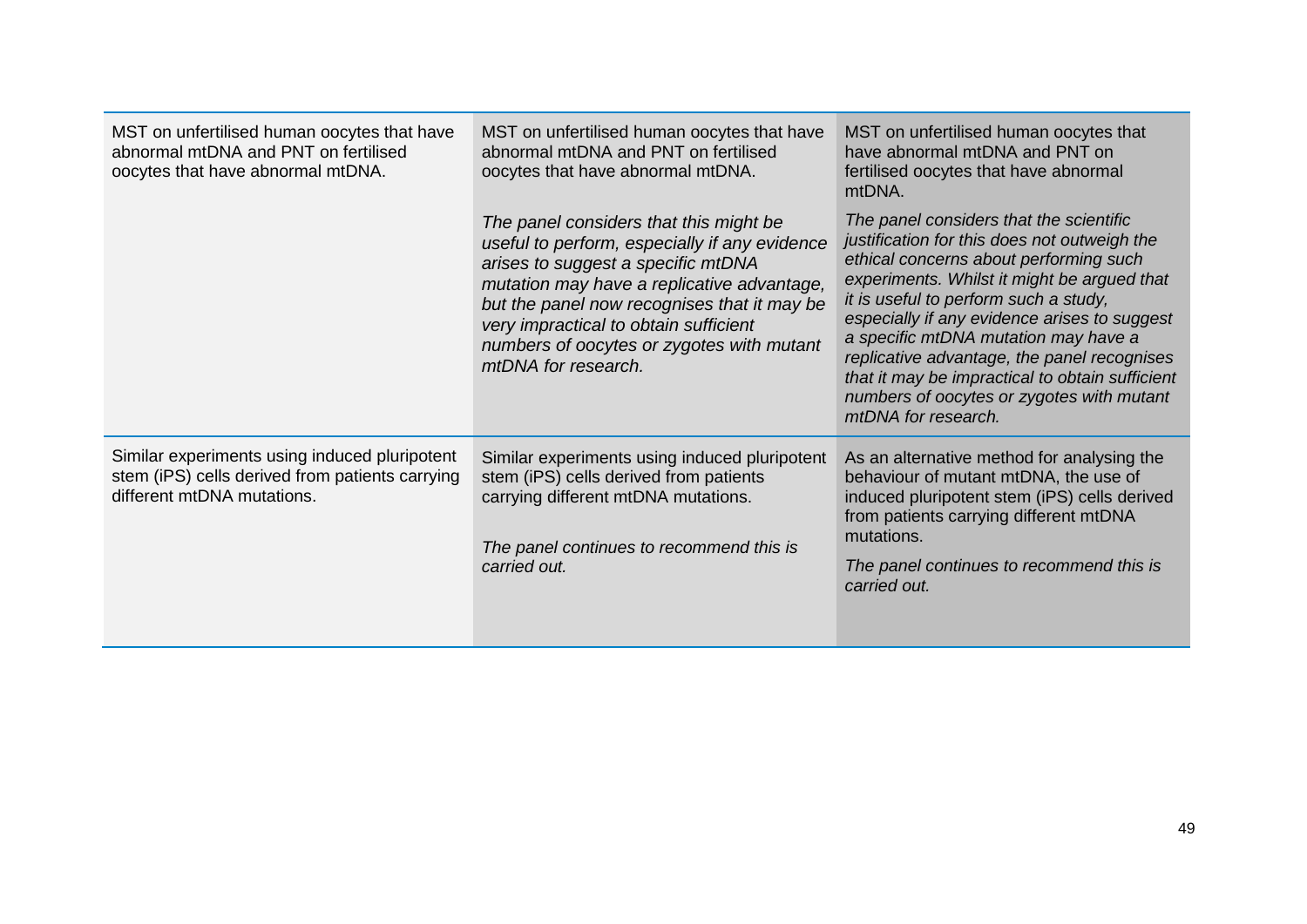| Further studies on the mtDNA carryover in a<br>non-human primate model into the possible<br>heteroplasmy of tissues in the fetus. The<br>possibility of carryover or even a small<br>percentage of abnormal mtDNA, means that<br>any females born from MST or PNT should be<br>considered at risk of transmitting the disease<br>to their offspring. | Further studies on the mtDNA carryover in a<br>non-human primate model into the possible<br>heteroplasmy of tissues in the fetus. The<br>possibility of carryover or even a small<br>percentage of abnormal mtDNA, means that<br>any females born from MST or PNT should<br>be considered at risk of transmitting the<br>disease to their offspring. | Further studies on the mtDNA carryover in a<br>non-human primate model into the possible<br>heteroplasmy of tissues in the fetus. The<br>possibility of carryover or even a small<br>percentage of abnormal mtDNA, means that<br>any females born from MST or PNT should<br>be considered at risk of transmitting the<br>disease to their offspring. |
|------------------------------------------------------------------------------------------------------------------------------------------------------------------------------------------------------------------------------------------------------------------------------------------------------------------------------------------------------|------------------------------------------------------------------------------------------------------------------------------------------------------------------------------------------------------------------------------------------------------------------------------------------------------------------------------------------------------|------------------------------------------------------------------------------------------------------------------------------------------------------------------------------------------------------------------------------------------------------------------------------------------------------------------------------------------------------|
|                                                                                                                                                                                                                                                                                                                                                      | Some relevant experiments have now been<br>published on this, notably by Lee et al,<br>(2012) in the Macaque. On the basis of<br>these, the panel recommends that further<br>experiments are carried out to address this<br>issue with human material, along the lines<br>suggested in 3.10 of the 2013 report.                                      | Some relevant experiments were<br>considered in the 2013 review notably by<br>Lee et al, (2012) in the Macaque. On the<br>basis of these however the panel<br>recommends that further experiments are<br>carried out to address this issue with human<br>material. This recommendation still stands.                                                 |
| Further studies on vitrifying zygotes created<br>through PNT.                                                                                                                                                                                                                                                                                        | Further studies on vitrifying zygotes created<br>through PNT.<br>The panel continues to recommend this is<br>carried out.                                                                                                                                                                                                                            | Further studies on vitrifying oocytes,<br>karyoplasts, and zygotes in order to allow<br>synchronisation when carrying out MST and<br>PNT, as well as clinical management of<br>patients.                                                                                                                                                             |
|                                                                                                                                                                                                                                                                                                                                                      |                                                                                                                                                                                                                                                                                                                                                      | The panel continues to recommend this,<br>recognising that advances in<br>cryopreservation are being made generally<br>within the context of ART.                                                                                                                                                                                                    |
| Studies on human embryonic stem (ES) cells<br>derived from blastocysts that are<br>heteroplasmic for abnormal mtDNA and<br>blastocysts created through MST and PNT                                                                                                                                                                                   | Tests for heteroplasmy should be carried out<br>on primordial germ cells obtained from<br>human ES cells derived from blastocysts<br>created through MST and PNT where the                                                                                                                                                                           | Tests for heteroplasmy should be carried<br>out on primordial germ cells obtained from<br>human ES cells derived from blastocysts<br>created through MST and PNT where the                                                                                                                                                                           |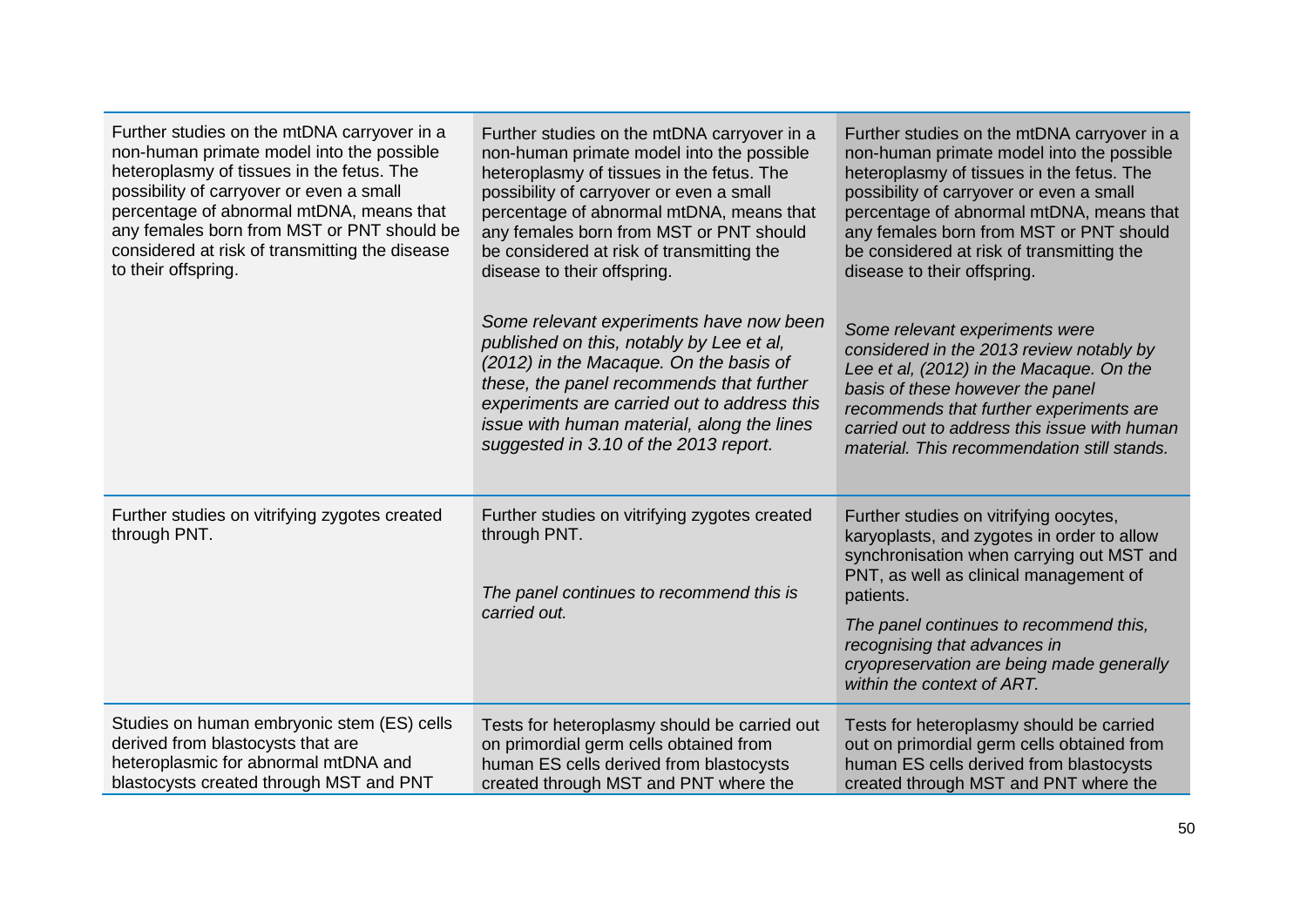| where oocytes had abnormal mtDNA. | oocytes had variant or abnormal mtDNA. If<br>primordial germ cell derivation is not possible<br>or limitations in the model undermine its<br>utility, clonal analysis of single cell-derived<br>human ES cells could be used. Comparisons<br>beginning with blastocysts known to be<br>heteroplasmic for variant or abnormal mtDNA<br>would be informative. | oocytes had variant or abnormal mtDNA. If<br>primordial germ cell derivation is not<br>possible or limitations in the model<br>undermine its utility, clonal analysis of single<br>cell-derived human ES cells could be used.<br>Comparisons beginning with blastocysts<br>known to be heteroplasmic for variant or<br>abnormal mtDNA would be informative. |
|-----------------------------------|-------------------------------------------------------------------------------------------------------------------------------------------------------------------------------------------------------------------------------------------------------------------------------------------------------------------------------------------------------------|-------------------------------------------------------------------------------------------------------------------------------------------------------------------------------------------------------------------------------------------------------------------------------------------------------------------------------------------------------------|
|                                   |                                                                                                                                                                                                                                                                                                                                                             | This recommendation still stands.                                                                                                                                                                                                                                                                                                                           |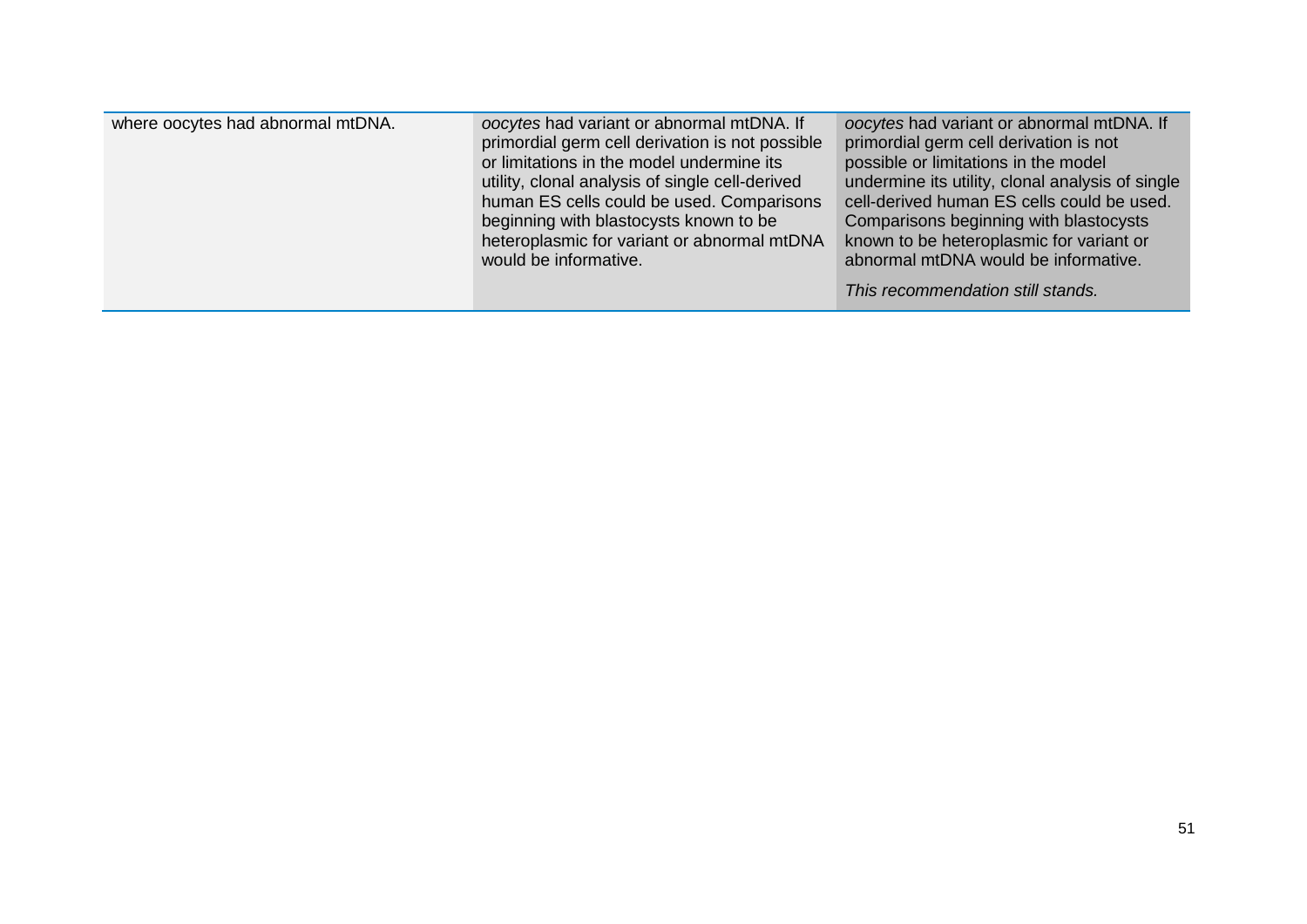# **Annex D: Glossary**

| <b>Term</b>                                       | <b>Definition</b>                                                                                                                                                                               |
|---------------------------------------------------|-------------------------------------------------------------------------------------------------------------------------------------------------------------------------------------------------|
| <b>Activate</b>                                   | To artificially trigger the processes that occur when an<br>egg is fertilised                                                                                                                   |
| <b>Adenosine triphosphate (ATP)</b>               | Molecule which transports energy in cells. It is involved<br>in reactions of the electron transfer chain (ETC)                                                                                  |
| <b>Apoptosis</b>                                  | Programmed cell death                                                                                                                                                                           |
| <b>Autophagy</b>                                  | Where a cell begins to digest part of itself                                                                                                                                                    |
| <b>Backcross</b>                                  | Formally, breeding a hybrid individual with one of its<br>parents. In this context, where a hybrid or mixed race<br>individual breeds with one of its parental types, such as<br>race or strain |
| <b>Biopsy</b>                                     | Procedure of obtaining cells eg, from an embryo, in<br>order to test them                                                                                                                       |
| <b>Blastocyst</b>                                 | A 5-6 day old embryo, with both an outer trophectoderm<br>cell layer and an inner cell mass                                                                                                     |
| <b>Blastomere</b>                                 | A cell of an embryo prior to the blastocyst stage                                                                                                                                               |
| <b>Chromatin</b>                                  | The combination of DNA and other proteins in the<br>nucleus, which packages the chromosomes                                                                                                     |
| <b>Chromosome</b>                                 | Structure in a nucleus that carries DNA                                                                                                                                                         |
| <b>Chromosomal inheritance</b>                    | The process for passing on the DNA in the nucleus to<br>subsequent generations                                                                                                                  |
| <b>Comparative genomic</b><br>hybridisation array | Screening method to detect abnormal chromosomes                                                                                                                                                 |
| Cytoplasm                                         | The jelly-like substance that fills a cell and contains the<br>structures within it, including mitochondria                                                                                     |
| <b>Cytoplasmic hybrids</b>                        | An adult cell or nucleus that has been fused to a cell<br>with its nucleus removed. The cells can be from<br>different individuals or species                                                   |
| <b>Cytoplasmic transfer</b>                       | The technique of injecting cytoplasm from a donor egg<br>into a recipient egg, for example one that has<br>compromised mitochondria                                                             |
| De novo mutation                                  | A spontaneous new mutation (as opposed to one that is                                                                                                                                           |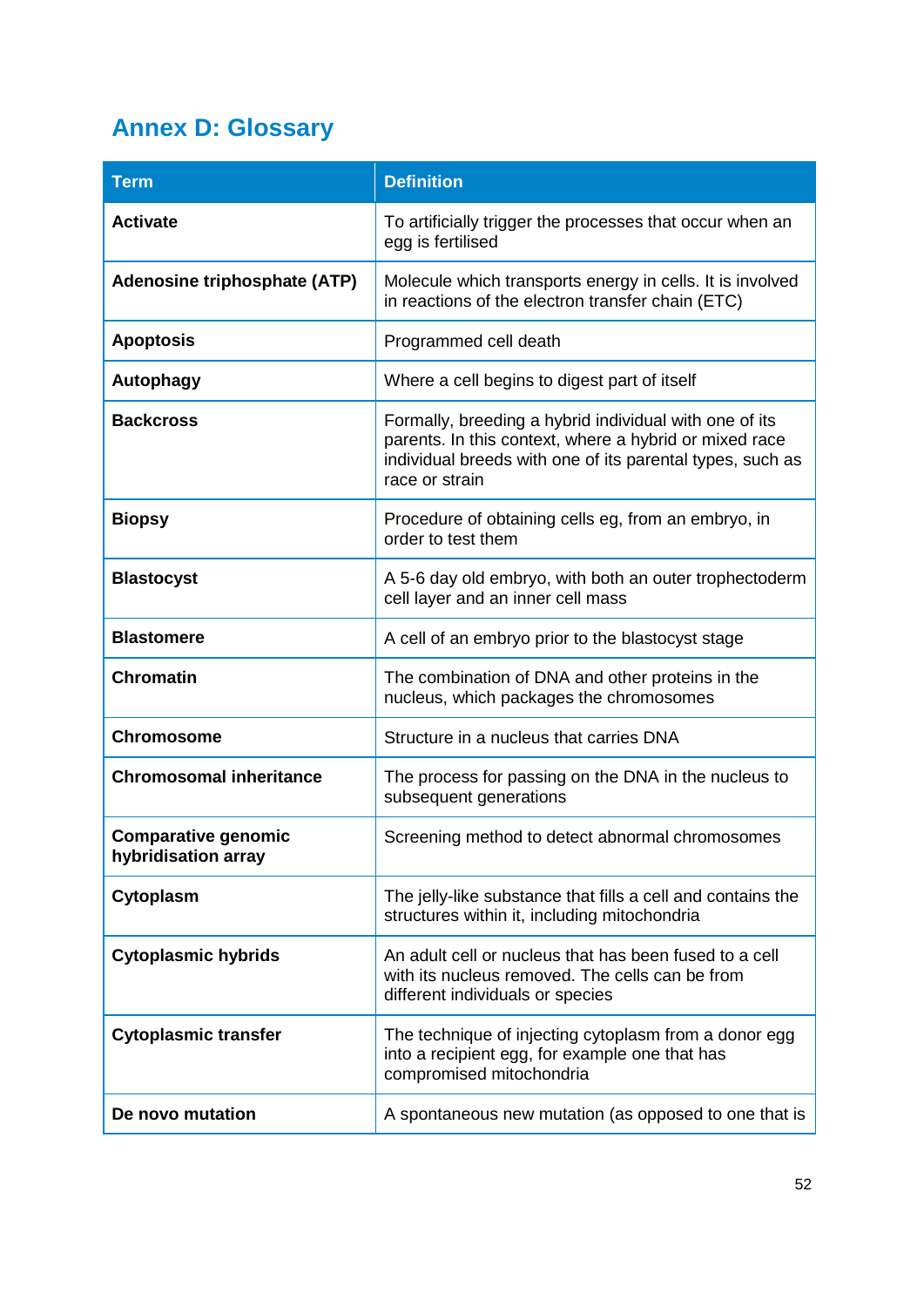|                                  | inherited)                                                                                                                                                                                                                                                                                                                                                          |
|----------------------------------|---------------------------------------------------------------------------------------------------------------------------------------------------------------------------------------------------------------------------------------------------------------------------------------------------------------------------------------------------------------------|
|                                  |                                                                                                                                                                                                                                                                                                                                                                     |
| <b>Depolymerise</b>              | To break a polymer, composed of many similar<br>molecules (whether chemicals or proteins), into its<br>constituent parts                                                                                                                                                                                                                                            |
| Electron transfer chain (ETC)    | The chain of chemical reactions that produce energy in<br>a mitochondrion                                                                                                                                                                                                                                                                                           |
| <b>Embryogenesis</b>             | The process by which an embryo forms and develops                                                                                                                                                                                                                                                                                                                   |
| <b>Embryonic stem (ES) cells</b> | Cells, derived from an embryo and cultured in a<br>laboratory, that have the potential to form all different<br>cell/tissue types in an animal or human and can<br>replicate themselves indefinitely                                                                                                                                                                |
| <b>Epigenetic</b>                | Relating to or arising from non-genetic influences on<br>gene expression. Can result in inherited phenotypes<br>through alteration of gene expression.                                                                                                                                                                                                              |
| <b>Founding cells</b>            | The small number of cells that give rise to a larger<br>number of cells/tissues later in development                                                                                                                                                                                                                                                                |
| <b>Gene expression</b>           | The process by which information from a gene is used<br>in the synthesis of a functional gene product (which<br>may or may not result in a particular phenotype)                                                                                                                                                                                                    |
| <b>Genetic counselling</b>       | The process that helps individuals, couples, or families<br>to understand genetic information and how genetic<br>findings may have an impact on them                                                                                                                                                                                                                |
| <b>Germ cells</b>                | Any cell that will give rise to sperm or egg cells                                                                                                                                                                                                                                                                                                                  |
| <b>Germline</b>                  | The sequence of cells that give rise to sperm or egg<br>cells that will pass genetic information on to a child                                                                                                                                                                                                                                                      |
| <b>Germline mosaicism</b>        | Also known as gonadal mosaicism, is a condition in<br>which the precursor (germline) cells<br>to ova and spermatazoa are a mixture (mosaic) of two<br>or more genetically different cell lines. If the mosaicism<br>is present in only a small proportion of cells, then it may<br>lead to the inheritance of a condition from a parent who<br>is unaffected by it. |
| <b>Heteroplasmy</b>              | Where two or more different mtDNA types coexist in a<br>single cell, commonly used (as in this report) where one<br>type is abnormal, and the other normal                                                                                                                                                                                                          |
| Homoplasmy                       | Where all the mitochondria in a cell contain the same<br>mtDNA, which can either be all abnormal or all normal                                                                                                                                                                                                                                                      |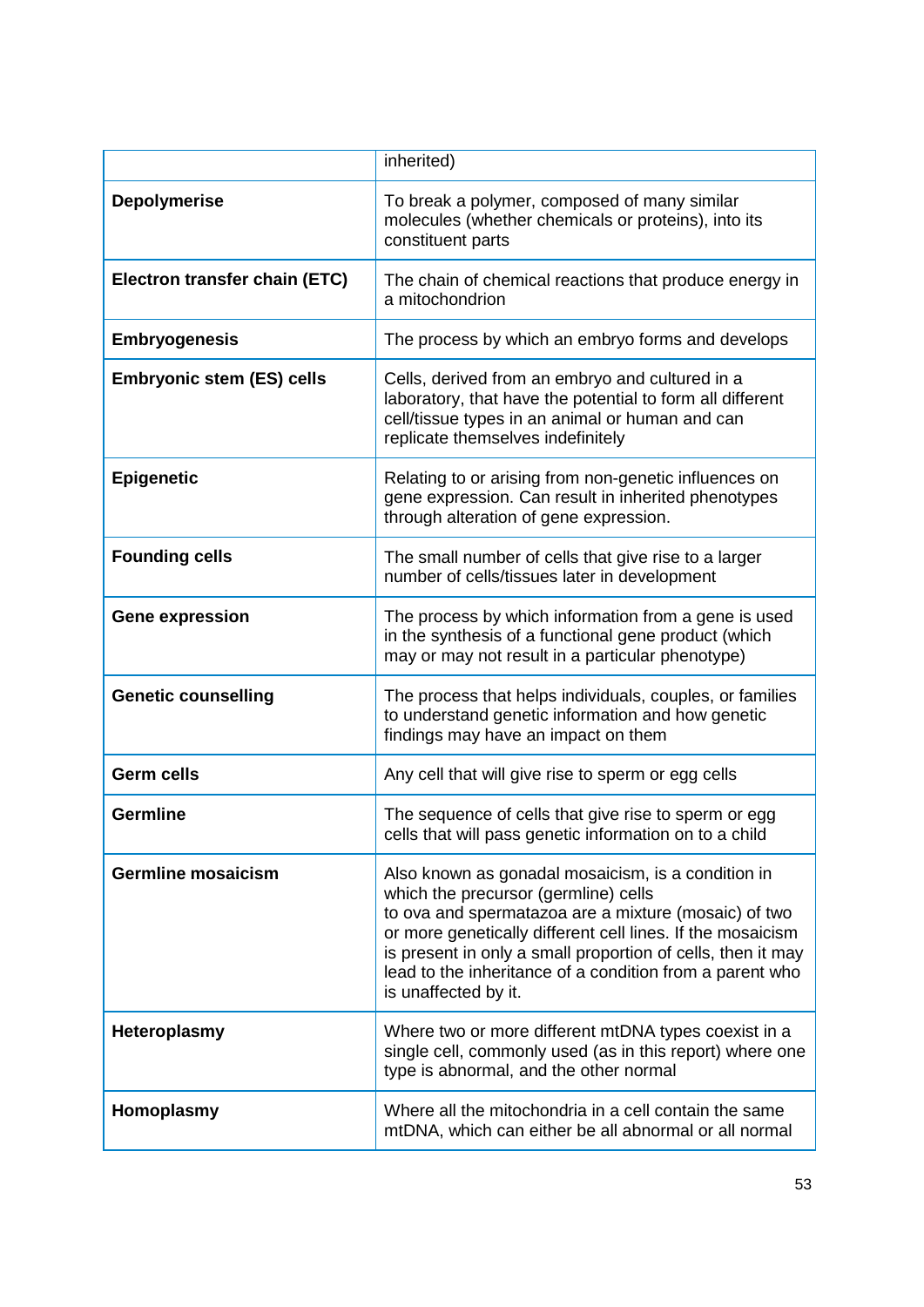| Induce pluripotent stem (iPS)<br>cells | Adult cells that have been reprogrammed to act like<br>embryonic stem cells                                                                                                                                                                                                                               |
|----------------------------------------|-----------------------------------------------------------------------------------------------------------------------------------------------------------------------------------------------------------------------------------------------------------------------------------------------------------|
| Inner cell mass                        | The mass of cells contained within a blastocyst stage<br>mammalian embryo that will give rise to all cell and<br>tissues types of the fetus                                                                                                                                                               |
| <b>Karyoplast</b>                      | A structure made up of the nuclear genetic material,<br>surrounded by a small amount of cytoplasm, enclosed<br>in a cell membrane, used to transfer a spindle or<br>pronuclei during MST or PNT experiments                                                                                               |
| Karyotype                              | The number and appearance of chromosomes in a cell                                                                                                                                                                                                                                                        |
| Lineage                                | Term used to describe cells with a common ancestor                                                                                                                                                                                                                                                        |
| Maternal spindle transfer (MST)        | Technique to transfer the nuclear genetic material from<br>a woman's egg into a donated egg with its nuclear<br>genetic material removed                                                                                                                                                                  |
| <b>Meiotic division</b>                | Type of cell division necessary for sexual reproduction                                                                                                                                                                                                                                                   |
| <b>Metaphase II oocytes</b>            | Mature oocytes or unfertilised eggs (that have<br>undergone the first meiotic cell division)                                                                                                                                                                                                              |
| <b>Microfilaments</b>                  | Thin protein structures that contribute to the 'skeleton'<br>and to the dynamics (movement) of the cytoplasm                                                                                                                                                                                              |
| <b>Micromanipulation</b>               | Use of physical techniques to add or remove cellular<br>components                                                                                                                                                                                                                                        |
| <b>Microtubules</b>                    | Structural components of the cytoplasm, contributing to<br>its 'skeleton' and involved in many cellular processes<br>including cell division                                                                                                                                                              |
| <b>Mitochondria</b>                    | Small structures present in cells that produce the cell"s<br>energy (see Introduction)                                                                                                                                                                                                                    |
| <b>Mitochondrial bottleneck</b>        | The term describing how, during the development of the<br>embryo, the low number of mitochondria per cell and<br>the small number of cells that go on to form each tissue<br>type means that by chance different cell types will have<br>different proportions of mitochondrial DNA of different<br>types |
| Mitochondria carryover                 | The proportion of mitochondria that is carried over from<br>the original egg or zygote during MST or PNT                                                                                                                                                                                                  |
| <b>Mitochondrial DNA (mtDNA)</b>       | The genetic material contained within the mitochondria                                                                                                                                                                                                                                                    |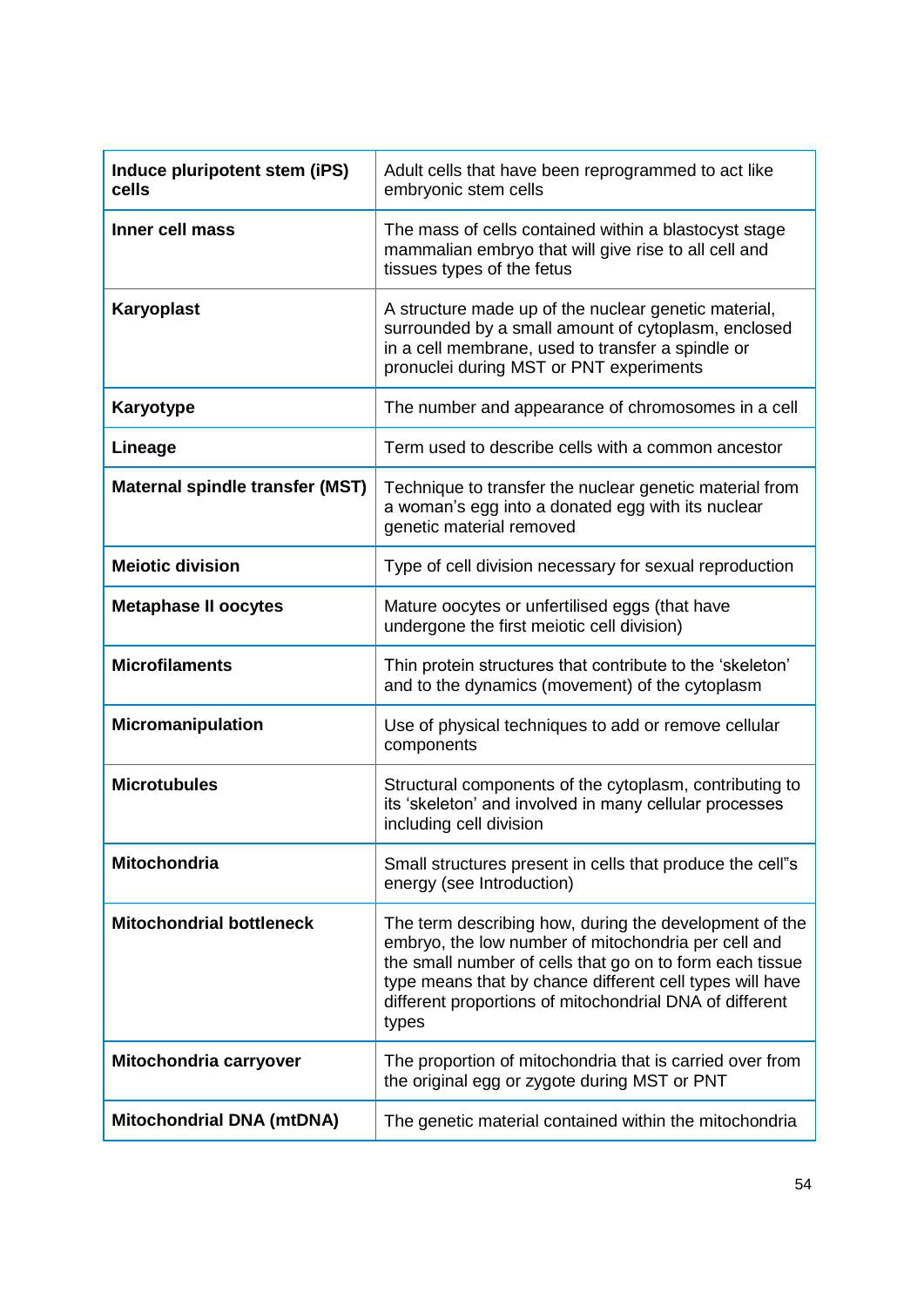| <b>Mitochondrial haplogroup</b>                   | A group of similar mitochondrial DNA types as defined<br>by DNA sequence                                                                                                                                                                                              |
|---------------------------------------------------|-----------------------------------------------------------------------------------------------------------------------------------------------------------------------------------------------------------------------------------------------------------------------|
| <b>Mosaicism</b>                                  | When cells within the same individual have a different<br>genetic makeup                                                                                                                                                                                              |
| <b>Mutation</b>                                   | A permanent, heritable change in the DNA sequence                                                                                                                                                                                                                     |
| <b>Nuclear DNA</b>                                | The majority of the cell's genetic information, which is<br>contained in the nucleus of the cell                                                                                                                                                                      |
| Oocyte                                            | An egg                                                                                                                                                                                                                                                                |
| Ooplasm                                           | Cytoplasm contained in an egg                                                                                                                                                                                                                                         |
| Organelle                                         | Small structure within a cell                                                                                                                                                                                                                                         |
| <b>Oxidative phosphorylation</b>                  | The reaction that produces ATP to generate energy in<br>the cell                                                                                                                                                                                                      |
| <b>Phenotype</b>                                  | The set of observable characteristics of an individual<br>resulting from the interaction of its genotype with the<br>environment.                                                                                                                                     |
| <b>Preimplantation genetic</b><br>diagnosis (PGD) | A technique that removes and examines one or more<br>cells from an early embryo to identify those embryos<br>that are unlikely to develop a genetic disease                                                                                                           |
| <b>Prenatal diagnosis</b>                         | Testing for diseases or conditions in a fetus before it is<br>born                                                                                                                                                                                                    |
| <b>Primordial germ cell</b>                       | A specialised cell, formed at early stages of<br>development, that is destined to give rise to egg or<br>sperm cells                                                                                                                                                  |
| <b>Pronuclei</b>                                  | The independent nuclei derived from the sperm and<br>egg during the process of fertilisation, as distinct from<br>the nucleus formed from the combination of the<br>maternal and paternal genomes that is present in every<br>cell type from the 2-cell stage onwards |
| <b>Pronuclear transfer (PNT)</b>                  | Technique to transfer a couple's nuclear genetic<br>material from a fertilised egg (zygote) into an donor<br>zygote with its nuclear genetic material removed                                                                                                         |
| <b>Reagents</b>                                   | Chemicals used in experiments                                                                                                                                                                                                                                         |
| <b>Reproductive cloning</b>                       | Using somatic cell nuclear transfer (see below) to<br>create a genetically identical organism                                                                                                                                                                         |